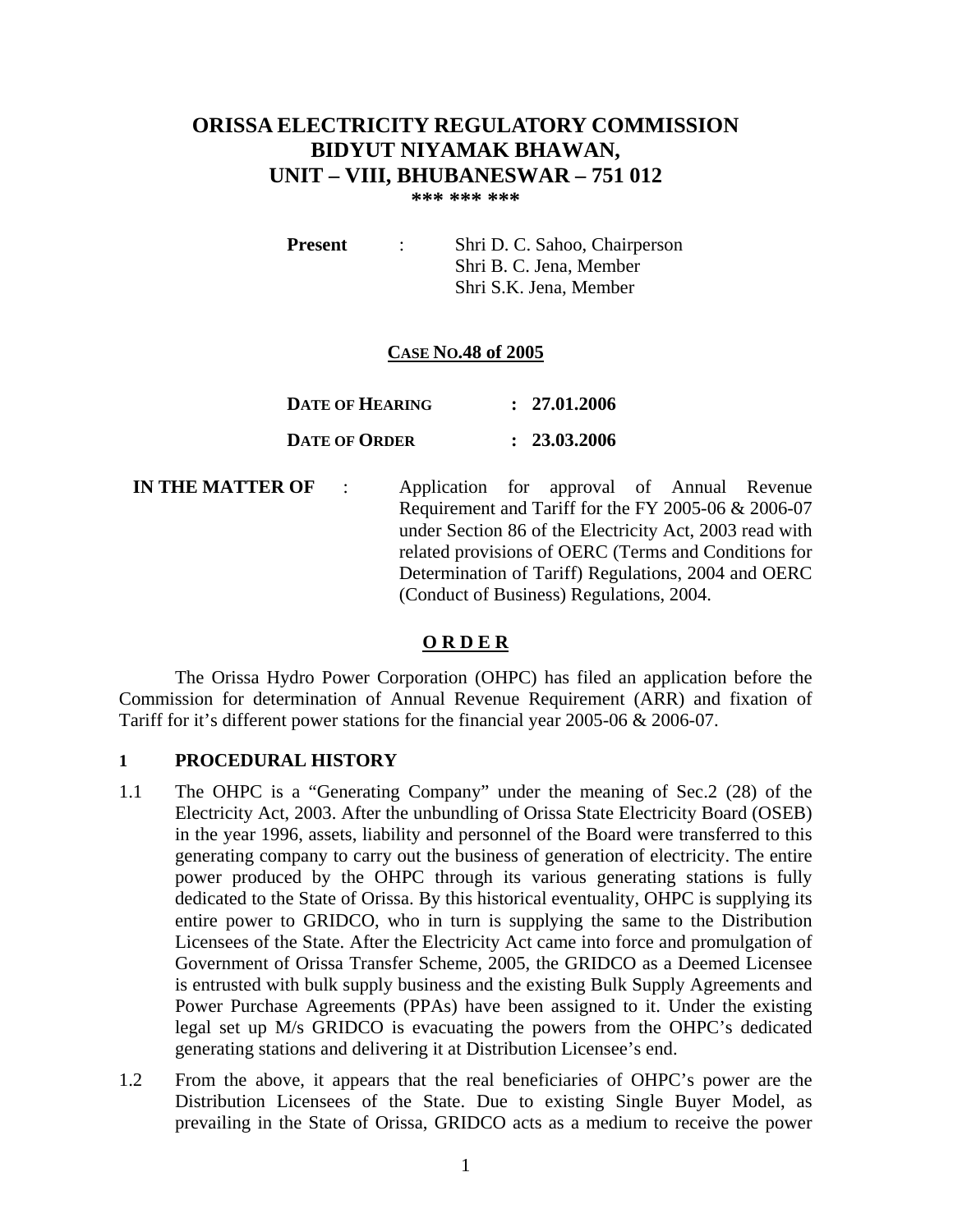produced by OHPC for the Distribution Licensees. Under Sec.  $86(1)(b)$  of the Electricity Act, 2003, the Commission is competent to regulate the "purchase and procurement process of Distribution Licensees including the price at which electricity shall be procured from the generating companies or licensees or from other sources through agreements for purchase of power for distribution and supply within the State".

- 1.3 As per Regulation 61(2) of the OERC (Conduct of Business) Regulations, 2004, a generating company is required to file an application by  $30<sup>th</sup>$  November of each year to the Commission for determination of tariff for any of its generating station for sale of energy in the State of Orissa giving details of fixed and variable costs associated with the generation and sale of energy from the generating station. Accordingly, on 30.11.2005 OHPC as a generating company has filed its Annual Revenue Requirement (ARR) and fixation of tariff application before the Commission for the year FY 2005-06 & 2006-07.
- 1.4 After due scrutiny and admission of the aforesaid application, the Commission directed OHPC to publish its application in the approved format. In compliance to the same public notice were published in leading and widely circulated newspapers and was also pasted in Commission's website in order to invite objections from the general public. The applicant was also directed to file its rejoinder to the objections filed by the objectors. In response to the aforesaid public notice commission received objections from the following persons/institutions.

(1) M/s Grid Corporation of Orissa, Bhubaneswar (2) M/s. NESCO, Januganj, Balasore (3) Shri, Jayadev Mishra, Nayapalli, Bhubaneswar (4) Sri R.P. Mohapatra, Jayadev Vihar, Bhubaneswar (5) National Institute of Indian Labour, Bhubaneswar.

- 1.5 Date of hearing was fixed and it was duly notified in the leading and widely circulated newspapers mentioning the list of objectors. Commission also issued notice to the Government of Orissa through the Department of Energy informing about the date of hearing and requesting to send the Government's authorised representative to take part in the proceeding.
- 1.6 In its consultative process, the Commission conducted a public hearing at its hearing hall on 27.01.2006 and heard the applicant, objectors and the representative of the Government. The proposal of the OHPC was also discussed in the specially convened State Advisory Committee (SAC) meeting of the Commission held on 08.02.2006.

# **2 SUBMISSION OF OHPC**

2.1 The installed capacity of various Hydro Stations owned by Orissa Hydro Power Corporation (OHPC) is 1896 MW as on  $1<sup>st</sup>$  of April 2004 including Orissa share of Machkund. The details of installed capacity and design energy of the old stations and UIHEP are presented in the table below.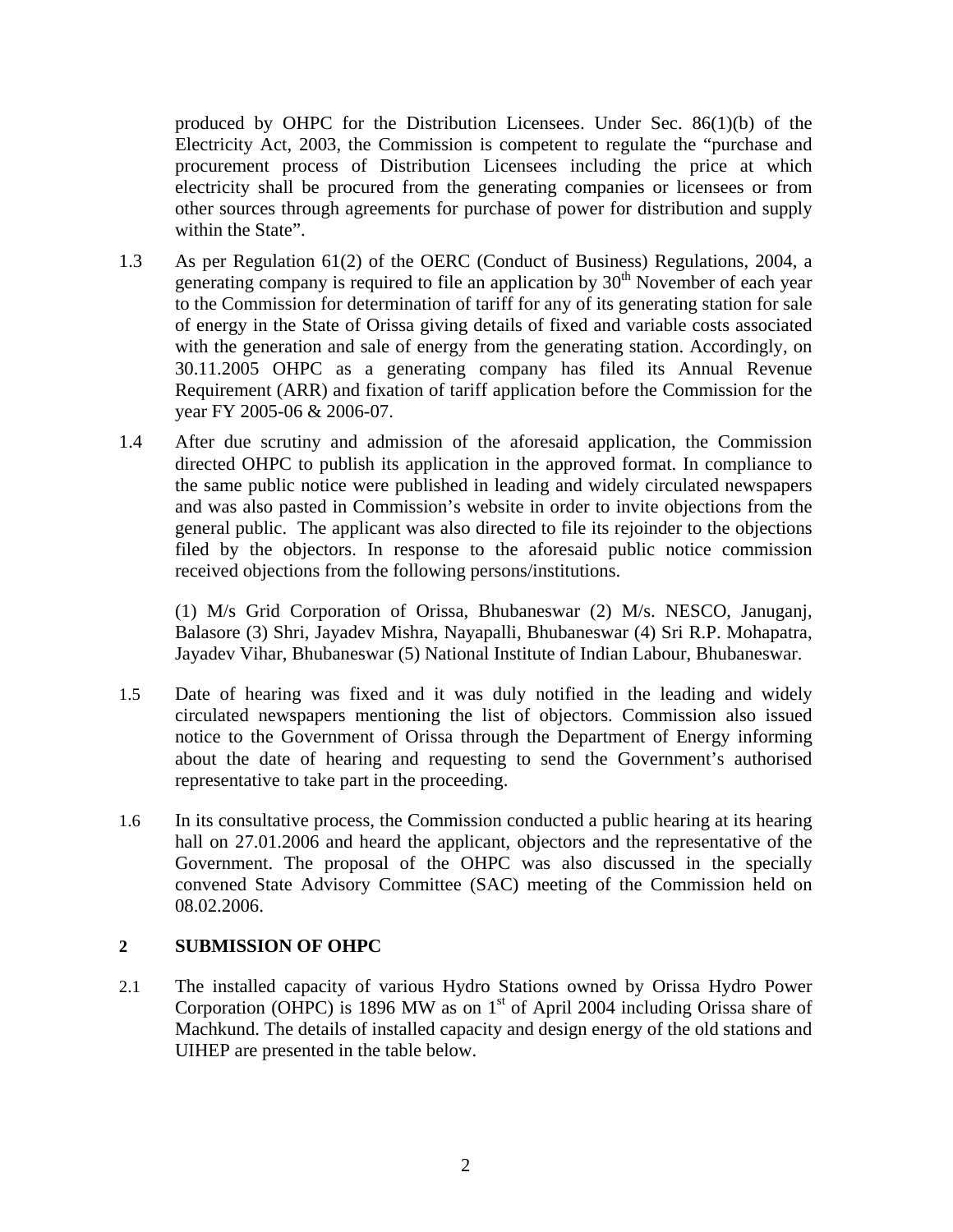| Sl.<br>No. | Name of the HE Project     | <b>Installed</b><br>Capacity (MW) | <b>Design Energy</b><br>(MU) |
|------------|----------------------------|-----------------------------------|------------------------------|
|            | Hirakud (Burla & Chiplima) | 331.5                             | 1174.00                      |
| 2.         | Balimela                   | 360                               | 1183.00                      |
| 3.         | Rengali                    | 250                               | 525.00                       |
| 4.         | <b>Upper Kolab</b>         | 320                               | 832.00                       |
| 5.         | <b>UIHEP</b>               | 600                               | 1962.00                      |
| 6.         | Machhkund (Orissa Share)   | 34.35                             | 262.50                       |
|            | <b>Total Hydro</b>         | 1896.00                           | 5938.50                      |

**Table : 1 Installed Capacity and Design Energy of Hydro Stations** 

2.2 The Annual Revenue Requirement proposed by OHPC for the FY 2005-06 and 2006-07 is based on the directives issued vide DOE notification dated 29.01.2003.

2.3 As per the directives of the Commission, in order dated 10.06.05 in case no. 153 of 2004, OHPC has submitted the ARR and Tariff in respect of each of the power stations separately in conformity with CERC Regulations from the financial year 2005-06 onwards. OHPC has stated that the CERC in its notification dated 26.03.2004 have issued Regulations with regard to the terms and conditions for determination of generation tariff. The fixed assets are based on the historical cost as on 01.04.96 plus additions made after this date as per the order of the Hon'ble Commission dated 10.06.05. The ROE on the equity portion has been taken @ 14% as per the current CERC Regulations for the FY 2006-07.

OHPC further submits that in case, the State Government does not set aside the up valuation of assets as contemplated by the Hon'ble Commission the ARR and Tariff for the financial year 2006-07 shall accordingly undergo change.

The detailed particulars of the proposal are as under.

# **OHPC Old Station**:

- (1) ROE in respect of RM&U of Unit-I&II of Burla and Unit-I of Chiplima was allowed by the Commission @12% on the equity component of R&M expenditure of Rs.20.46 crore for the FY 2005-06 whereas OHPC has proposed the same @ 14% on a revised equity component of Rs.144.16 crore for the FY 2006-07.
- (2) For the FY 2006-07, the O&M expenses have been arrived at Rs.78.33 crore assuming escalation of 4% over and above the corresponding approved figure for 2005-06 of Rs.75.31crore.
- (3) ED @ 20 paise on auxiliary consumption of 0.5% of design energy.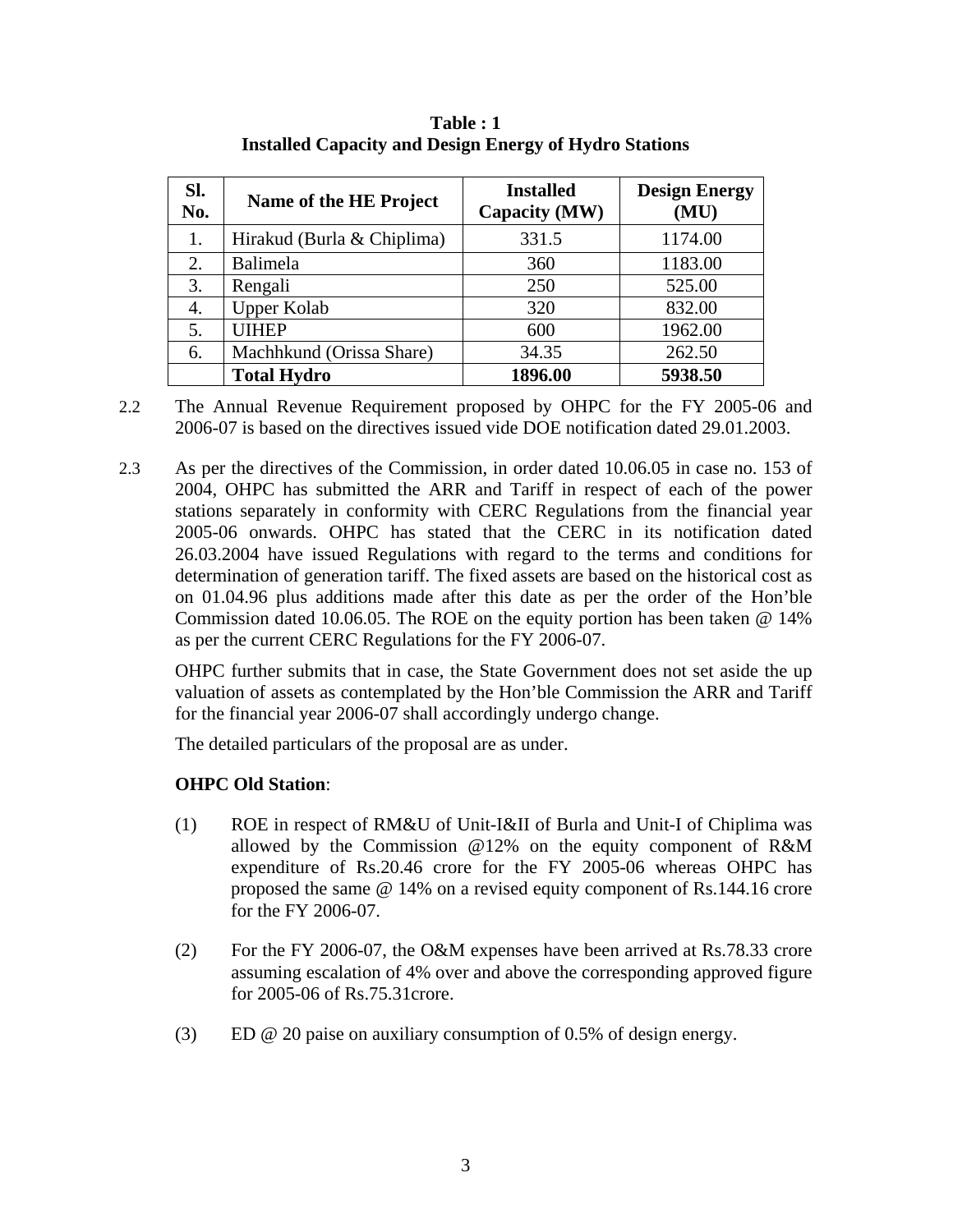## **UIHEP**:

- (1) ROE was allowed by the Commission @12% on the equity component of Rs.298.70 crore for the FY 2005-06. But OHPC has proposed @14% on the same equity component for the FY 2006-07.
- (2) Major repairs of rotor poles of all 4 units at a cost of Rs.16 crores have been taken up by OHPC. This expense is spread over a period of 3 years i.e. 2005- 06 to 2007-08. Accordingly, the Commission have allowed Rs. 5 crores in the tariff of 2005-06. As such, the O&M expenses of Rs. 37.25 cr. for the FY 2005-06 were approved. OHPC has escalated O&M expenses @4% for the FY 2006-07 along with a provision of Rs. 5 crore towards repair of rotor pole.
- (3) ED @20 paise on auxiliary consumption of 0.5% of design energy.
- 2.4 The proposal is summarised in the table below:

|                                |         |                         |          |          | Rs. in lakhs |
|--------------------------------|---------|-------------------------|----------|----------|--------------|
| <b>Particulars</b>             |         | <b>OHPC Old Station</b> |          |          | <b>UIHEP</b> |
|                                | Rengali | <b>Upper Kolab</b>      | Balimela | Hirakud  |              |
| Depreciation                   | 90      | 106                     | 114      | 1249     | 3207         |
| Interest on Loan               | 62      | 74                      | 146      | 1291     | 1751         |
| Return on Equity               | 0       | O                       | O        | 246      | 3584         |
| Advance against                | 0       | 0                       | 0        | $\theta$ | 0            |
| Depreciation                   |         |                         |          |          |              |
| Interest on<br>working capital | 40      | 27                      | 56       | 133      | 246          |
| O&M Expenses                   | 1436    | 915                     | 1956     | 3224     | 3725         |
| <b>Electricity Duty</b>        | 5       | 8                       | 12       | 12       | 20           |
| Total                          | 1633    | 1130                    | 2284     | 6155     | 12533        |
| Table: 3                       |         |                         |          |          |              |

### **Table : 2 FY 2005-06**

**FY 2006-07** 

|                                 |          |                         |          |          | Rs. in lakhs |
|---------------------------------|----------|-------------------------|----------|----------|--------------|
| <b>Particulars</b>              |          | <b>OHPC Old Station</b> |          |          | <b>UIHEP</b> |
|                                 | Rengali  | <b>Upper Kolab</b>      | Balimela | Hirakud  |              |
| Depreciation                    | 241      | 280                     | 301      | 1969     | 3207         |
| Interest on Loan                | 53       | 64                      | 135      | 1207     | 1212         |
| Return on Equity                | 328      | 382                     | 410      | 899      | 4182         |
| Advance against<br>Depreciation | $\theta$ | $\theta$                | $\theta$ | $\theta$ | $\Omega$     |
| Interest on<br>working capital  | 55       | 43                      | 73       | 164      | 248          |
| O&M Expenses                    | 1494     | 952                     | 2034     | 3353     | 3854         |
| <b>Electricity Duty</b>         | 5        | 8                       | 12       | 12       | 20           |
| Total                           | 2176     | 1729                    | 2965     | 7604     | 12723        |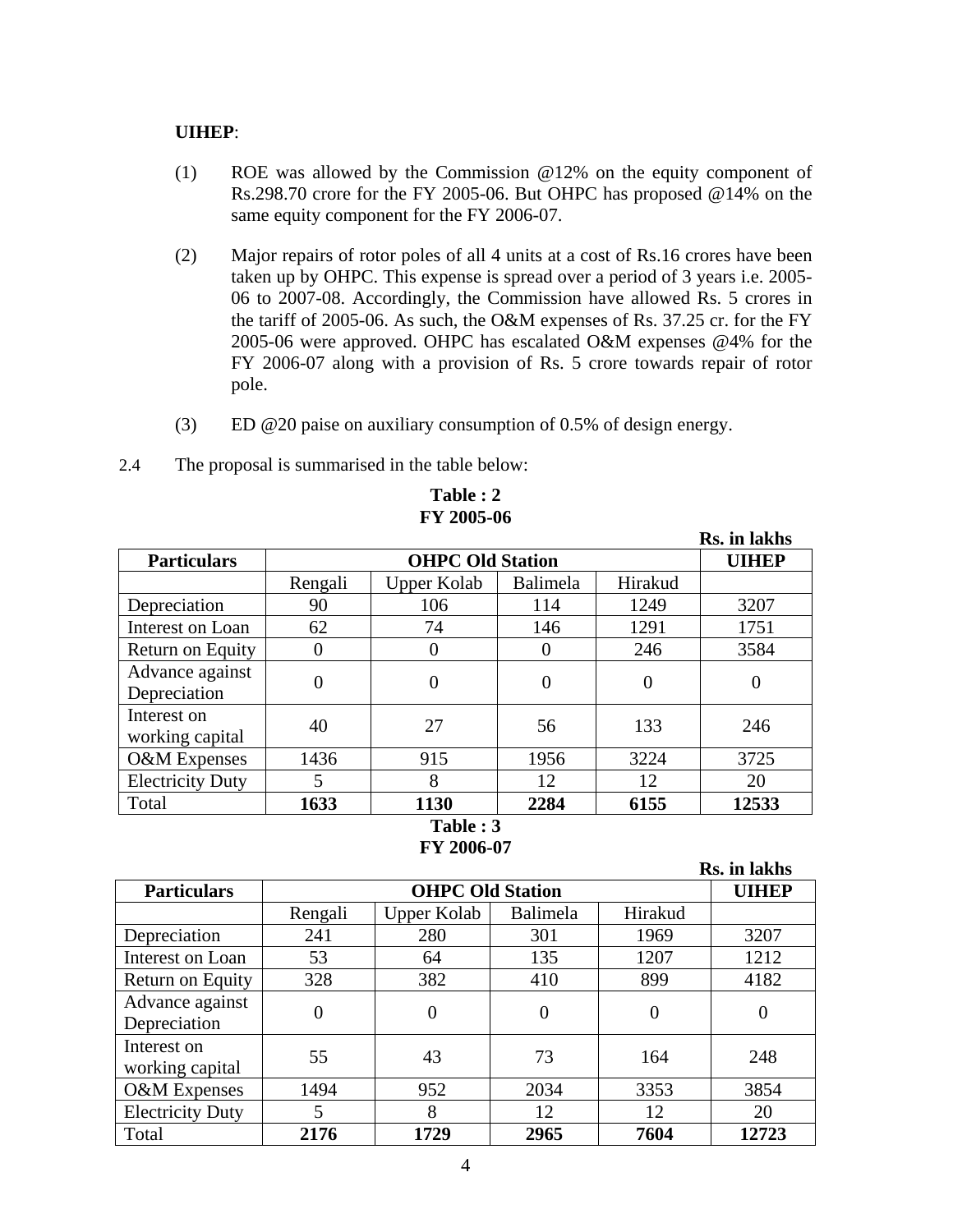## **3 OBJECTIONS AND SUGGESTIONS RECEIVED**

## **1. GRIDCO**

i) **Revalued cost of Projects** - GRIDCO has submitted that the revalued cost of different power stations as per interim PPA executed between OHPC and GRIDCO for 1997-98 is Rs.1196.86 crores as per the details given below:

| Hirakud         | Rs.234 Crs.     |
|-----------------|-----------------|
| Rengali         | Rs.406 Crs.     |
| Upper Kolab     | Rs.435.5 Crs.   |
| <b>Balimela</b> | Rs. 121.30 Crs. |
| Total           | Rs.1196.80 Crs. |

In the current tariff filing, OHPC have submitted station wise cost different from the above mentioned cost as detailed below:

| <b>Total</b>       | Rs.1196.80 Crs. |
|--------------------|-----------------|
| Balimela           | Rs. 334.66 Crs. |
| <b>Upper Kolab</b> | Rs.307.96 Crs.  |
| Rengali            | Rs.259.01 Crs.  |
| Hirakud            | Rs.295.17 Crs.  |

The reason for such deviation and the basis of the present cost should be furnished by OHPC.

- ii) **Peaking Hours** OHPC in its filing have indicated the number of peaking hours to be not less than 3 hours. In Orissa, the peaking period is around 8 hours. Keeping this factor in view, both OHPC and GRIDCO have agreed for peaking period to be not less than 6 hours in a day and accordingly, it was incorporated in the Rengali PPA.
- iii) **Sale of power to MPSEB**  OHPC has been supplying 16.6 MU of energy per year to MPSEB towards their share from Hirakud Power House at a rate of 48 p/u. The revenue earned from the above sale has not been taken into account while submitting the ARR of HPS. OHPC should furnish anticipated sale of energy and revenue so earned during 2005-06 and 2006-07 from the above sale to MPSEB.
- iv) **Additional Capitalisation** OHPC have not furnished the detailed particulars of additional expenditure incurred during 2005-06 to the tune of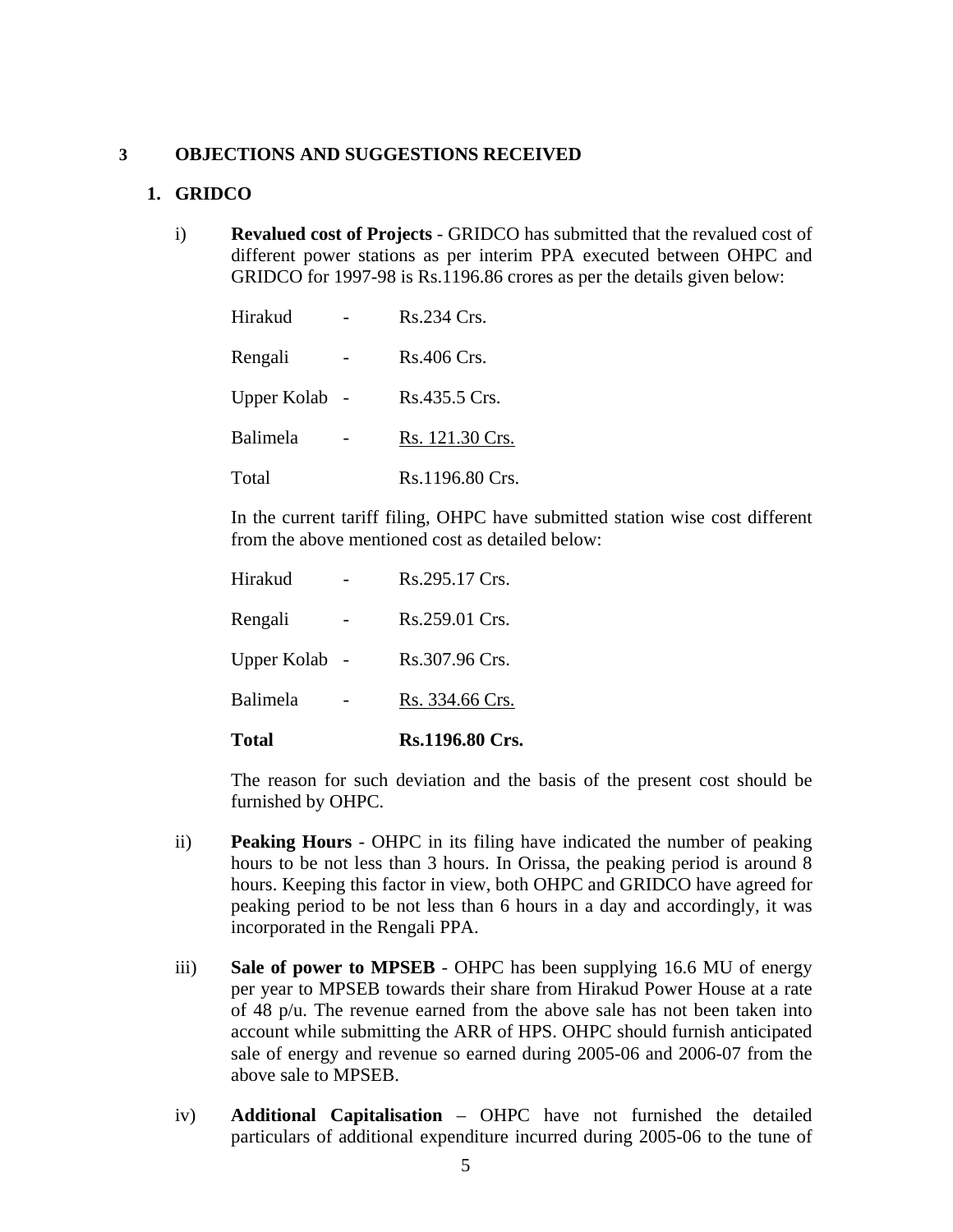114.10 crore. OHPC should furnish the details indicating (a) year of expenditure, (b) purpose of expenditure and (c) the norm based on which the additional capitalization has been claimed.

During 2005-06, interest aggregating Rs.5.52 Cr pertaining to PFC loan for R.M & U of No.3 & 4 of Burla Power House was allowed in tariff. Since the interest has already been allowed, the same should not be included in IDC for capitalization. Similarly, the interest of APDP loan allowed in tariff during previous years should not be included in IDC.

- v) **Operation and Maintenance Expenditure** OHPC have furnished station wise tariff wherein it has claimed 4% escalation over the expenditure allowed by OERC during 2004-05. OHPC should furnish the actual O&M expenditure incurred during 2004-05 to compute the O&M for 2006-07 in the light of CERC norm.
- vi) **Design Energy** OHPC may furnish the progress and the present status of review of design energy. Further, the contribution towards increase of primary energy due to up rating of Burla Power House (from 37.5 MW to 49.5 MW) may also be indicated by OHPC.
- vii) Deduction of expenditure on account of capitalization of R, M  $&$  U cost of unit No.1 and 2 of Burla P.H. and Unit No.1 of Chiplima P.H. based on the norm adopted by OHPC earlier should be considered while calculating capital cost of HPS.
- viii) **UIHEP:** 
	- a) **Depreciation:** In the tariff calculation, the rate of depreciation is shown at 3.6%. As per CERC norm depreciation is to be calculated based on straight line method. Hence, the rate of depreciation should be computed based on CERC norm of 2.57% per year.
	- b) **O & M Expenditure:** In the tariff calculation OHPC has claimed 4% escalation per year over the O&M expenditure allowed during 2004- 05 and have added Rs. 5 cr towards repair of rotor poles. Since the plant has not completed 5 years of it's operation with respect to base year, O & M expenditure as detailed below should only be allowed in tariff.

| Capital cost of project excluding<br>cost of infirm power        | $-Rs.1194.79$ crores |
|------------------------------------------------------------------|----------------------|
| $O & M$ for 2001-02<br>$(1.5\% \text{ of capital cost})$         | $-$ Rs.17.92 crores  |
| O & M cost for $2005-06$<br>(considering 4% escalation per year) | $-$ Rs.20.97 crores  |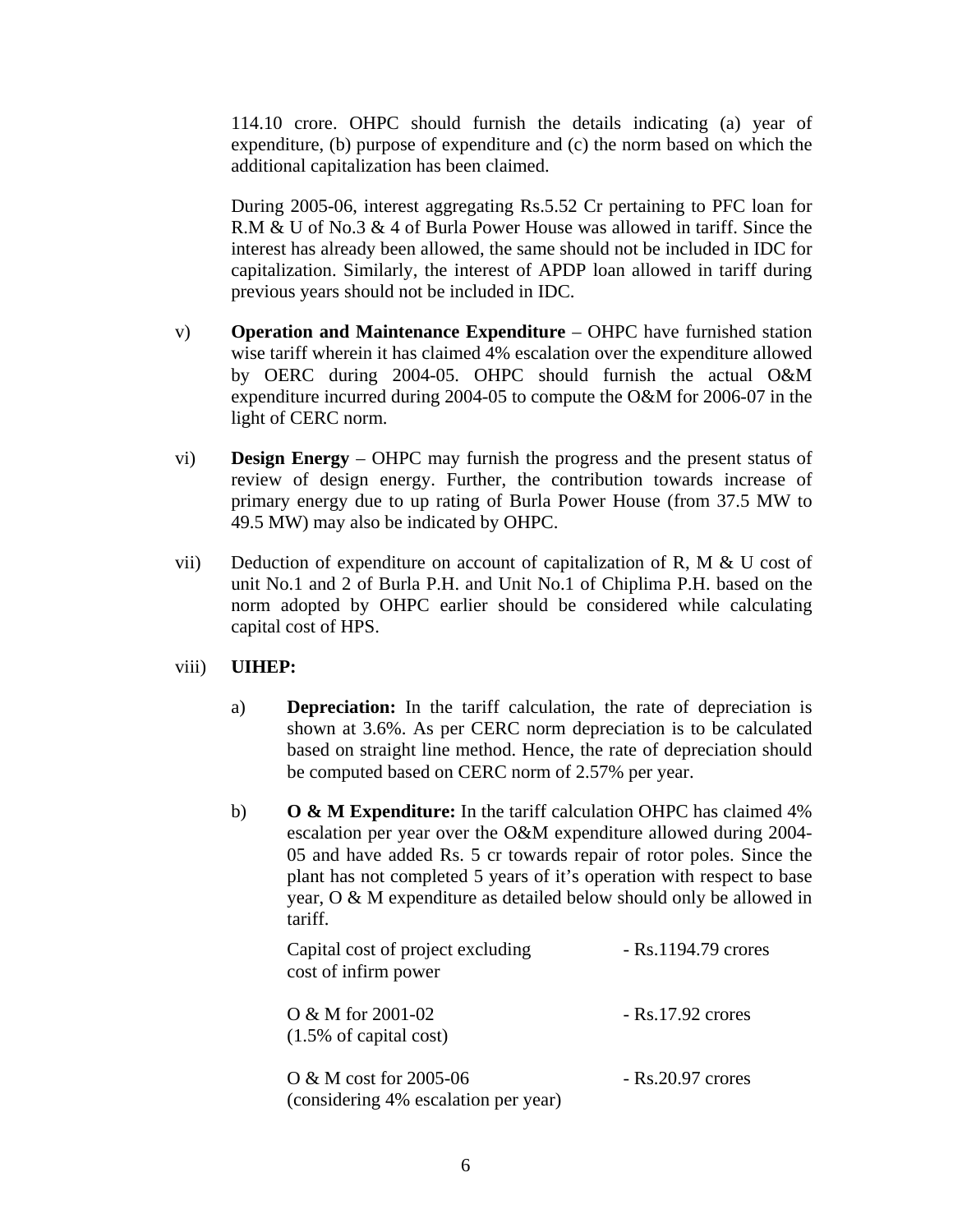O & M cost for 2006-07 - Rs.21.80 crores (4% escalation)

Adding Rs.5 crores towards repair of rotor poles O&M expenditure during 2006-07 comes to Rs. 26.80 crores.

- c) **Return on Equity:** OHPC have claimed 14% ROE in the tariff calculation of 2006-07. Keeping in view the interest of consumers, OERC may allow 12% ROE as allowed in previous years.
- d) **Project Cost:** OHPC should furnish the revised capital cost of UIHEP, if any.

# **2. NESCO**

- i) NESCO believes that there is scope for further reduction in tariff of OHPC.
- ii) **Compliance with OERC directives:** The status of compliance by OHPC with directives of the OERC with regard to determination of design energy, capital cost of upper Indravati, pricing of secondary energy and auxiliary consumption needs to be ascertained.
- iii) NESCO has conducted indepth analysis of ARR application as under:
	- a) **O&M Expenses**: The licensee has adopted the principle of the CERC in calculating the O&M for FY 2006-07. OHPC has applied a 4% escalation per annum on the base figure of Rs 53.81 cr for FY 01 for old OHPC Stations. In case of UIHEP, it has applied 4% escalation on approved cost along with the Rs 5 cr towards rotor cost as per the directive of the Hon'ble Commission in order dated 10.6.2005. Thus, NESCO submits to consider O&M cost of Rs.86.75 cr in the ARR.
	- **b)** Interest on Loan: NESCO submits that the Commission should separately advise the Govt. to keep the effect of the up valuation of assets in abeyance and other measures as approved vide Govt. of Orissa letter dated 21.01.03 to be extended for a period of 5 years beyond 2005-06 for the sector to fully turn around. In case the corrective is adopted, the interest on loans for OHPC old stations will come down to 8.09 crore from 15.73 crore as projected by OHPC for the year 2005-06. Similarly for the year 2006-07 the interest on loan would be Rs.7.73 crore instead of Rs. 12.06 crore as proposed by OHPC.
	- **c) Proposed ARR:** Computed with reference to O & M expenditure and interest on loan as above, NESCO submits that there is a fit case for reduction in tariff of old power stations and Upper Indravati as mentioned below.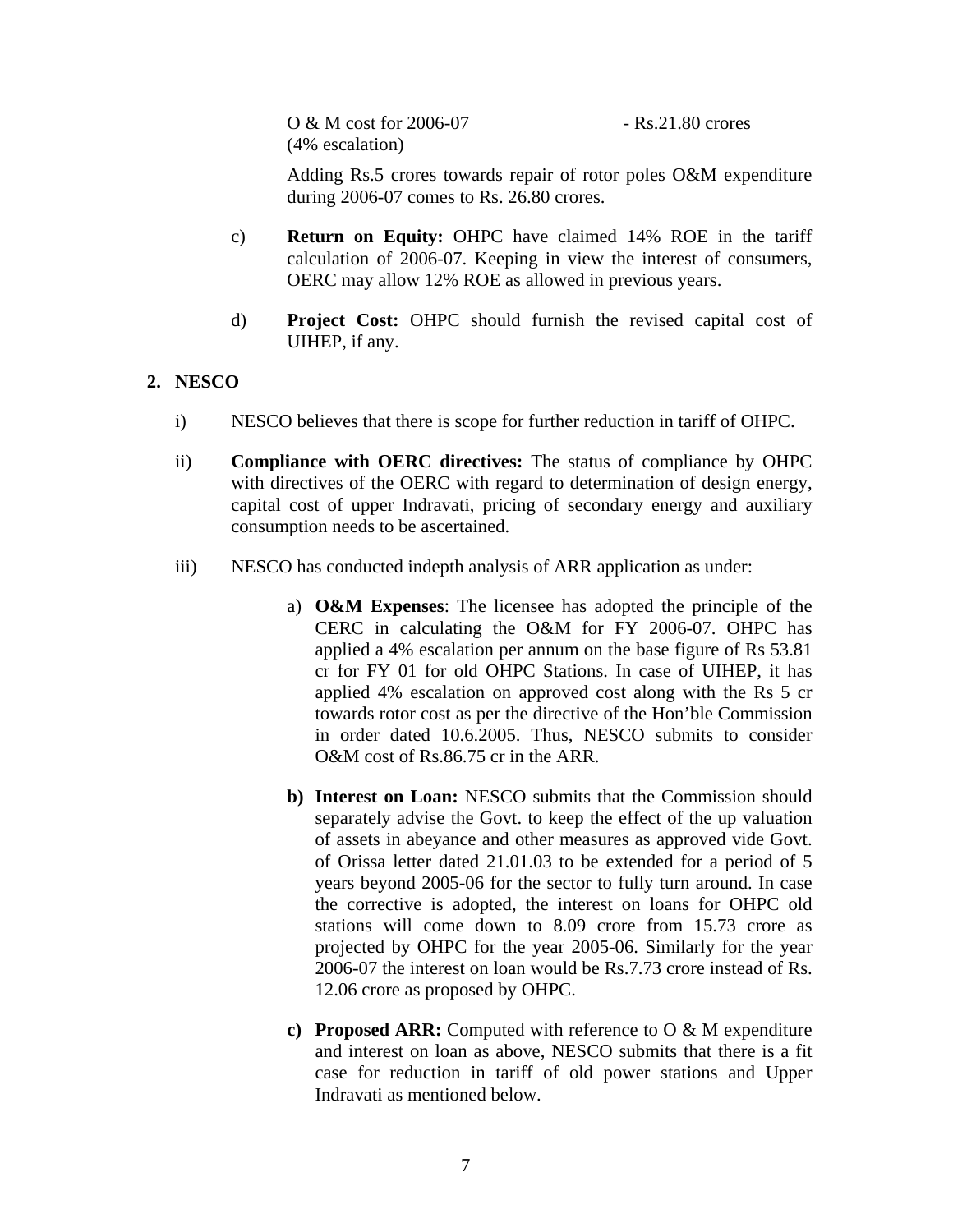**Table – 4** 

|                               | FY 2005-06                 |                             |                            |                             | FY 2006-07                 |                             |                            |                             |
|-------------------------------|----------------------------|-----------------------------|----------------------------|-----------------------------|----------------------------|-----------------------------|----------------------------|-----------------------------|
|                               | <b>Old Stations</b>        |                             | <b>UIHEP</b>               |                             | <b>Old Stations</b>        |                             | <b>UIHEP</b>               |                             |
|                               | <b>OHPC</b><br><b>PROP</b> | <b>NESCO</b><br><b>PROP</b> | <b>OHPC</b><br><b>PROP</b> | <b>NESCO</b><br><b>PROP</b> | <b>OHPC</b><br><b>PROP</b> | <b>NESCO</b><br><b>PROP</b> | <b>OHPC</b><br><b>PROP</b> | <b>NESCO</b><br><b>PROP</b> |
| <b>Tariff</b><br>$($ P/U) $)$ | 30.47                      | 27.24                       | 64.46                      | 64.46                       | 38.68                      | 30.09                       | 65.61                      | 62.43                       |

- iv) **Other issues**: NESCO submits that the interest on guarantee commission as calculated by OHPC is on the higher side. The interest on guarantee commission ought to be calculated on the reduced loan amount.
- **v) Pricing of Secondary Energy**: NESCO maintains that as old stations and UIHEP are solely dedicated to the State on account of which full fixed charges are paid irrespective of the energy generated, the secondary energy should not be priced separately. Hence, the commission should reject the proposal of OHPC to make the secondary energy rate equal to the primary energy rate.
- **vi) Swapping of High Cost Loans:** NESCO requests OERC that OHPC may be directed to swap its high cost loans or approach the Govt. of Orissa for a reduction in interest rate on the loan of Rs.19 crore which OHPC is availing at a rate of 13.5%.

## **3. Jayadev Mishra**

- i) The present application of OHPC does not conform to certain issues already settled in the OERC order dated 10.06.2005.
- ii) The basis for station wise cost break up as given in ARR of FY 2005-06 and the source from which it is taken may be indicated.
- iii) Although Rengali PPA was approved by the Commission in its order dated  $13<sup>th</sup>$  January, 2005, the individual PPA for different stations has not yet been submitted for approval of the Commission. He has suggested that in each of the PPAs, the technical chapter on capacity availability at varying heads, secondary energy availability, particularly in case of Hirakud and Rengali at these varying heads on 10 day- basis be indicated to monitor the satisfactory availability of capacity and secondary energy to be provided by OHPC. GRIDCO may provide a certain percentage of ABT gains to OHPC as a year end adjustment to encourage OHPC to maintain maximum availability.
- iv) Two separate PPAs showing design energy and secondary energy may be prepared for Hirakud and Chiplima power stations.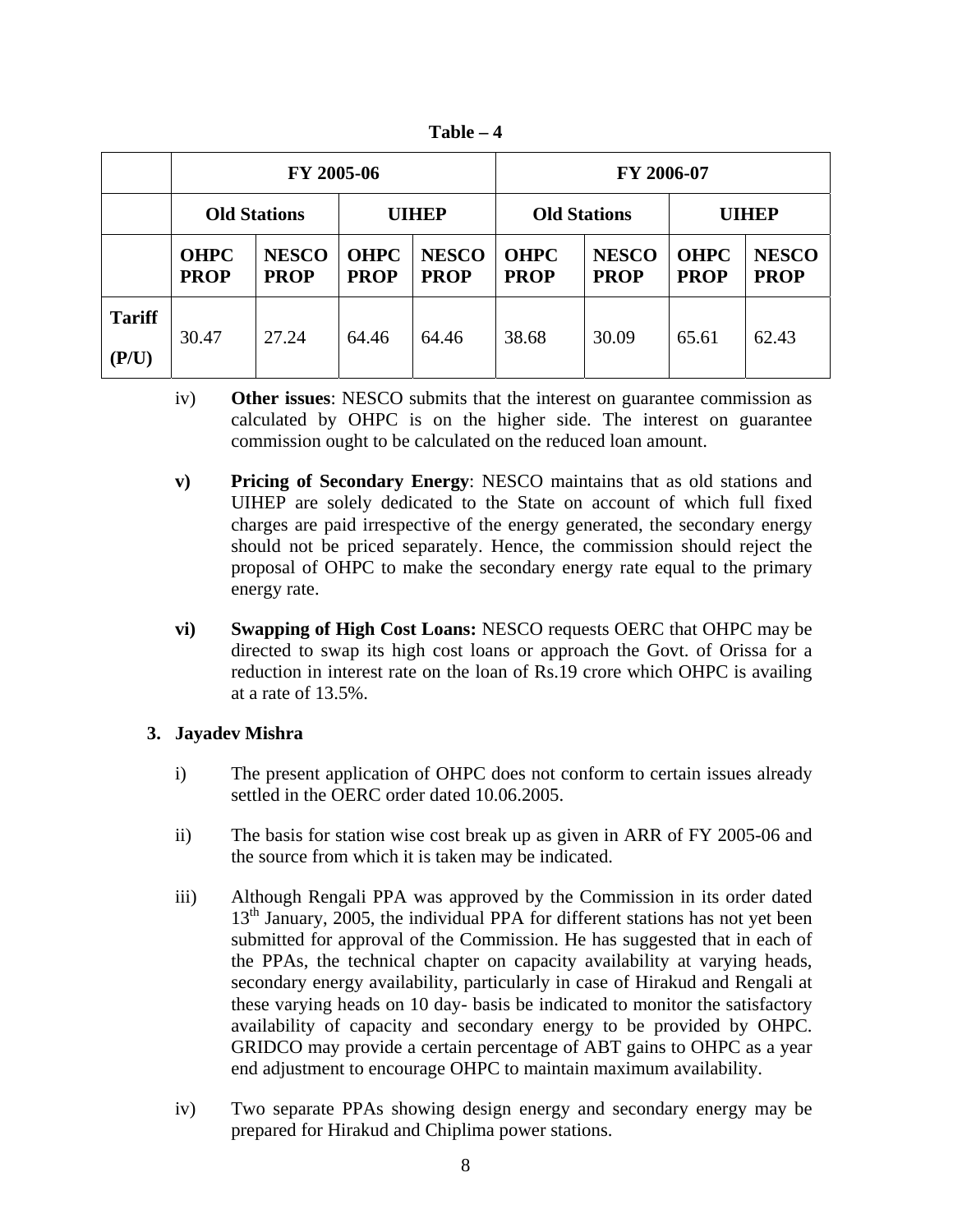- v) A second concrete lined channel of 15,000 Cusec capacity be constructed in parallel to the existing power channel of Chiplima.
- vi) Renovation of Chiplima units may be expedited with a firm completion schedule to be got approved by OERC. It is understood that two units are down for a long time while only one unit is under renovation.
- vii) The status of creation of the hydro development fund with sale proceeds from secondary energy and amount deposited therein may be indicated for FY-2005-06 and 2006-07. The ARR shows only self proceeds of design energy at all stations without considering the proceeds from sale of secondary energy.
- viii) No return on equity of Rs.300 crore created an account of asset revaluation of old OHPC stations be allowed in both FY 2005-06 and 2006-07 as per Commission's order dated 10.06.2005.
- ix) Auxiliary consumption for Hirakud, Chiplima and Balimela units may be limited to 0.2% as approved by the Commission instead of 0.5% proposed in ARR.
- x) OHPC may indicate the action taken to swap high interest bearing loans with low interest bearing ones. If some past loans are carrying high interest charges, these can be paid off early.
- xi) The Commission may advise GRIDCO to pay the full power purchase bills of OHPC within 7 days of presentation. As such, OHPC may not need any working capital and hence, no working capital loans would be required.
- xii) OHPC may agree for 12% ROE for 2006-07 as in 2005-06.
- xiii) OHPC as the sole hydro-generator in the State and under State Government ownership may examine if certain pump storage projects can be taken up at Upper Indravati and Upper Kolab where both off stream reservoir and tail race reservoir exist. They can also examine if they can take up Chiplima-B Station to harness additional primary and secondary energy.
- xiv) If the correctives as suggested above are made applicable, the ARR of OHPC will reduce and hydro-tariff for OHPC stations will remain at the same level as in FY 2004-05, if not lower.

# **4. R.P. Mohapatra**

- i) The increase in tariff projected for the year 2006-07 is based on the projected tariff for the year 2005-06 which itself needs review.
- ii) Though the Commission has directed OHPC to carry out certain exercises which have a direct bearing on the tariff, the applicant is avoiding to execute the same.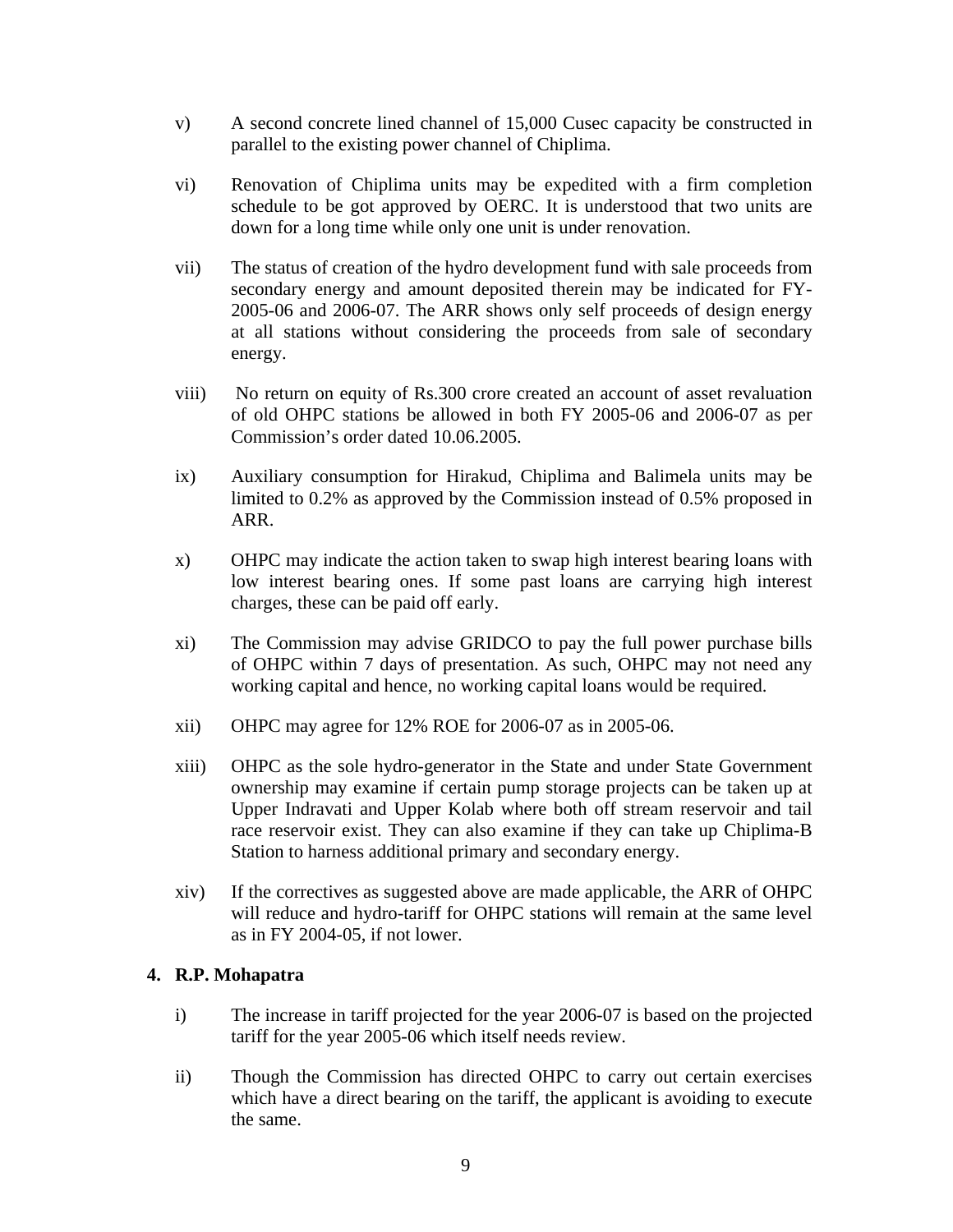- iii) OHPC may be asked to furnish certain vital information in respect of old stations and UIHEP which are required for approval of the present ARR application. In case of old stations, data regarding the actual capacity index achieved since 01.04.2001, reassessment of design energy, conformation to the proposals for renovation and modernization as directed by OERC order dtd. 10.06.2005, reasons for lower projection of generation of energy of Rengali H.E. projects the up-to-date audited accounts etc. need to be submitted before finalization of tariff and approval of ARR. Similarly, in case of UIHEP steps taken for determining the capital cost of the project, the actual capacity index achieved since inception and the status of implementation of two part tariff are required to be submitted before the Commission.
- iv) He has further submitted that the Commission may prescribe a two part tariff with capacity charges and primary energy charges for recovering the full fixed cost. The generator should not be allowed to recover the cost unless it meets the minimum standards of efficiency.
- v) The applicant has not indicated as to whether a separate account has been maintained to keep the funds earned out of secondary energy.
- vi) He has stated that the decision of the Commission to charge secondary energy equal to primary energy needs to be reviewed, taking into account the special nature of Hydro Power Stations which have very high installed capacity meeting the peak demand not only of Orissa but of the Eastern region. If the secondary energy charges are made equal to the primary energy charges, the consumers have to bear the cost of high capital investment a second time. On the other hand, the applicant does not have to incur any additional expenditure for generation of secondary energy and has only to make the machines "available" which he is anyway mandated to do so.
- vii) The applicant may be given an incentive for secondary energy generation to motivate him to maintain 100% machine availability during monsoon or at the time of higher inflow. This may be 5 p/u as recommended by the K.P.Rao Committee.
- viii) It is prayed that the Commission may determine the ARR and tariff based on the above submissions and on receipt of the additional data from the applicant.

## **5. National Institute of Indian Labour.**

- i) The OHPC is functioning under the direct control of Government of Orissa and violating the corporatization agreement between OHPC and Government of Orissa.
- ii) The Government of Orissa being the owner of the Company is not implementing and violating the necessary recommendations of the expert committee i.e. Soven Kanungo Committee Report.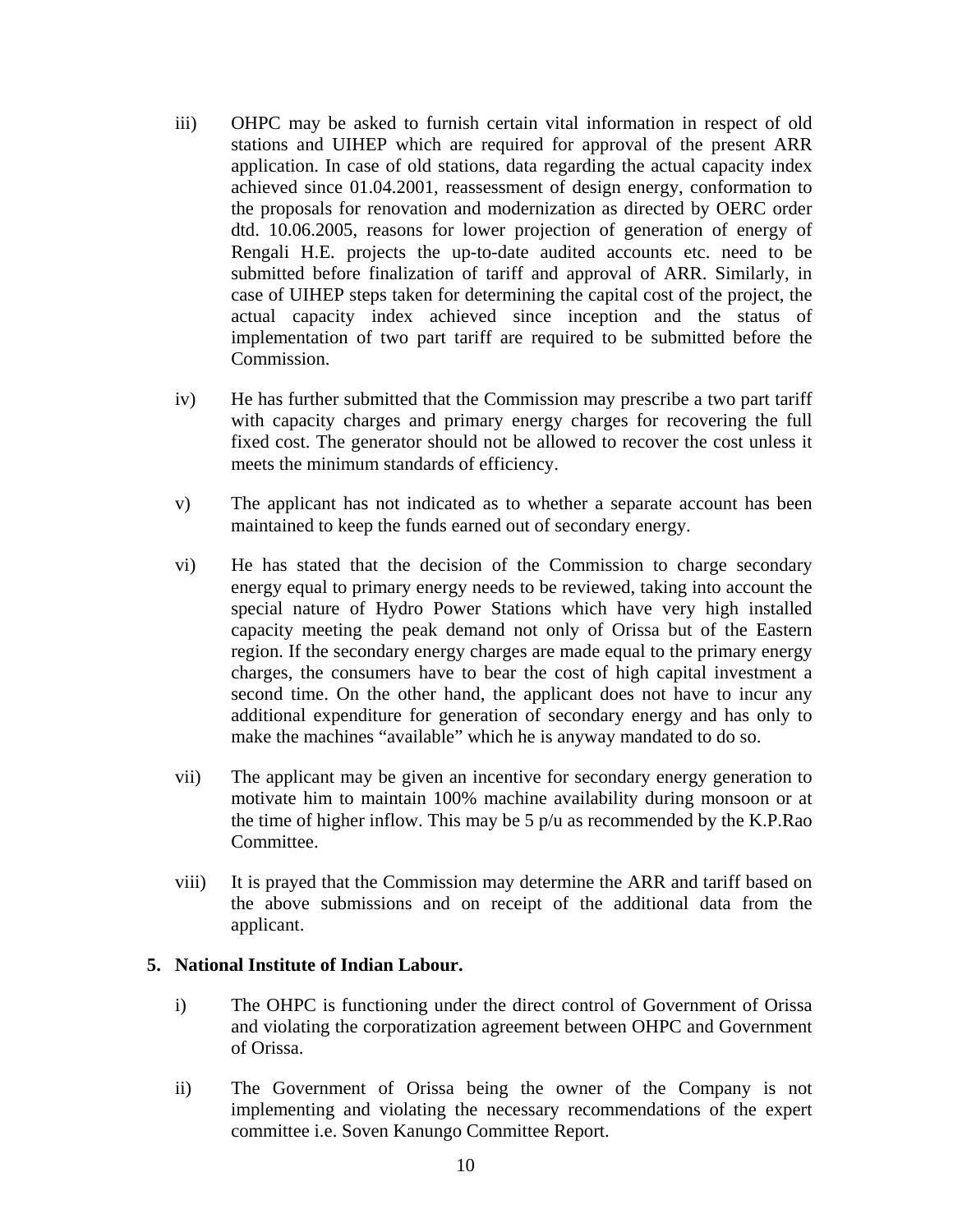- iii) The Board of Directors appointed by Government of Orissa is not inconformity with the memorandum of Association of the company because of which the company is sustaining heavy losses during last few years.
- iv) During rainy season, OHPC has to generate higher quantum of electricity keeping their machinery intact. But during the last year, the company is sustaining heavy losses for not generating power at HPS, Burla, Chiplima, Indravati, Upper Kolab, and Balimela in the name of fault of machinery.

## **4 REPLIES MADE BY OHPC**

- 4.1 OHPC had observed that the query raised by various objectors and valued suggestions made by them relating to tariff and operation of their power stations were of common nature. These issues have been addressed by OHPC as summarised below.
	- 4.1.1 **The basis of calculation of tariff & details of financial parameters**: The ARR of OHPC old Power Stations is based on historical project cost/ book value of the projects as on 01.04.96. However, in case the Govt. does not set aside the up valuation of old Power Stations, the ARR shall change accordingly.

## **(i) Interest on loans :**

## **(a) Old power stations :**

- (i) Interest on loan of Rs. 766.20 cr relating to up-valuation of assets has not been taken into account.
- (ii) PFC loans of Rs. 83.50 cr are based on outstanding loans of Unit  $1\&2$ , Burla and estimated outstanding as on 01.04.2006 in respect of Unit 3&4, Burla.
- (iii) Deemed loan of Rs. 15.41 crs is the carried over balance of previous year and related to Unit 1&2, Burla. Interest at PLR 10.25% has been considered on this loan.
- (iv) Interest @9.8% on the outstanding loan of Rs. 23.64 Cr. (out of total loan of Rs. 39.20 Cr.) has been provided and apportioned to each Power Station based on the historical cost as at 01.04.96.
- **(b) UIHEP :**  Interest @ 8.75% on the outstanding PFC loan of Rs. 128.22 cr has been considered.

# **(ii) Depreciation :**

# **(a) Old power stations :**

Depreciation at 2.57% on the book value of fixed assets as on 01.04.1996 plus additions made between 1996-97 to 2005-06 has been provided for all units except HPS. In case of HPS, the installment of principal payable in 2006-07 has been considered as depreciation as it is more than the depreciation @ 2.57%.

## **(b) UIHEP :**

Depreciation limited to principal repayment of Rs. 32.15 Crs.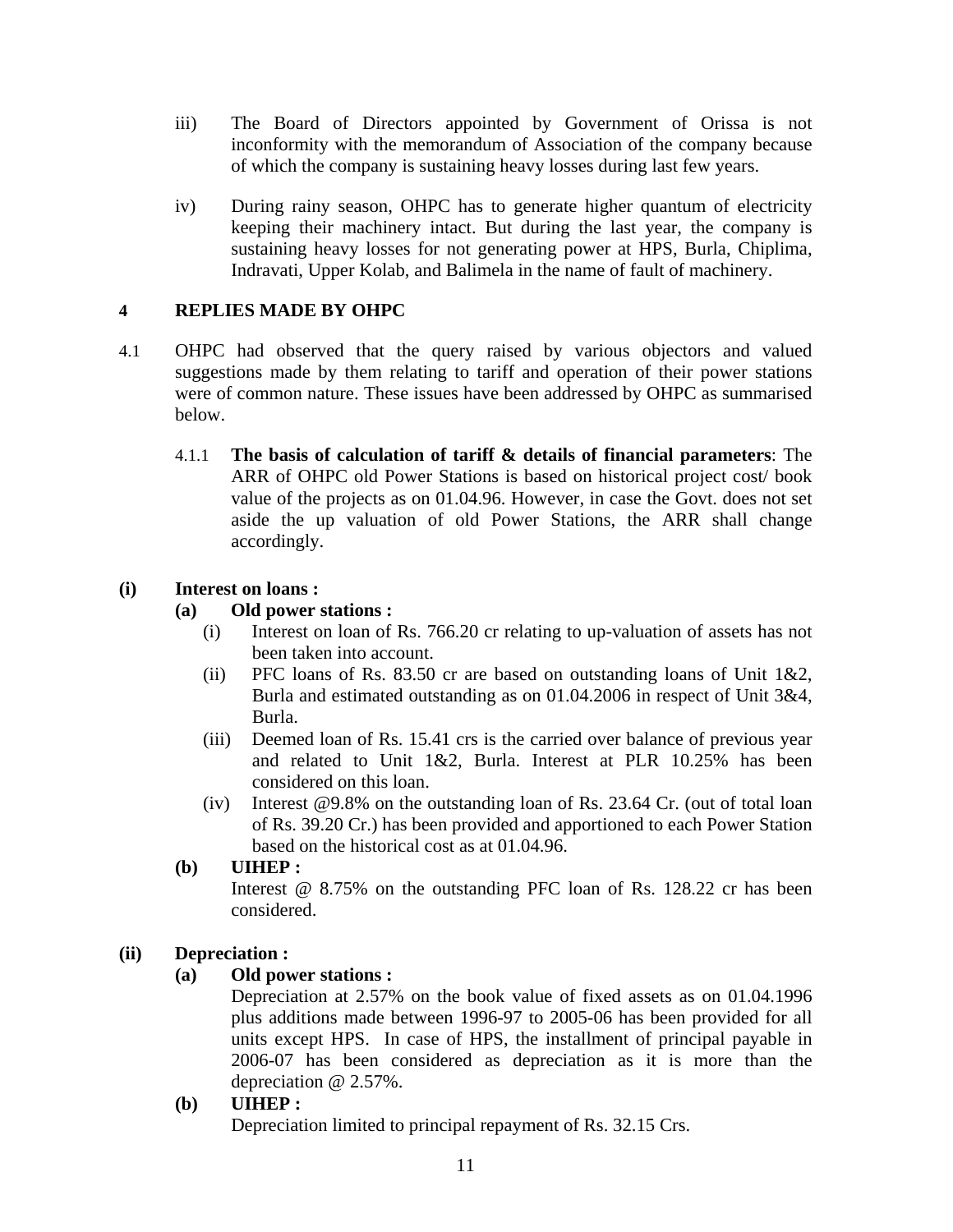## **(iii) Return on Equity :**

## **(a) Old Power Stations :**

For Financial Year 2006-07, RoE @ 14% has been proposed as per CERC guidelines on the Equity of 25% of the historical cost of assets as on 01.04.96 plus the additions made thereafter. The RoE on the equity component of the R, M & U cost of unit  $-3$  & 4 of Burla has not been claimed, pending decision of the State Govt.

## **(b) UIHEP**

For the year 2006-07, RoE @14% as per CERC norm has been proposed on the equity component of Rs. 298.70 Cr.

## **(iv) O&M expenses**

## **(a) Old Power Stations :**

The O&M expenses during 2004-05 were Rs. 72.32 cr. as against Rs. 72.42 cr allowed in the tariff. The O&M expenses passed in the tariff of 2005-06 plus 4% increase ie. Rs. 78.33 cr have been claimed for the year 2006-07.

## **(b) UIHEP:**

The approved level of O & M expenditure of Rs. 31.01 cr for FY 2004-05 has been escalated by 4% in the subsequent years i.e. 2005-06 and 2006-07. Further, Rs. 5 cr has been added in these two financial years towards rotor pole repair works.

## **(v) Interest on Working Capital**

The working capital requirement is assessed as per the CERC guidelines in case of both old Power Stations & UIHEP. Interest on working capital has been taken at the SBI PLR rate of 10.25%.

4.1.2 **Present Status of Reassessment of Design Energy**: As per the directions of the Commission to reassess the design energy of power stations by engaging independent group of consultants under the auspices of the Commission, OHPC moved W/R Department, CWC, NRSA etc. for collection of the required data. Subsequently, the Commission took stock of the development in collection of data and advised OHPC to put forth the issue before their Board for necessary action.

To have a broad understanding and discussion regarding reassessment of the design energy, OHPC sent some officers to CEA. During the discussion, CEA made it clear that OHPC should move to do this job by an independent agency and later submitted the result to OERC for approval. An expression of interest was floated for collection of data and reassessment of design energy in response to which 3 agencies had submitted their bids. It was proposed to award the work on turn key basis to WAPCOS, a Govt. of India Organization. The board suggested to have detailed examination of the proposal at appropriate level.

4.1.3 **Capital cost of UIHEP**: The Commission vide its order dtd. 10.06.2005 in case no. 153 of 2004 have directed OHPC to complete the evaluation of capital cost of the project early. OHPC in turn has submitted that the original capital cost of UIHEP amounted to Rs. 208.14 crore at 1975-76 price level.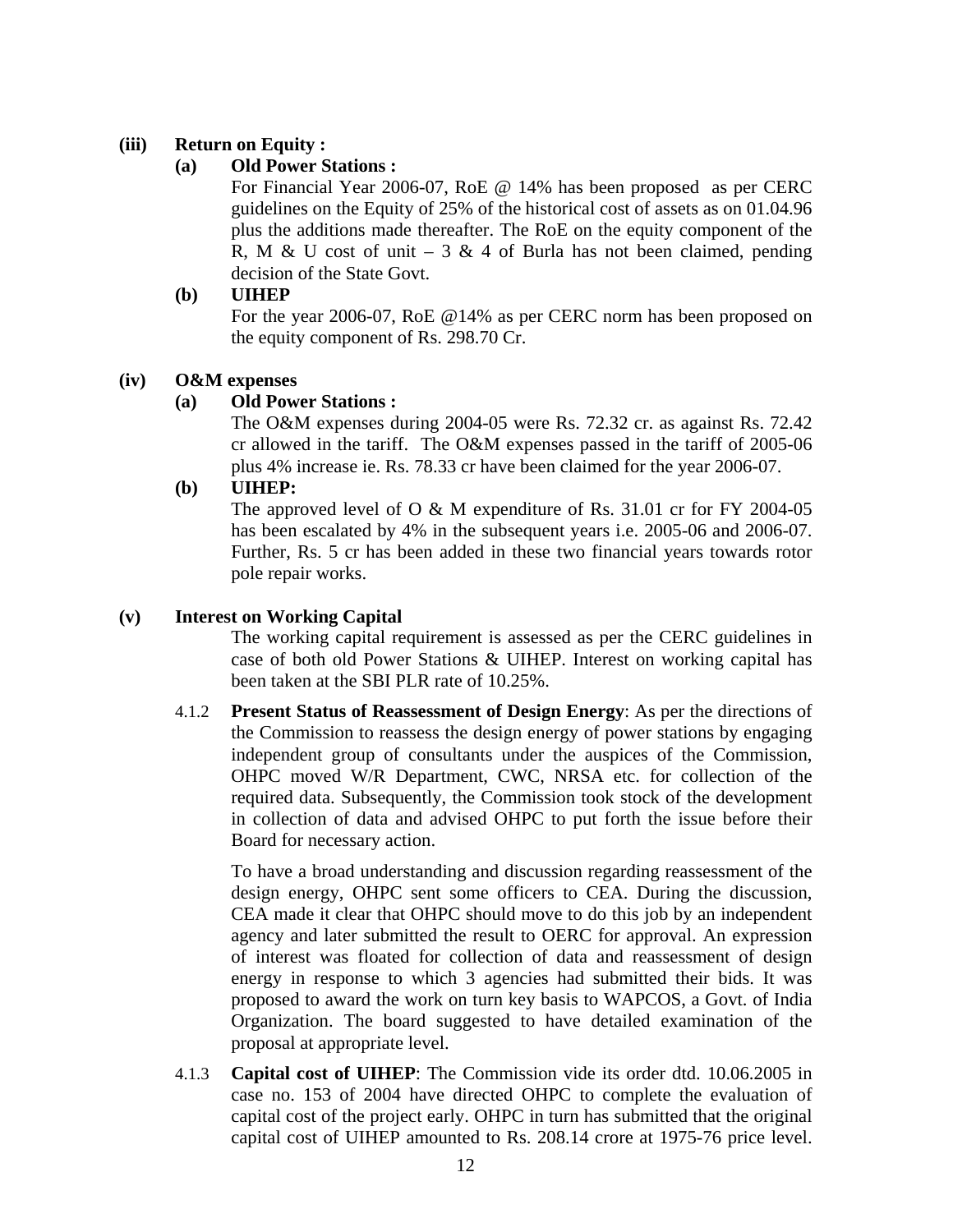The project cost was then revised at different periods. With the formation of OHPC the hydro-electric projects along with UIHEP were transferred to OHPC w.e.f. 01.04.1996. OHPC revised the project cost to Rs. 1107.10 crore excluding interest during construction, detailed particulars of which are as under.

| a) State Govt. Loan | Rs. 630.00 crores (Transfer value of assets) |
|---------------------|----------------------------------------------|
| b) PFC loan         | Rs. 320.00 crores                            |
| c) Payment by DOWR  | Rs. 100.00 crores                            |
| for Dam             |                                              |
| d) OHPC Internal    | $Rs. 57.10$ crores                           |
| Resources           |                                              |
| Total               | Rs. 1107.10 crores (excluding IDC)           |
|                     |                                              |

The State Govt. loan of Rs. 630 crore comprises of two parts.

- $(i)$  13% interest bearing loan Rs. 497.86 crore
- (ii) 0% interest perpetual loan- Rs. 132.14 crore

The interest accrued on the 13% interest bearing State Govt. loan till commercial operation of the project was to be capitalized. Further, the interest on the PFC loan during the construction period was to be paid by the OHPC and capitalized. The interest during construction was estimated at Rs. 320 crore. Therefore the total project cost including IDC was estimated at Rs. 1427.10 crore. Setting aside the share of DOWR (Rs. 231.68 crore) and the value of sale of energy during trial run (Rs. 0.63 crore), the capital cost of the project for tariff purpose was taken at Rs. 1194.79 crore. The brake up of equity and loan being 25% i.e.Rs. 298.70 crore and loan 75% i.e.Rs.896.09 crore.

- 4.1.4 The State Government in the DOE letter no. 23314 dtd. 27.12.1996 moved the CEA for approval of the revised project cost of Rs. 1107.10 crore excluding IDC, in response to which CEA intimated that since expenditure in excess of the sanctioned estimates has already been incurred and there is no major change in the scope, it would not be possible for CEA to examine such fait accompli Revised Cost Estimates and as such CMD, OHPC/ Head of Department should satisfy himself about the reasonableness of the revised cost estimates.
- 4.1.5 The details of expenditure incurred for this Project has been submitted to the Hon'ble Commission in compliance with their directives. As a matter of fact, the actual expenditure of the project is on the figure stated above, DOWR is yet to disburse Rs. 75 Cr. towards their share of the dam cost. The revised project cost has been duly audited and authenticated by the statutory auditors and C & AG.
- 4.1.6 In view of above, OHPC has requested the Commission to retain the capital cost of UIHEP at Rs. 1195.42 crores for the tariff purpose.
- 4.1.7 **Equity:** OHPC has submitted that in case of old power stations 25% of the total project cost amounting to Rs.144.16 crore is being treated as equity. No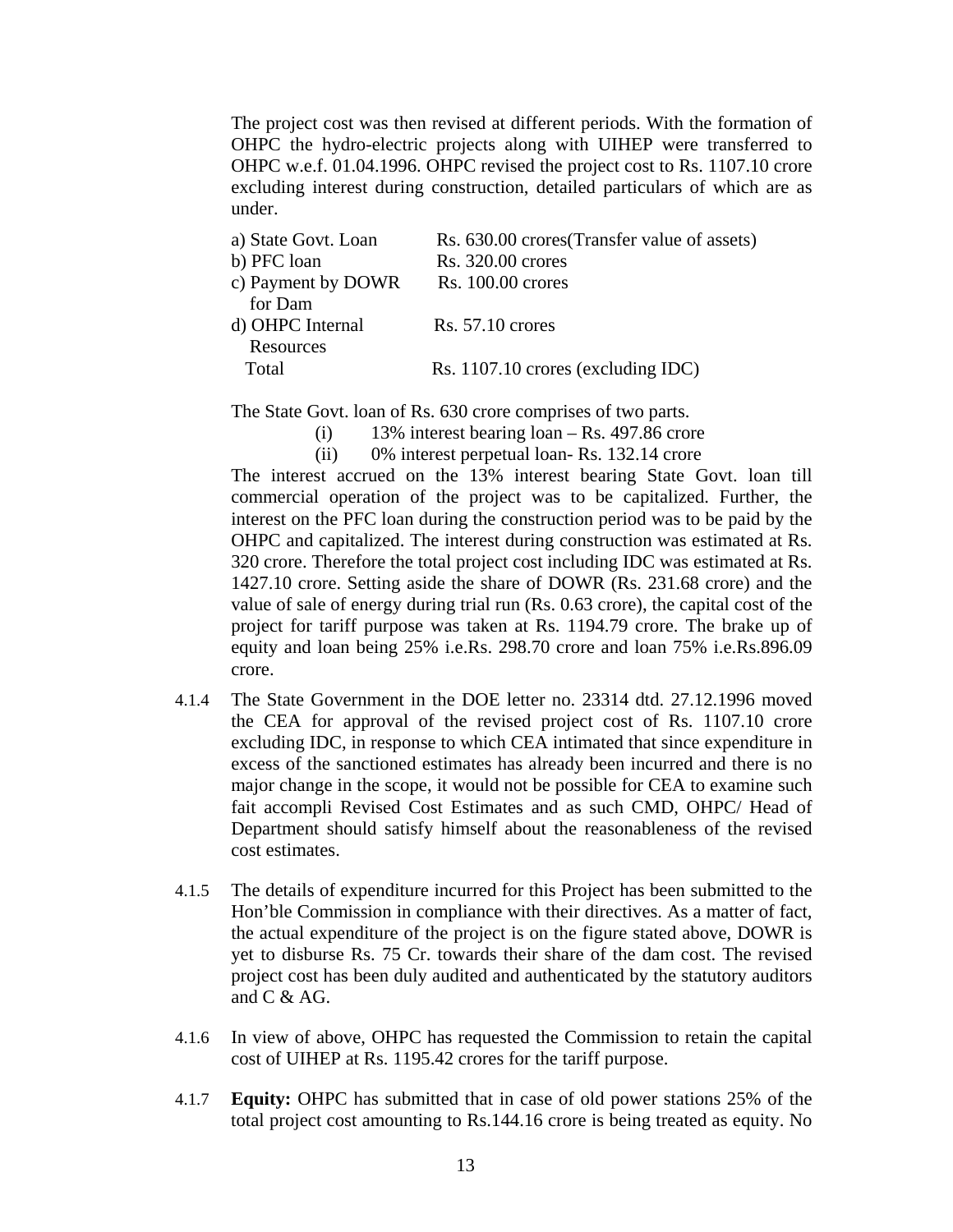equity has been considered in respect of the estimated additions of Rs.114.10 crore for units 3 and 4 Burla.

4.1.8 Regarding higher depreciation claimed for the year 2006-07 OHPC has furnished the details of the loan repayment including Rs. 19.69 crore on account of loan repayment of HPS.

| Table - 5          |                        |       |                   |                                |  |  |  |
|--------------------|------------------------|-------|-------------------|--------------------------------|--|--|--|
| <b>Units</b>       | <b>Fixed</b><br>assets | 2.57% | Loan<br>repayment | <b>Depreciation</b><br>claimed |  |  |  |
| Rengali            | 93.58                  | 2.41  | 0.90              | 2.41                           |  |  |  |
| <b>Upper Kolab</b> | 109.14                 | 2.80  | 1.06              | 2.80                           |  |  |  |
| <b>Balimela</b>    | 117.13                 | 3.01  | 1.14              | 3.01                           |  |  |  |
| <b>HPS</b>         | 370.87 *               | 9.53  | $19.69*$          | 19.69                          |  |  |  |
|                    | 27.91                  |       |                   |                                |  |  |  |

**Table - 5** 

N.B.: \* HPS includes Rs. 114.10 crores for unit 3 and 4.

4.1.9 **Revalued cost of projects:** GRIDCO has disputed apportionment of project cost of Rs. 1196.80 crore among the individual old power stations as projected by the tariff application of OHPC. According to GRIDCO, the station wise project cost should confirm to the decision of the Chairman, C & F Working Group is detailed below:-

| <b>HPS</b>   | Rs. 258.01 Crore  |
|--------------|-------------------|
| <b>BHEP</b>  | Rs. 133.80 Crore  |
| <b>RHEP</b>  | Rs. 447.75 Crore  |
| <b>UKHEP</b> | Rs. 480.44 Crore  |
|              |                   |
| Total        | Rs. 1320.00 Crore |

Govt. of Orissa, Department of Energy vide order dtd. 01.04.96 vested the assets aggregating Rs. 1196.80 crore for old power stations with OHPC and further vide memo no. 3698 dtd. 21.03.98, directed OHPC to get the transferred assets valued by an approved valuer. In pursuance of Government's directive, OHPC engaged M/s MECON for valuation of its four old power stations. The value of the assets was assessed as Rs. 1557.95 crore by M/s MECON. Further OHPC allocated the total cost of the project among the individual power stations by adopting the proportion formula devised by M/s MECON as given below.

| <b>HPS</b> | <b>HEP</b><br>К | <b>KHFP</b> | <b>RHEP</b> | <b>TOTAI</b> |
|------------|-----------------|-------------|-------------|--------------|
| 295.17     | 259.01<br>20.01 | 307.96      | 334.66      | 196.80       |

The above value of assets have been taken in the books of accounts, audited & reviewed by the C & AG and the Government has accepted the same.

4.1.10 **Peaking Hours:** As per CERC tariff regulations, for the purpose of computation of daily capacity Index of the power station, Declared Capacity (MW) and Maximum Available Capacity (MW) of the stations are to be declared for the next day and for this purpose, the peaking hours shall not be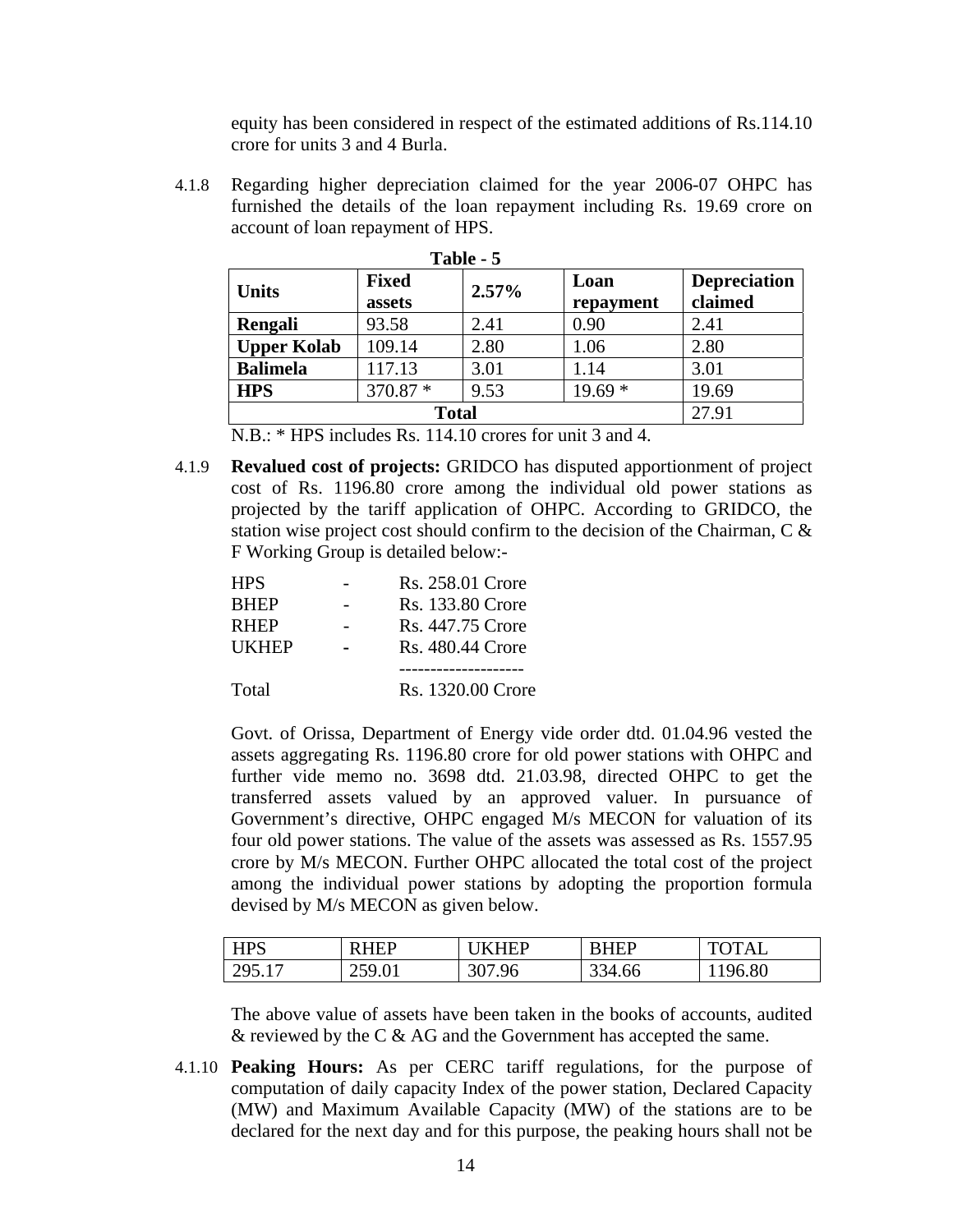less than 3 hours within a 24 hour period. OHPC has agreed for the peaking hours to be not less than 6 hours subject to certain conditions.

- 4.1.11 **Sale of Power to MPSEB:** In the tariff calculation of HPS, for the year 2006-07, the ARR has been projected as Rs. 76.04 crore and unit rate is 65.42 p/u based on the energy of 1162.26 MU around 16.6 MU of energy per year is being sold to MPSEB towards their share @ 18 p/u earning an amount of Rs. 0.7968 crore. If this is deducted from the ARR of Rs. 76.04 crore of HPS unit rate comes to  $65.68$  p/u. As such there is hardly any impact on the tariff, for which this has not been considered separately.
- 4.1.12 **Additional Capitalization:** The estimated capitalized cost of units 3 and 4 Burla as on 1.04.2006 has been considered at Rs. 114.10 crore. After actual capitalization the adjustments will be made in the ARR for the year 2007-08. The interest on APDP loan was not considered in the project cost of units 3 and 4, as it was claimed earlier and allowed in the tariff.
- 4.1.13 **Design Energy:** To the query of GRIDCO to indicate the increase of primary energy after up rating of units 1, 2, 3 and 4 of Burla Power House, OHPC has stated that design energy has been evaluated at the time of construction of the project taking into account various factors. This can be changed only after the reassessment is done which is under process. The up rating of the machines which utilise more water for more generation could only help to meet the peak demand of the system during peaking hours and to avoid more spillage of water during rainy season. The additional energy benefit, if any could contribute towards secondary energy.
- 4.1.14 Regarding deductions consequent upon capitalization of R, M & U cost of unit 1 and 2 Burla and unit 1 of Chiplima, OHPC has replied that this cost was capitalized on 01.07.1998. As CERC notification was not there and guidelines of Govt. of India were not available with respect to the capitalization in  $R \& M$  of units, the terms and conditions for capitalization were mutually settled between OHPC and GRIDCO. After such a long period GRIDCO should not raise such objections.
- 4.1.15 **Individual PPA:** Rengali PPA was approved by the Hon'ble Commission vide their order dt. 13.01.2005 with the directives to submit the revised PPA after incorporating the observations of the Commission. Accordingly, OHPC has furnished the revised PPA of RHEP to GRIDCO vide OHPC ltr. no. 1716 dt. 07.02.2005 for their concurrence. The PPAs of other units viz: UKHEP, BHEP and HPS have already been sent to GRIDCO vide OHPC letters dt. 30.04.05, 24.06.2005 and 22.10.2005 respectively. In the meantime, GRIDCO had filed a review petition before the Commission against the said order which has been heard by the Commission on 10.01.2006. On receipt of the Commission's order, separate PPA of the individual power stations shall be finalized by both the parties.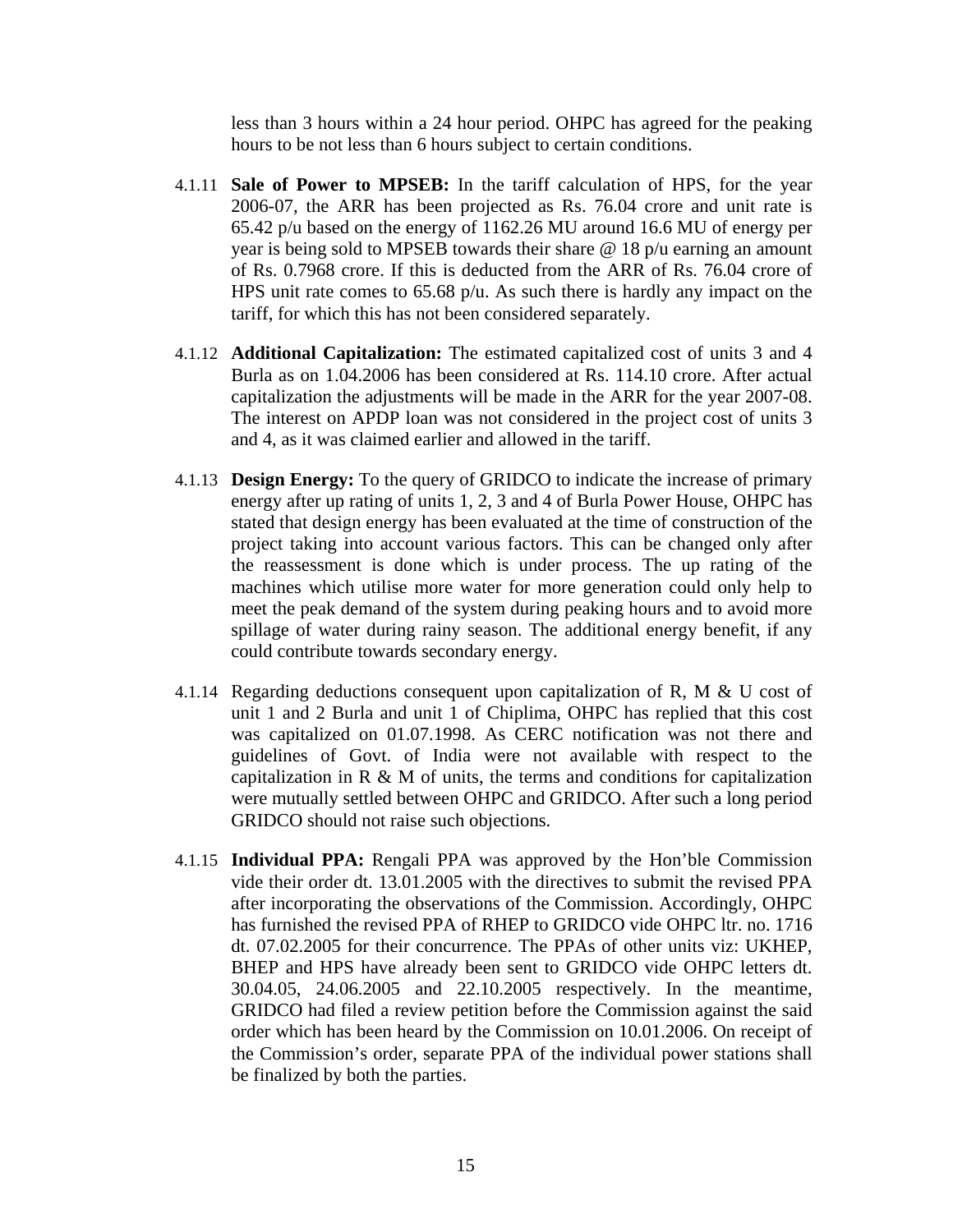- 4.1.16 **Separate PPAs for Hirakud and Chiplima power Stations:** Burla and Chiplima Power Stations are considered as a single unit for administrative, O & M, Stores and Inventories, accounting and performance purposes, since their inception. Further their dispatch system is clubbed together by connecting two buses and as such, the total design energy has been assessed as 1174 MU. Chiplima Power Station utilizes the discharge water of Burla Power House. Thus, the operation of Chiplima Power Station is fully dependent upon the generation of Burla Power Station. Hence separation of Burla and Chiplima P.S. is not feasible. Excavation of second power channel at Chiplima has been rejected by Govt. of Orissa due to procedural and technical difficulties.
- 4.1.17 **Renovation of Chiplima Units:** At present, unit I of CPH is in running condition whereas unit – 2 is under R & M programme. Unit – 3 is under forced outage. Generation from Unit – I has been pegged down to 15 MW due to persistent weeds problem. OHPC is in the process of finalizing a proposal to construct a mechanical bridge-cum-trash rack system across the power channel to counter the long standing weed menace. As assured by the CMD, BHEL has proposed to re-commission the unit by June 2006. As the service bay is now available, steps are being taken to construct the unit 3 which is expected to be completed by June 2006.
- 4.1.18 **Renovation of old units:** OHPC has furnished a comprehensive report on renovation and modernization programme of the generating units of old stations to the Commission vide its letter no. 10906 dtd. 17.08.2005.
- 4.1.19 **Hydro-development Fund:** The Commission in its order dtd. 22.10.2005 have clarified that "the revenue out of the sale of secondary energy may remain as part of normal fund of OHPC but shall be utilized to replenish the shortfall in revenue due to less generation by OHPC in years of hydrological failure to provide necessary comfort to the consumers of the State". Further OHPC does not anticipate generation of any secondary energy during the year 2005-06 and 2006-07 considering the present reservoir levels. Further there has been no flow of funds from GRIDCO on account of sale of secondary energy during 2004-05.
- 4.1.20 **Auxiliary Consumption:** OHPC has submitted that during R, M & U of unit 1 to 4 of Burla and unit-1 Chiplima, the excitation system has been converted to static excitation system and also unit-2 of Chiplima which is under  $R \& M$ , the excitation is being changed to static excitation system. Similarly, for units 5 and 6, Burla it has been proposed to change the excitation system to static excitation during the  $R \& M$  at an early date. At Balimela, the generating units and its auxiliary equipment are very old which have already completed 30 years of operation. Further, due to dispatch instruction of SLDC and implementation of FGMO, the machines run at low load and sometimes no load to meet the VAR component of the GRID. When the generation is very low, the auxiliary consumption such as power house and switchyard lighting, consumption towards  $O & M$ , air compressor unit etc. have to be run. These factors contributes to extra auxiliary consumption.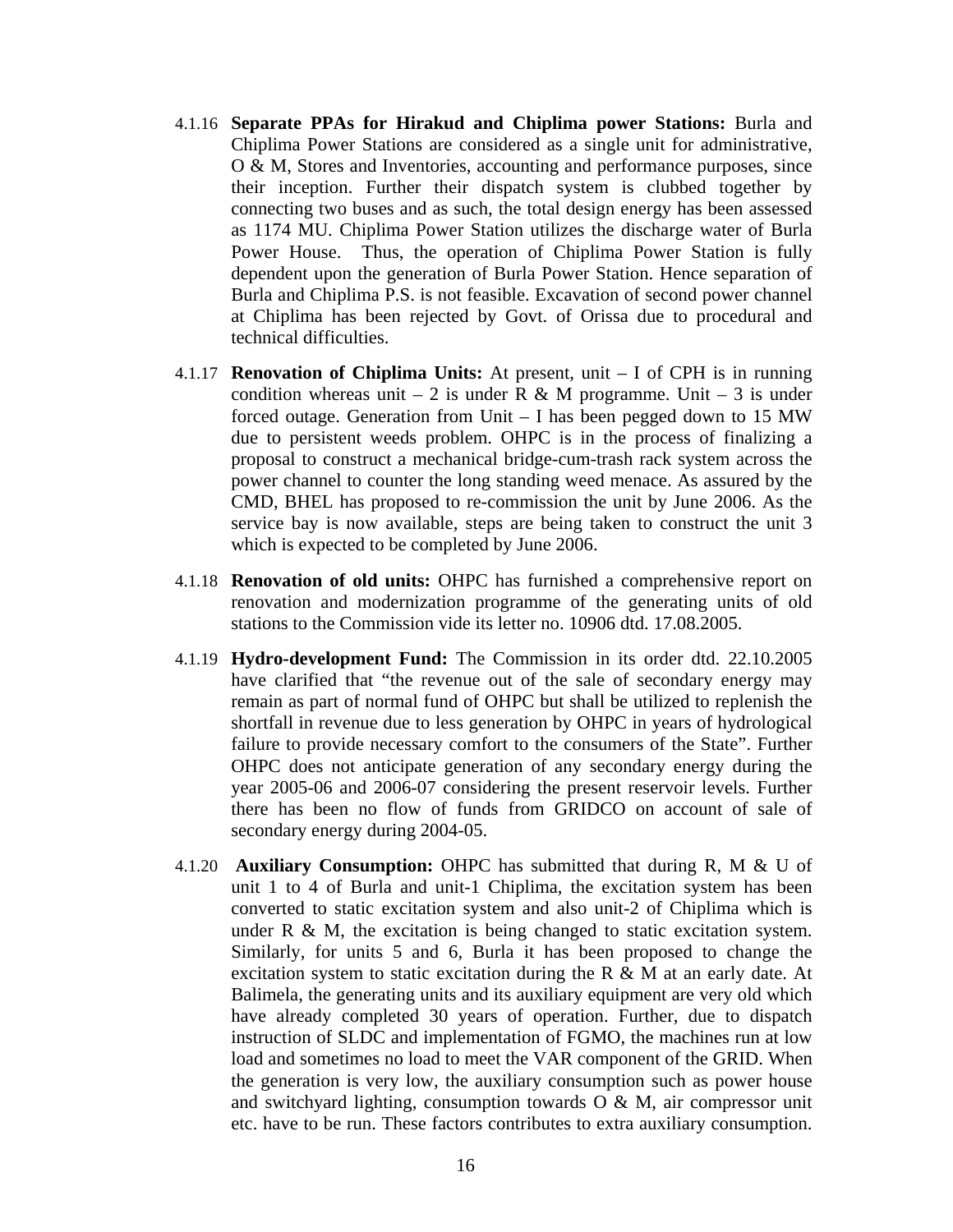Thus OHPC submits that due to above factors, the Commission may consider the auxiliary consumption as 0.5% of the generation for determination of tariff of HPS and Balimela Power Stations.

- 4.1.21 **Swapping of Loans:** All the high interest bearing loans taken for UIHEP and HPS have been restructured. The 13.5% Govt. loan of Rs. 19 crore has been fully repaid.
- 4.1.22 **Interest on Working Capital:** In the CERC guidelines, interest on working capital has been provided considering the payment of energy charges through LC. But till date there has been huge outstanding against GRIDCO. Further, the impact of interest on working capital in the tariff is very nominal.
- 4.1.23 **ROE for Upper Indravati:** Like other power generators, the ROE should be at par with CERC guidelines i.e. 14%.
- 4.1.24 **Growth of Hydro power in the State:** The revised detailed project reports for Sindol – 1, 2  $\&$  3 with a lower head of the reservoir are under preparation by M/s WAPCOS. The reports are expected by 25.04.06. The projects like Hirakud – B and Chiplima – B have been abandoned by the Govt. as they has been abandoned found to be neither feasible nor viable.

#### 4.1.25 **Availability of Power Stations:**

**a) UIHEP**: The capacity index has not been computed as two part tariff was not implemented up to the year 2004-05. However, the availability of the power station is given below.

| 2001-02         | 83.29% |
|-----------------|--------|
| 2002-03         | 88.55% |
| 2003-04         | 70.46% |
| 2004-05         | 90.27% |
| 2005-06         | 86.38% |
| $upto$ Sept'05) |        |

**b) Old Stations:** Similarly, in case of old power stations, since the percentage of availability has been computed as given below.

| <b>YEAR</b>            | <b>RHEP</b> | UKKEP | <b>BHEP</b> | <b>BURLA</b> | <b>CHIPLIMA</b> |
|------------------------|-------------|-------|-------------|--------------|-----------------|
| 2001-02                | 76.22       | 94.23 | 89.56       | 72.99        | 57.80           |
| 2002-03                | 76.61       | 95.27 | 92.37       | 67.98        | 24.11           |
| 2003-04                | 89.67       | 94.95 | 91.76       | 72.34        | 56.80           |
| 2004-05                | 88.77       | 93.90 | 86.60       | 78.76        | 50.91           |
| 2005-06                | 95.76       | 84.97 | 85.94       | 62.34        | 48.19           |
| $(\text{uptoSept'}05)$ |             |       |             |              |                 |

#### **Table - 6**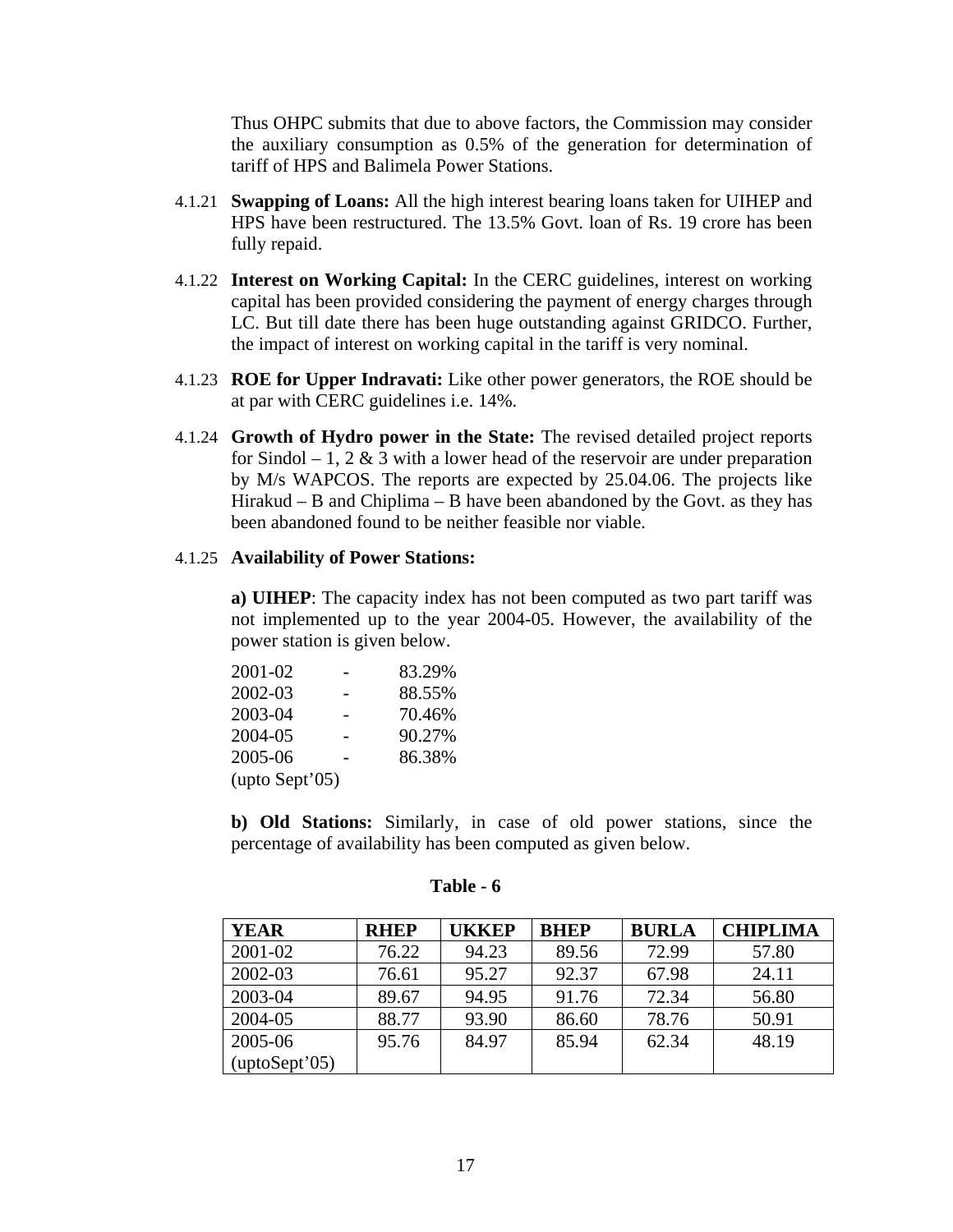4.1.26 In two part tariff, the Annual Fixed Charges are to be approved by the Hon'ble Commission in conformity with CERC guidelines. As per the CERC guidelines, when the scheduled primary energy in each and every month of the year is exactly equal to the design energy of the corresponding month then,

Annual Primary energy charges  $(X) = 1942.38$  MU X Primary Energy Rate. Annual Capacity Charges = AFC – Annual Primary Energy Charges

But in practice when monthly billing is made as per the above formula both primary energy charges and capacity charges shall vary, the total AFC remaining same.

- 4.1.27 Two part tariff has been implemented at UIHEP from the year 2005-06 as per the CERC guidelines and as approved by OERC. The primary energy rate is Rs. 0.4638 per/kwh. The ARR for 2005-06 is Rs.125.33 crore of which primary energy charge is Rs. 90.88 crore and capacity charges is Rs. 35.242 crore.
- 4.1.28 OHPC has stated that in the pre-hearing discussion on the draft regulations, the issue of pricing of the secondary energy had been discussed adequately and CERC is also of the view that in order to encourage the growth in hydro power, secondary energy charges should be priced at the same rate as applicable to the primary energy. The OERC has clarified that the rate of secondary energy shall be equal to the rate of primary energy.
- 4.2 Apart from the above written rejoinder made by OHPC, the Director Finance OHPC responded to the specific objections and suggestions raised during the hearing on 27.01.06. He pleaded before the Commission for considering the financial and operational parameters as proposed in the filing while determining tariff for 2006-07.

#### 4.2.1 **Substantial Improvement in the Performance of OHPC:**

- (a) There has been overall improvement in the availability of machines, as well as physical and financial performance of OHPC. The availability of machines in Burla has increased to 79% in 2004-05 as compared to 73% in the year  $2003-04 \& 68\%$  in the year  $2002-03$ . In case of other units like Rengali, Upper Kolab, Balimela & Upper Indravati, it is more than the normative value of 85% during the last two years. However, at Chiplima, due to major problems on account of aging of machines & weeds problem, the availability of machines is low as compared to the normative value. Steps have been taken to expedite the completion of R & M of Unit–2, repair of Unit-3 of Chiplima Power House & remedial measures to tackle the menace weeds.
- (b) There was record generation of 7234 MU of OHPC during 2004-05. Balimela Power Station alone generated 1526 MU, which is the second highest since its inception.
- (c) The renovation, modernization and uprating of units  $3 \& 4$  of Burla commenced in July'2002 has been completed in about 3½ years as against 5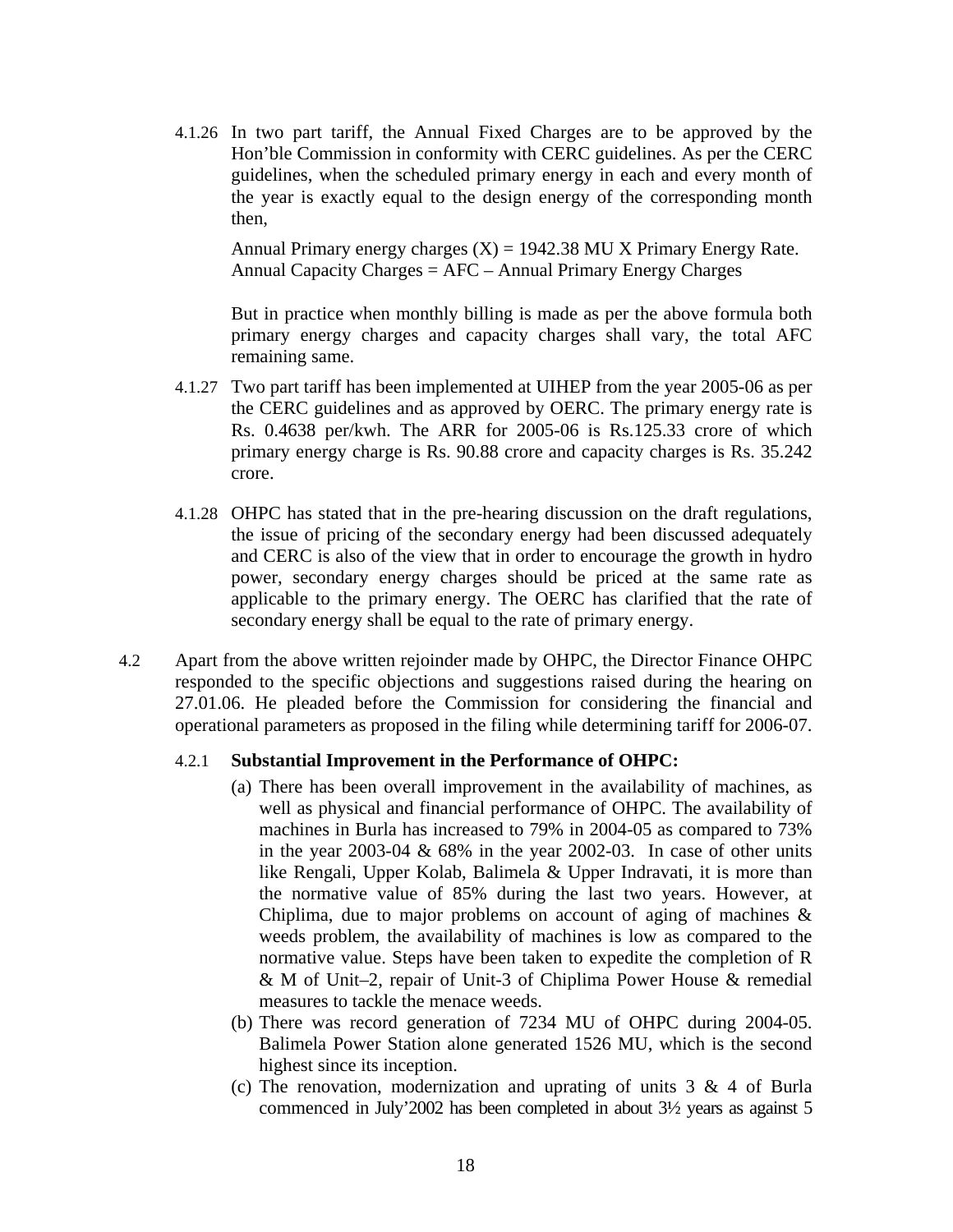years for the R, M & U of units 1 & 2 Burla and R&M of Unit 1 of Chiplima.

- (d) The high interest bearing loans obtained for the R, M  $\&$  U projects of Burla & UIHEP aggregating Rs.234.80 Crs have been restructured resulting in reduction of interest rates varying between 14.5 to 16% to 8.75% to 10%.
- (e) On receipt of permission of the State Govt., 13.5% interest bearing APDP loan of Rs. 19 Crore for R, M & U of Units –  $3 \& 4$  of Burla, has been repaid to Govt. in Jan'2006.
- (f) Despite the huge defaults in payment by GRIDCO, the statutory dues  $\&$ dues of the PFC have been paid in time.

# **5 COMMISSION'S OBSERVATION AND ANALYSIS OF OHPC'S PROPOSAL:**

- 5.1 The Commission has thoroughly analysed the proposal of OHPC and examined the valuable written and oral submissions of the objectors which have served as vital inputs for deciding the tariff. The Commission passes this order with reasons as detailed hereafter.
- 5.2 OHPC while requesting for approval of the annual revenue requirement and tariff for the FY 2005-06 & 2006-07 has submitted separate calculation as per the direction of the Commission dt.10.06.05 in respect of OHPC old stations such as Rengali, Upper Kolab, Balimela and Hirakud Power Stations. A separate ARR calculation for UIHEP has also been submitted for these two years. The tariff proposal contains the technical parameters such as, type of hydro stations, capacity index, potential of energy generation and financial details like loans, capital cost, calculation of deprecation, interest etc. OHPC has furnished the technical and financial details in respect of each of the old power stations as well as UIHEP. The station wise apportionment of capital cost in respect of all these stations has also been provided along with tariff calculations.
- 5.3 The PPA in respect of Rengali Hydro Electric Project (RHEP) was approved by the Commission vide order dtd. 13.01.2005. The Commission directed that the same PPA would serve as a guideline for preparation of PPA in respect of other old stations. Subsequently, GRIDCO has filed a review petition against the said order which was admitted for hearing as case no. 53/2005. The hearing was concluded on 10.01.2006 and the order is reserved. We would like to clarify that even while determining the tariff for the OHPC old stations, the principles and procedures set out in CERC Regulations have been followed with deviations, wherever required with reasons.
- 5.4 During the course of public hearing, certain specific issues were raised by the objectors. We do not consider it necessary to address to each and every issue raised during the course of the hearing. Only the issues considered relevant are addressed hereafter.
	- a. Determination of Design Energy
	- b. Power Procurement from OHPC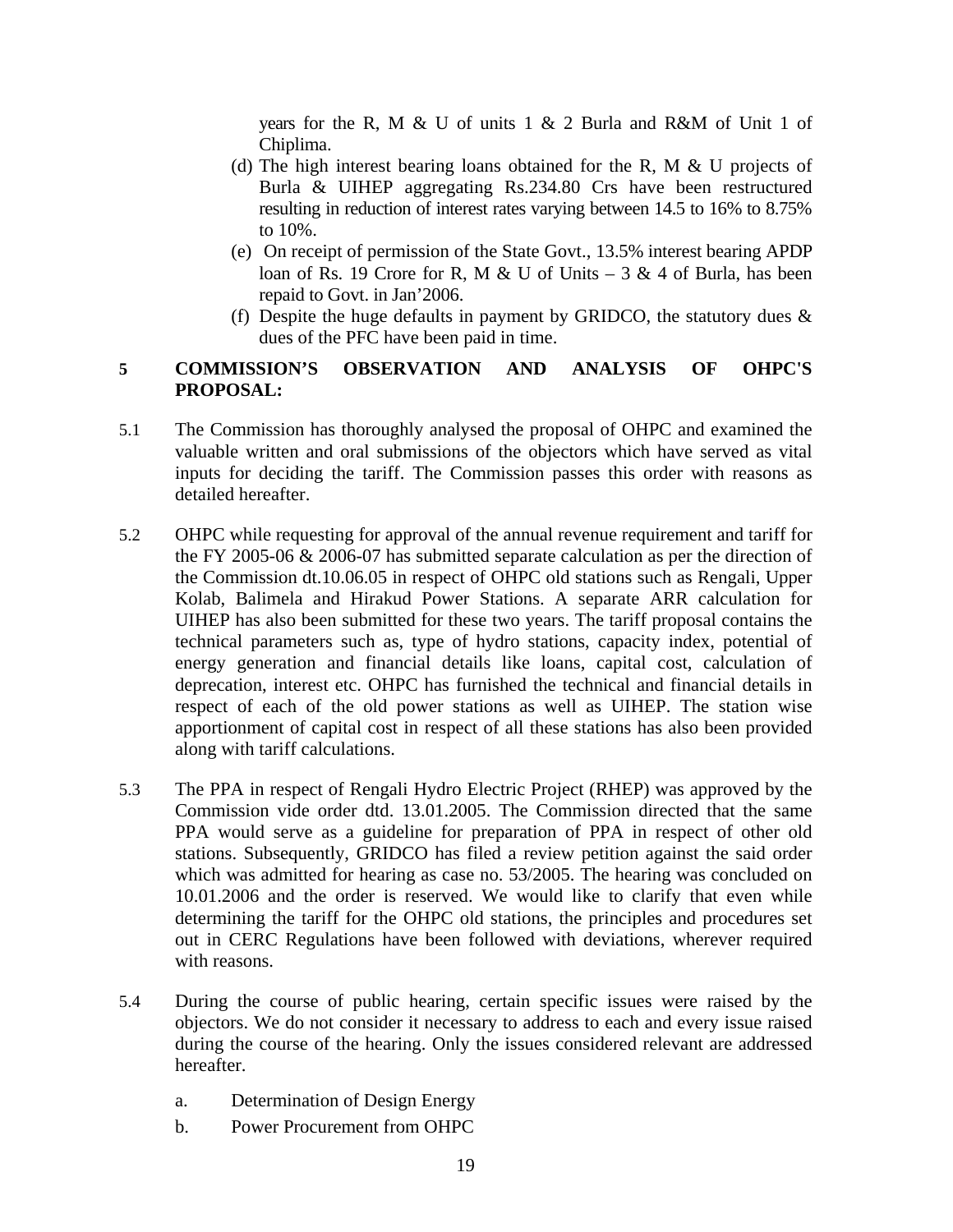- c. Revalued cost of Projects of Old Stations
- d. Capital cost of UIHEP
- e. Annual Fixed Charges which shall consist of
	- (i) Interest on loan capital
	- (ii) Depreciation
	- (iii) Return on Equity
	- (iv) Operation and Maintenance Expenses
	- (v) Interest on working capital
- f. Primary Energy charges
- g. Secondary energy charges
- h. Auxiliary consumption
- i. Machhkund Hydro Electric Project
- j. Renovation and modernization of old power stations
- k. Growth of hydro power
- l. Up-valuation of assets

## **a. Determination of Design Energy**

As per the directives made by the Commission in its order dtd. 10.06.2005 at para 6.5, OHPC has taken steps for reassessment of design energy which was initiated earlier. The Commission is regularly monitoring the progress in respect of reassessment of design energy. OHPC has submitted the status on the matter in its rejoinder to the query raised by the Commission as well as the objectors. From the rejoinder, it is evident that OHPC has already floated the expression of interest for collection of data and reassessment of design energy and is in the process of engagement of a consultant to undertake this job. OHPC shall continue to appraise the Commission about the progress at an interval of two months till finalization of design energy.

Thus, for the purpose of determination of tariff for 2005-06  $& 2006-07$ , the figure of 3714 MU is accepted as design energy of old power stations in terms of Commission's order dtd. 09.07.2001.

## b. **Power Procurement from OHPC**

The installed capacity of various Hydro Stations owned by Orissa Hydro Power Corporation (OHPC) is 1896 MW as on  $1<sup>st</sup>$  of April 2004 including Orissa share of Machhkund. The details of drawl approved by the Commission for 2005-06 and the projections made by OHPC for 2006-07 are presented in the following table.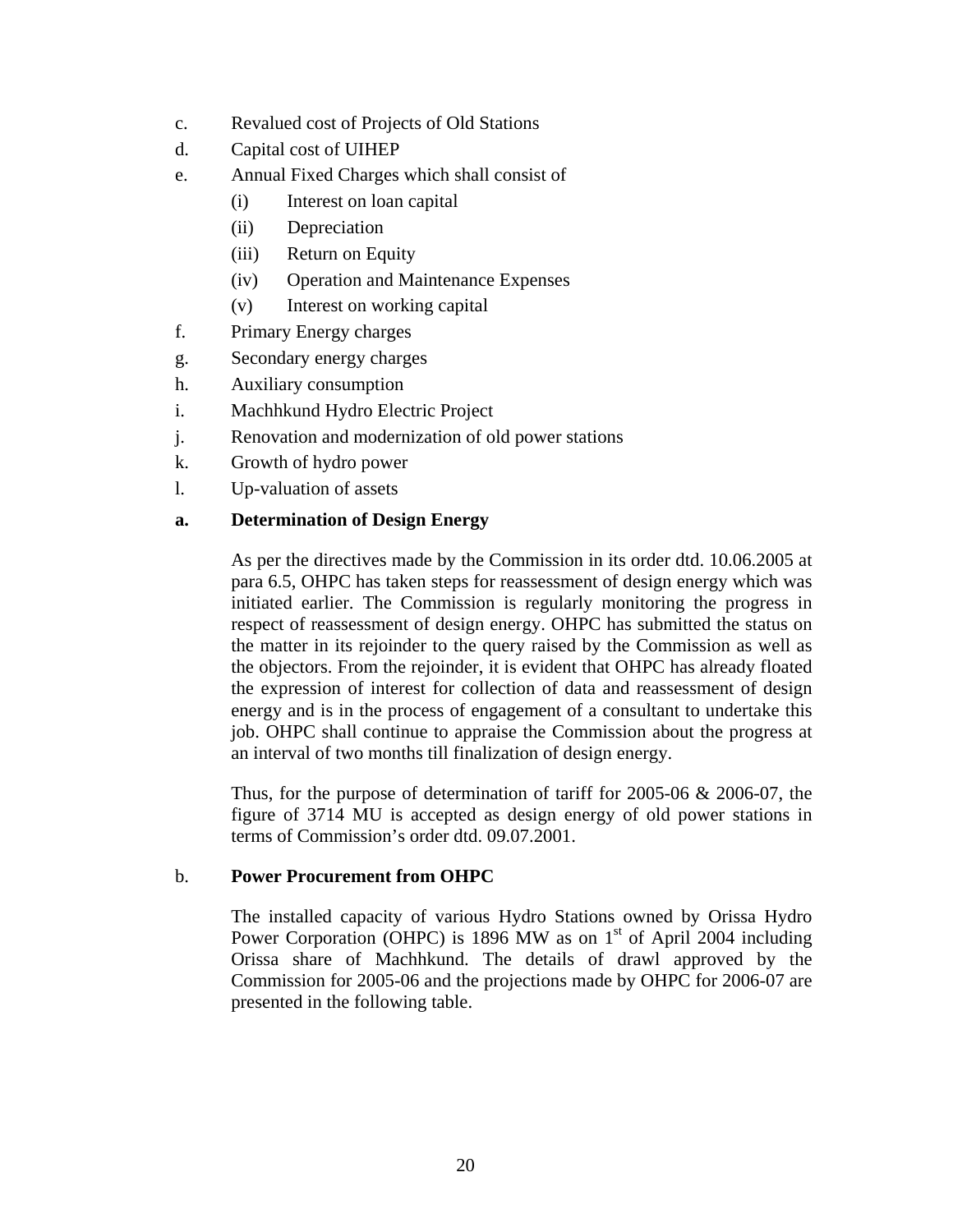| Sl.          | Name of the HE     | Installed | Design  | Commission's | Proposed Drawl |
|--------------|--------------------|-----------|---------|--------------|----------------|
| No.          | Project            | Capacity  | Energy  | Approval for | by GRIDCO for  |
|              |                    | (MW)      | (MU)    | 2005-06 (MU) | 2006-07 (MU)   |
|              |                    |           |         |              |                |
| $\mathbf{1}$ | Hirakud (Burla &   | 331.50    | 1174.00 | 1162.26      | 1089.23        |
|              | Chiplima)          |           |         |              |                |
|              |                    |           |         |              |                |
|              |                    |           |         |              |                |
| 2.           | Balimela           | 360       | 1183.00 | 1171.17      | 1104.84        |
| 3.           | Rengali            | 250       | 525.00  | 519.75       | 761.31         |
|              |                    |           |         |              |                |
| 4.           | <b>Upper Kolab</b> | 320       | 832.00  | 823.68       | 496.98         |
|              |                    |           |         |              |                |
|              | <b>Total</b>       | 1261.50   | 3714.00 | 3676.86      | 3452.36        |
| 5.           | <b>UIHEP</b>       | 600       | 1962.00 | 1942.38      | 1942.38        |
|              |                    |           |         |              |                |
|              | <b>Total Hydro</b> | 1861.50   | 5676.00 | 5619.24      | 5394.74        |

**Table : 7 Hydro Drawl and Projections For 2006-07** 

In accordance with Section 61(a) of the Electricity Act, 2003, the Commission is to be guided by the principles and methodologies specified by the CERC for determination of tariff applicable to generating companies. This has been suitably incorporated in the OERC (Terms and Conditions for determination of Tariff) Regulation, 2004. As per CERC regulation, *"primary energy means the quantum of energy generated upto the design energy on at per year basis at the generating stations".* Auxiliary energy consumption for surface hydro Electric Power Generating Station with static excitation system is to be determined at 0.5% of energy generated and transformation loss from generation voltage to transmission voltage is to be calculated at 0.5% of energy generated. Accordingly, energy sent out from the generating stations in respect of OHPC should be determined deducting 1% on gross generation treating 0.5% towards auxiliary consumption and 0.5% towards transmission loss.

As indicated in the above table, the annual energy generated by OHPC old stations in a year of normal hydrology is 3714 MU. After deduction of auxiliary consumption and transformation loss, energy sent out to GRIDCO comes to 3676.86 MU. This was approved by the Commission in its order dated 09.07.2001 in Case No.15/2000. In case of UIHEP, the design energy is 1962.00 MU. After deduction of auxiliary consumption and transformation loss, energy sent out to GRIDCO comes to 1942.38 MU. The Commission had approved the same quantity as the net energy for the year 2002-03.

The tentative monthly generation programme has been furnished by different units of OHPC considering the inflow trends from April 2005 to March 2006. The same has been furnished by OHPC to GRIDCO in regard to generation during 2006-07. GRIDCO has projected the power purchase from OHPC stations based on the latest generation plan submitted by OHPC during October 2005. OHPC had projected lower availability during 2006-07 than the design energy due to unusual and low rainfall in these catchment areas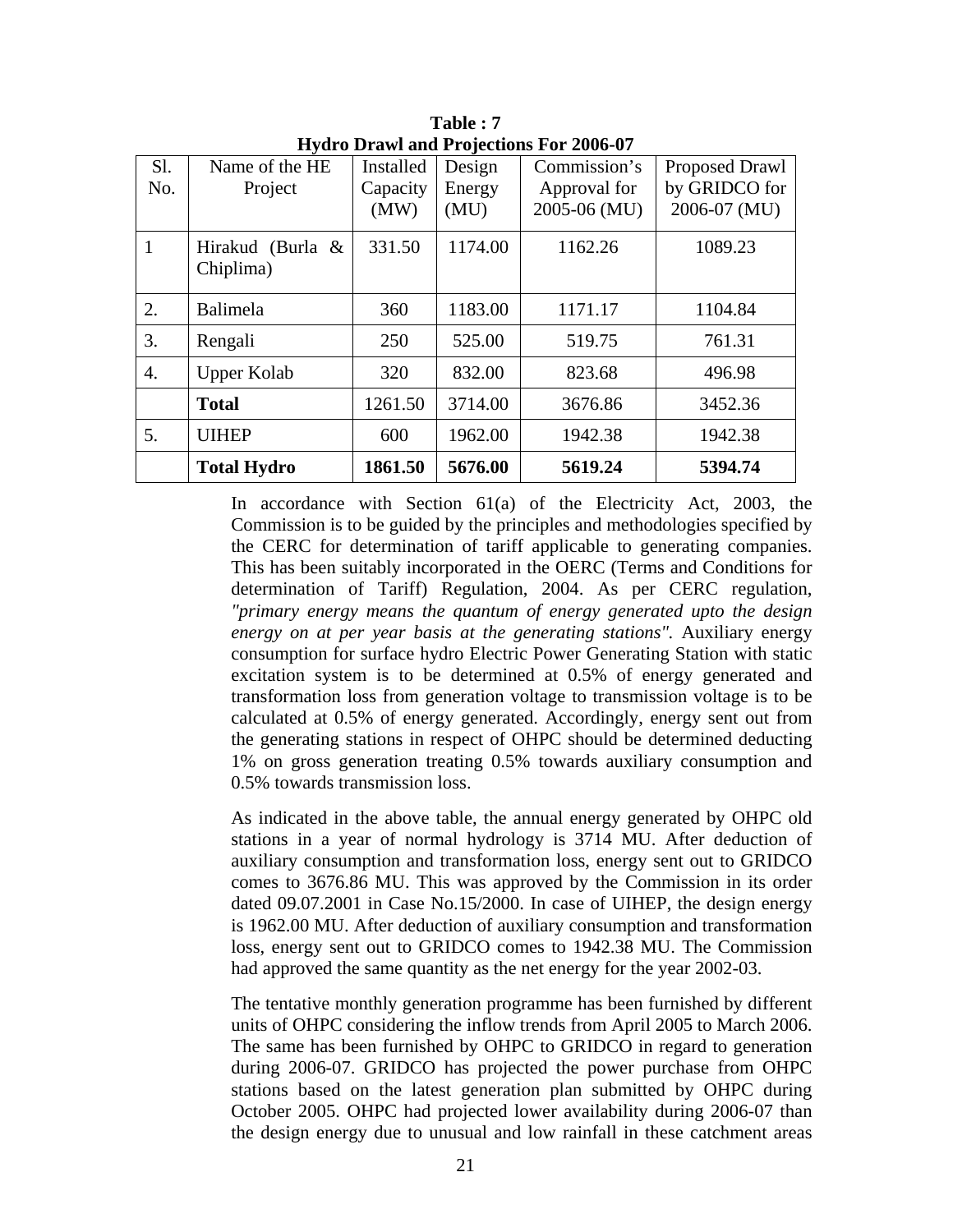and also considering the irrigation requirement in these command areas. The same had been communicated to GRIDCO for necessary consideration. In support of the proposed drawl, GRIDCO has furnished the details of drawl from different stations from 2001-02 to 2005-06 as shown in the table below.

|                     |          |          |          |         | $(\text{In MU})$   |
|---------------------|----------|----------|----------|---------|--------------------|
| <b>Station</b>      | 2001-02  | 2002-03  | 2003-04  | 2004-05 | $2005 - 06$ (up to |
|                     |          |          |          |         | November)          |
| <b>Hirakud</b>      | 925.16   | 615.806  | 903.041  | 803.59  | 683.30             |
| Rengali             | 772.178  | 620.974  | 1028.058 | 731.261 | 550.417            |
| <b>U</b> Kolab      | 640.179  | 472.649  | 639.841  | 866.701 | 395.441            |
| <b>Balimela</b>     | 1049.47  | 525.955  | 1118.226 | 149.119 | 528.183            |
| <b>U</b> Indiravati | 2920.470 | 790.033  | 2109.863 | 2826.5  | 1105.667           |
| <b>Total</b>        | 6307.457 | 3025.417 | 5799.029 | 6721.13 | 3262.908           |

**Table : 8 Drawls from OHPC in the Past Years** 

As per the programme furnished by OHPC, the generation from December 2005 to March 2006 is only 1893 MU. The total energy from OHPC stations during 2005-06 comes to 5156 MU (3292.908 + 1893 = 5155.908 MU rounded to 5156 MU). GRIDCO has accepted the proposal furnished by OHPC.

As indicated earlier, the design energy of OHPC old stations in a year of normal hydrology being 3676.86 MU, it is premature to predict the rainfall at this point of time, there is absolutely no justification for adopting a figure lower than the design energy for the ensuing year. As such, the Commission considers it appropriate to accept and approve a figure of 3676.86 MU as energy available from these stations and 1942.38 MU in case of UIHEP for the year 2006-07.

**Machkund:** This hydro power station is a joint venture of Government of Orissa and Andhra Pradesh with an installed capacity of 114.5 MW. Based on the 50% share of GRIDCO the quantity comes to 262.50 MU. GRIDCO has projected drawl of 262.50 MU for the FY 2006-07.

The Commission approves 265 MU to be drawn from this station during 2006-07 based on the drawl during the previous year.

The Commission's approval for 2006-07 for various stations of OHPC are given in the table below.

| $P1$ and $P1$ one have $P2$ of $P3$ and $P4$ and $P5$ and $P6$ and $P7$ |                                       |                                             |  |  |  |  |  |
|-------------------------------------------------------------------------|---------------------------------------|---------------------------------------------|--|--|--|--|--|
| <b>Source of Generation</b>                                             | <b>GRIDCO Proposal</b><br>$(2006-07)$ | <b>Commission's Approval</b><br>$(2006-07)$ |  |  |  |  |  |
| OHPC (Old stations)                                                     | 3452.36                               | 3676.86                                     |  |  |  |  |  |
| Upper Indravati                                                         | 1942.38                               | 1942.38                                     |  |  |  |  |  |
| Machkund                                                                | 265.00                                | 265.00                                      |  |  |  |  |  |
| <b>Total Hydro</b>                                                      | 5659.74                               | 5884.24                                     |  |  |  |  |  |

**Table : 9 Drawl From Hydro Stations (2006-07)**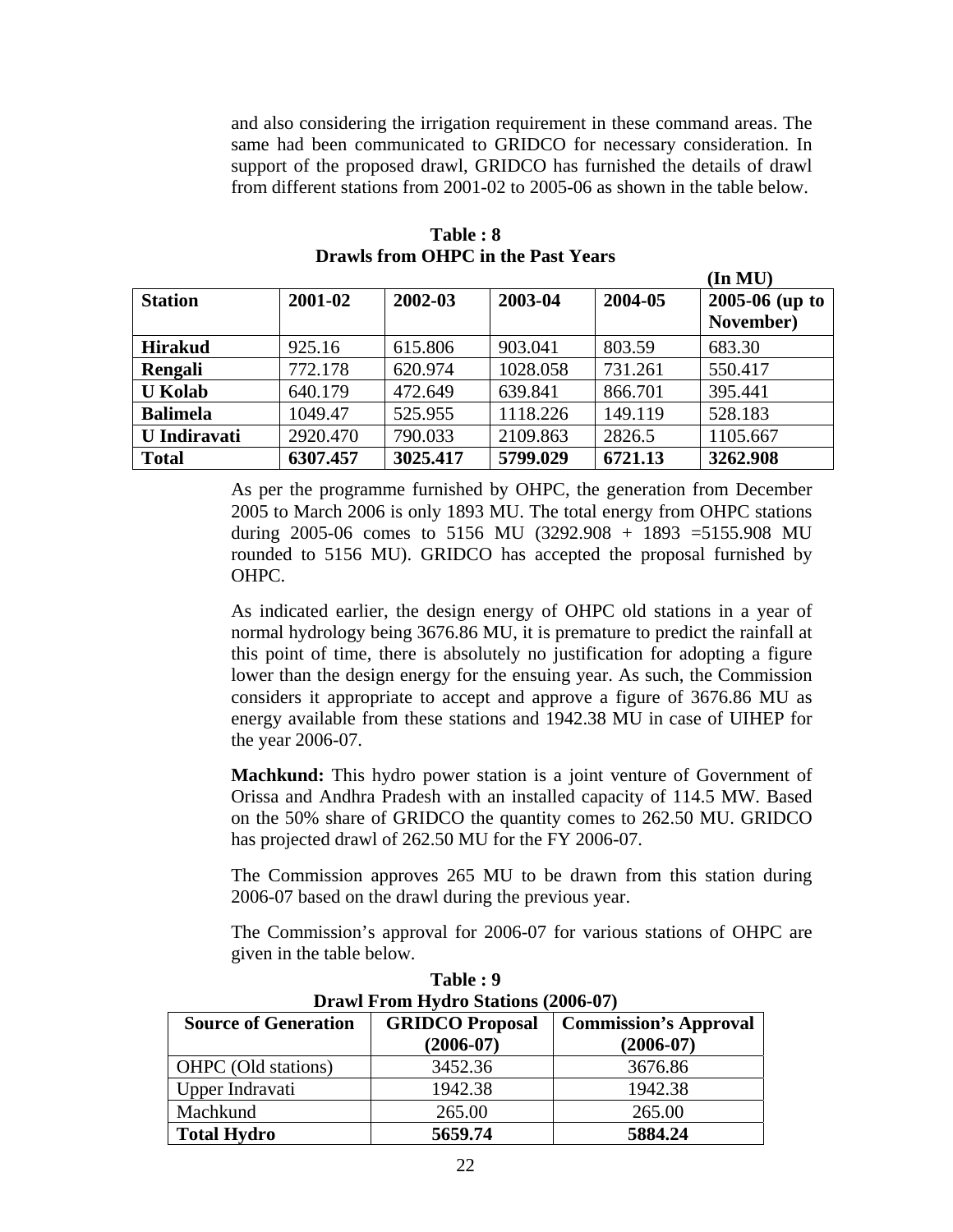## **c. Revalued cost of Projects of Old Stations**

As per transfer notification no. 5207 dt.01.04.96 issued by the Govt. of Orissa, net fixed asset of Rs.356.60 crore was revalued to Rs.1196.80 crore. The State Government had transferred the fixed assets of OHPC old power stations with a total value of Rs. 1196.80 crore as on 01.04.1996 without any breakup for individual power stations. As per the directives of the State Government OHPC had engaged M/s MECON for the valuation of individual power projects and as per their report the value of the assets was assessed at Rs. 1557.95 crore. Thereafter, OHPC allocated the total cost of the project among the individual power stations by adopting the proportion formula devised by MECON. This issue is dealt at length in para 4.1.9 of this order.

The Commission has examined the facts and figures submitted by OHPC and come to the conclusion that since the value of assets has been duly accounted for, audited and reviewed by  $C \& A G$ , now it is not justifiable to re-examine the figures already adopted in the books of accounts. Hence, the total value of Rs. 1196.80 crore is accepted and approved in the manner proposed by OHPC as presented below.

| <b>HPS</b> | <b>HEP</b>             | THED   | <b>RHEP</b> | <b>TOTAL</b> |
|------------|------------------------|--------|-------------|--------------|
| 295.17     | 250.<br><i>200</i> .01 | 307.96 | 334.66      | 196.80       |

For the purpose of determination of tariff for 2005-06 and 2006-07, the capital cost or old OHPC stations has been determined on the basis of their historical cost as on 01.04.1996 of Rs.472.00 crore with subsequent addition on account of R&M of unit 1 & 2, Burla Rs. 81.84 crore, both totaling to Rs. 553.84 crore as on 31.03.2003 as stated in our order dtd.10.06.2005.

# **d. Capital cost of UIHEP**

Some objectors have raised the issue of determination of capital cost of UIHEP in their submissions and also during public hearings. With regard to the capital cost of UIHEP, the Commission in its order dt.12.02.2003 in case No.23 of 2000 had clarified that the estimated cost of Rs. 1195.42 crore is to be considered for determining the tariff of UIHEP as provisional. The Commission also directed in the said order that "the actual capital cost incurred on completion of project for the purpose of determination of tariff should be got approved by CEA as per Section 42 A(2) of the Electricity (Supply) Act, 1948. If CEA refuses to do so, it can be determined by a group of independent experts in consultation with CEA." Objections were raised during the course of hearing challenging the high cost of UIHEP on account of long gestation period and frequent revision of estimates during construction by Government of Orissa. OHPC, on the other hand, contended that the project cost of Rs. 1195.42 crore as approved by the State Govt. for a 600 MW project at the current price level is reasonable and should be accepted for the purpose of determination of tariff. There was no change in the scope of the project for which CEA in its letter dated 28.01.1997 stated that OHPC/Deptt of Energy should satisfy itself about the reasonableness of the revised cost estimate. To the directive of the Commission, that OHPC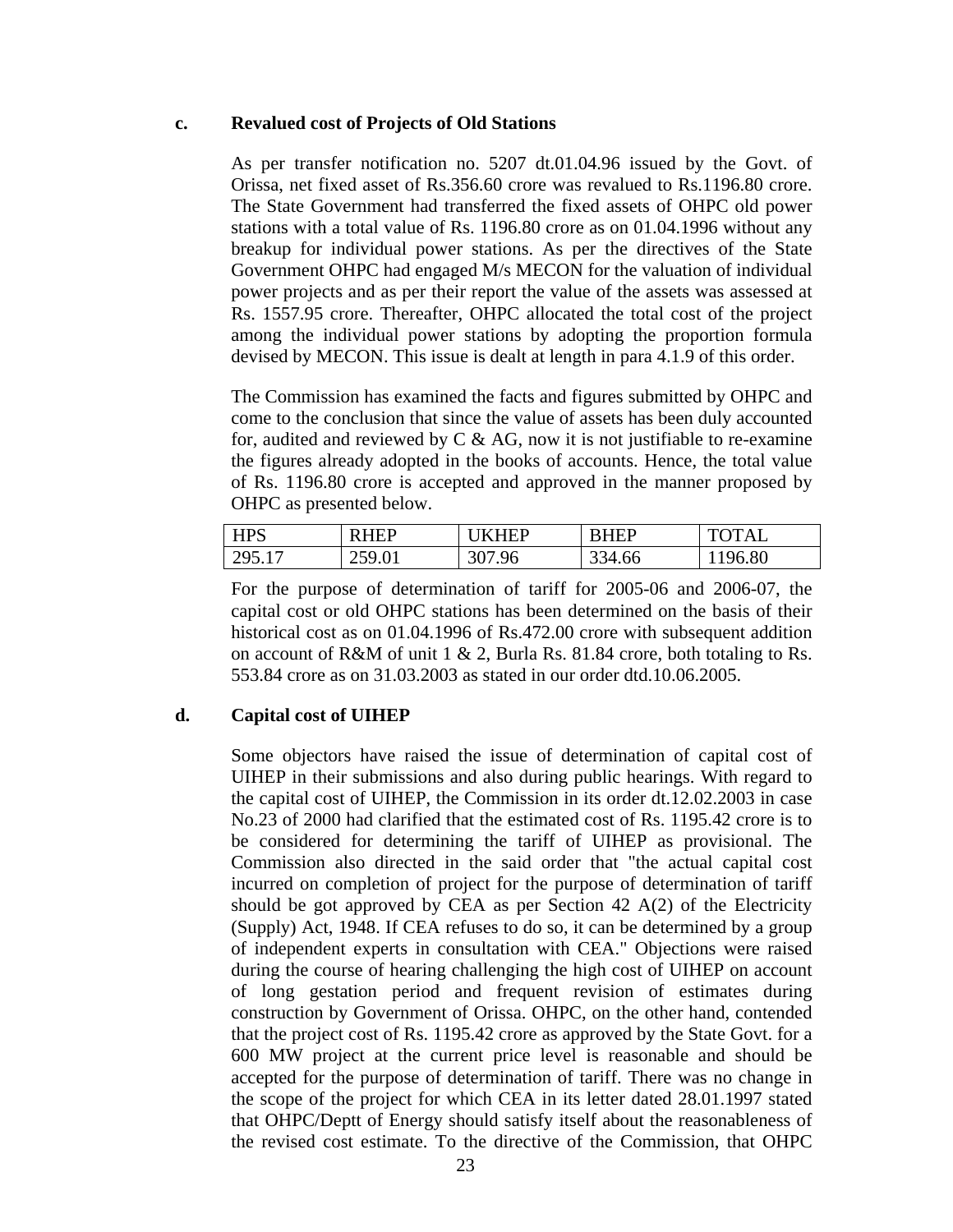should complete the evaluation of capital cost of UIHEP early, OHPC's response is already dealt with paragraphs 4.1.3, 4.1.4, 4.1.5 and 4.1.6 of this order. OHPC has requested the Commission to retain the capital cost of UIHEP at Rs. 1195.42 crore for the purpose of tariff.

The matter requires further scrutiny at the Commission's end. The tariff for 2005-06 & 2006-07 shall be determined on the basis of the provisional project cost of Rs. 1195.42 crore.

### **e. Annual Fixed Charges**:

For the purpose of computation of Annual Fixed Charges as per CERC Regulation, a detailed analysis of the following components has been made in the succeeding paragraphs.

i) **Interest on Loan**: The loan liabilities of OHPC form two parts viz., 1) State Govt. loans and 2) PFC loans. The loan liabilities of OHPC outstanding as on 01.04.2005 are summarized in the table below.

|                |                               | $\sim$                            |
|----------------|-------------------------------|-----------------------------------|
| Sl.<br>No.     | <b>Description</b><br>of loan | <b>Amount</b> as on<br>01.04.1996 |
|                | 9.8% loan                     | 39.20                             |
| $\overline{2}$ | 13% loan (UIHEP)              | 497.86                            |
| 3              | Interest free loan (UIHEP)    | 132.14                            |
| 4              | 13% loan (Potteru)            | 14.3                              |
| 5              | Zero coupon Bond-I            | 383.10                            |
| 6              | Zero coupon Bond-II           | 383.10                            |
|                | Other loan                    | 0.99                              |
| 8              | 13.5% APDP loan               |                                   |

**Table : 10 Statement of State Government Loans** 

**(Rs. In Crore)** 

As revealed from the above table, the State Government loan of Rs.39.20 crore carries interest rate of 9.8%, with repayment period of 15 years. There is a moratorium on principal repayment for five years to start from 2001-02. The repayment of principal amount of Rs.3.89 crore/annum has been allowed by the Commission during 2001-02 and 2002-03. The same loan stands at Rs.27.53 crore as on 01.04.2005 and Rs.23.64 crore as on 1.04.2006 after adjustment of repayments towards principal.

As per the recommendations of the Kanungo Committee and the subsequent Govt. of Orissa, Notification dtd.29.01.2003, the effect of up-valuation of assets would be kept in abeyance from the financial year 2001-02 prospectively till 2005-06 or the sector turns around, whichever is earlier. In accordance with this notification, the interest impact of all other State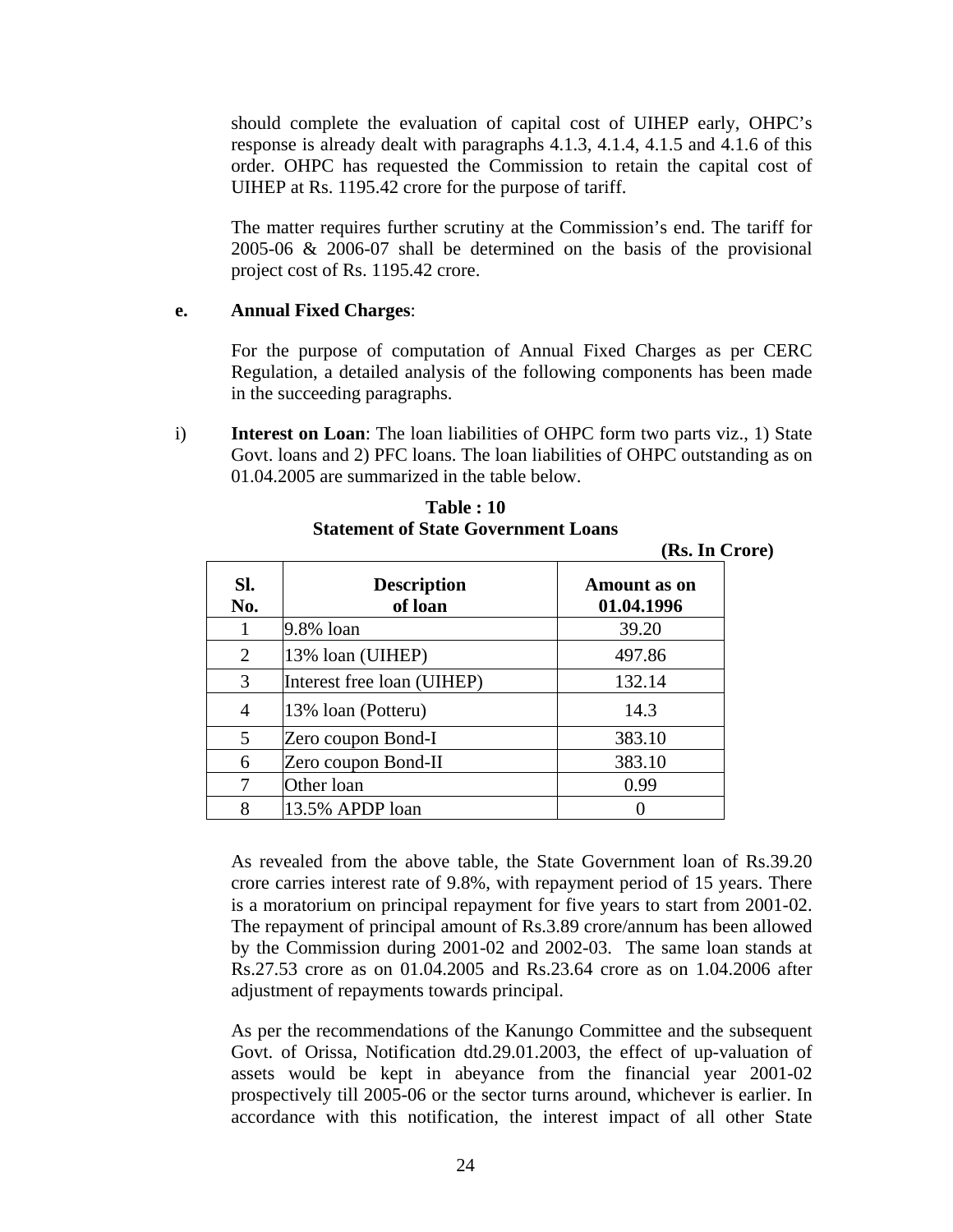Government loans excepting the above mentioned Rs.39.20 crore is not considered for the purpose of tariff.

Another loan of Rs.19.00 crore @ interest of 13.5 % under the APDP scheme was availed for extension of Unit 3 & 4 of Burla Power Station which is being passed on to tariff. The interest impact of this loan comes to Rs.2.37 crore during the year 2005-06. However there is no impact on tariff during FY 06-07 as the loan has been repaid during January, 2006.

As far as the PFC loans are concerned, the loan position and repayment made there against in subsequent years are summarized in the table below:

 **(Rs. in Crore)** 

|        | $(100 \text{ m})$      |                          |         |         |         |         |         |         |         |
|--------|------------------------|--------------------------|---------|---------|---------|---------|---------|---------|---------|
| Sl.No. |                        | 1996-97                  | 1997-98 | 1998-99 | 1999-00 | 2000-01 | 2001-02 | 2002-03 | 2003-04 |
|        | Project – Chipilima    |                          |         |         |         |         |         |         |         |
|        | <b>Opening Balance</b> | 22.134                   | 20.511  | 15.953  | 11.395  | 6.837   | 2.279   |         |         |
|        | $(+)$ Additions        | 2.538                    |         |         |         |         |         |         |         |
|        | (-) Repayment          | 4.161                    | 4.558   | 4.558   | 4.558   | 4.558   | 2.279   |         |         |
|        | <b>Closing Balance</b> | 20.511                   | 15.953  | 11.395  | 6.837   | 2.279   | 0.00    | 0.00    | 0.00    |
|        | Interest for the year  | 3.287                    | 3.024   | 2.307   | 1.598   | 0.881   | 0.180   |         |         |
| 2      | Project – Burla        |                          |         |         |         |         |         |         |         |
|        | <b>Opening Balance</b> | 52.676                   | 68.602  | 70.964  | 64.633  | 57.466  | 49.804  | 42.142  | 34.480  |
|        | $(+)$ Addition         | 15.926                   | 5.842   | 1.206   | 0.466   |         |         |         |         |
|        | (-) Repayment          |                          | 3.480   | 7.537   | 7.633   | 7.662   | 7.662   | 7.662   | 7.662   |
|        | <b>Closing Balance</b> | 68.602                   | 70.964  | 64.633  | 57.466  | 49.804  | 42.142  | 34.480  | 26.818  |
|        | Interest for the year  | 7.860                    | 10.785  | 10.768  | 9.940   | 7.467   | 7.487   | 6.291   | 5.738   |
| 3      | <b>Project – UIHEP</b> | $\overline{\phantom{a}}$ |         |         |         |         |         |         |         |
|        | <b>Opening Balance</b> | $\overline{\phantom{a}}$ | 57.432  | 122.562 | 234.632 | 306.127 | 288.657 | 256.584 | 256.584 |
|        | (+) Addition           | 57.432                   | 65.130  | 112.070 | 71.495  | 13.873  |         |         |         |
|        | (-) Repayment          |                          |         |         |         | 31.343  | 32.073  | 2.073   | 32.073  |
|        |                        |                          |         |         |         |         |         |         |         |

# **Table: 11 Status of PFC Loans**

| <b>Closing Balance</b>           | 57.432 | 122.562                  | 234.632                  | 306.127 | 288.657 | 256.584 | 224.511 | 192.438 |
|----------------------------------|--------|--------------------------|--------------------------|---------|---------|---------|---------|---------|
| Interest for the year            |        | 15.063                   | 20.514                   | 33.390  | 35.582  | 31.224  | 26.332  | 22.627  |
| Project - Hirakud III<br>$\&$ IV |        | $\overline{\phantom{a}}$ |                          |         |         |         |         |         |
| <b>Opening Balance</b>           |        | $\overline{\phantom{a}}$ |                          |         |         |         |         |         |
| $(+)$ Addition                   |        | $\overline{\phantom{0}}$ | $\overline{\phantom{0}}$ |         |         |         |         | 55.005  |
| $(-)$ Repayment                  |        | $\overline{\phantom{0}}$ |                          |         |         |         |         |         |
| <b>Closing Balance</b>           | 0.00   | 0.00                     | 0.00                     | 0.00    | 0.00    | 0.00    | 0.00    | 55.005  |
| Interest for the year            |        | $\overline{\phantom{0}}$ |                          |         |         |         |         |         |
| <b>Total</b>                     |        |                          |                          |         |         |         |         | 274.261 |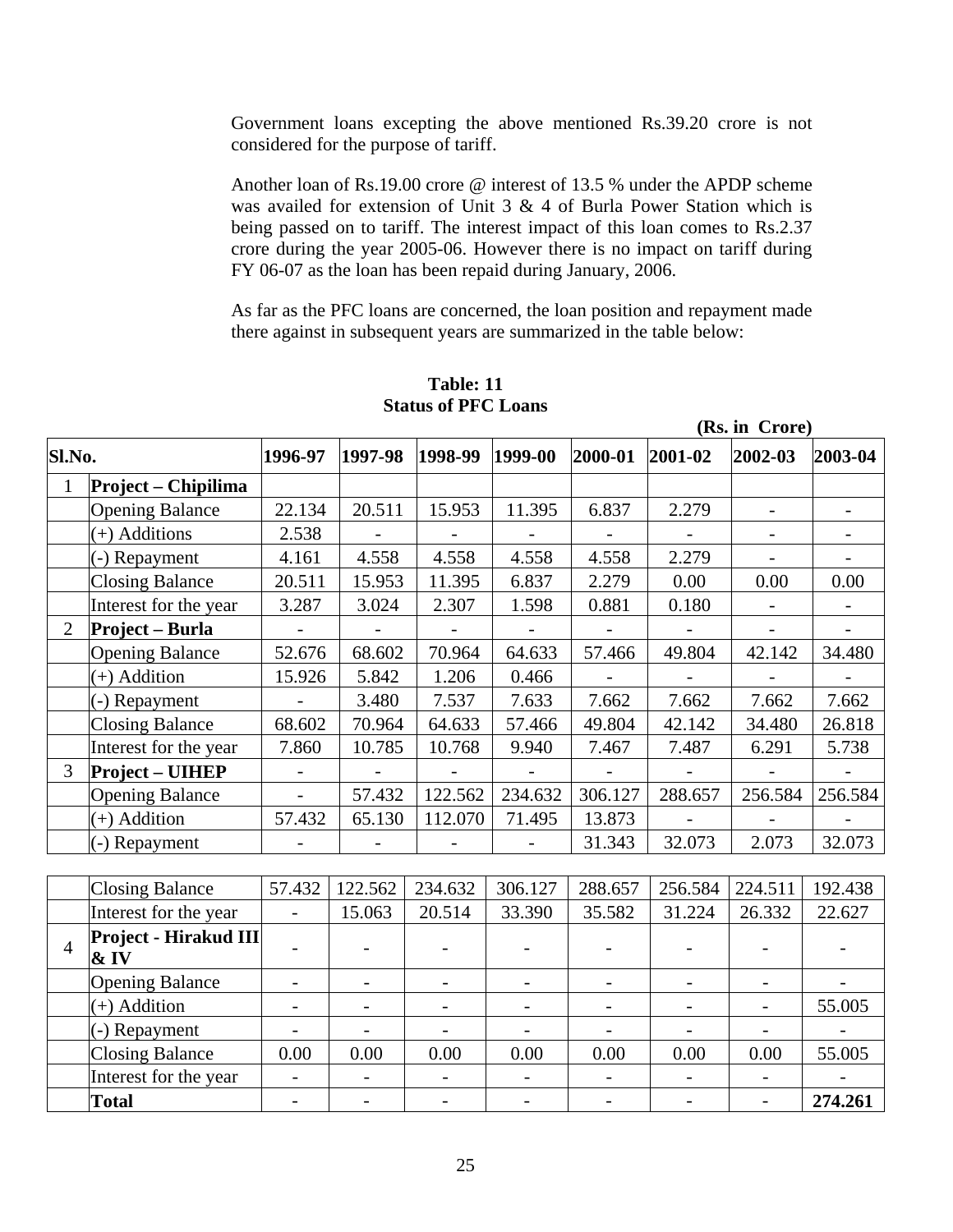The PFC loans were obtained in connection with projects like Chiplima, Burla and Upper Indravati. The outstanding loan amount as on 01.04.2005 & 01.04.2006 comes to Rs. 243.45 crore & Rs.204.41 crore respectively as portrayed in the table below.

|                        |                  | (Rs. in Crore)   |
|------------------------|------------------|------------------|
|                        | As on 01.04.2005 | As on 01.04.2006 |
| Unit 1 &2 Burla        | 19.16            | 11.50            |
| (b) Unit $3 & 4$ Burla | 63.93            | 64.69            |
| $(c)$ UIHEP            | 160.36           | 128.22           |
| Total                  | 243.45           | 204.41           |

## **Table – 12 PFC Loan Outstanding**

For OHPC old stations, interest on loan including guarantee commission aggregates Rs.15.73 crore and Rs. 12.28 crore and in case of UIHEP it comes to Rs.17.51 crore and Rs. 12.12 crore for the years 2005-06 & 2006-07 respectively as given in the table below:

| Table $-13$                                         |
|-----------------------------------------------------|
| <b>Statement of OHPC Loans and Interest on Loan</b> |

|                              | (Rs. in Crore)          |                         |         |            |  |  |
|------------------------------|-------------------------|-------------------------|---------|------------|--|--|
| <b>Source of Loan</b>        | <b>Loan Outstanding</b> | <b>Interest on Loan</b> |         |            |  |  |
|                              | As on 01.04.2005        | As on 1.04.2006         | 2005-06 | 2006-07    |  |  |
| Govt. loan $@9.8\%$          | 27.53                   | 23.64                   | 2.70    | 2.32       |  |  |
| APDP Loan @ 13.5%            | 19.00                   | <b>NIL</b>              | 2.37    | <b>NIL</b> |  |  |
| PFC Loan for $1 \& 2$        | 19.16                   | 11.50                   | 1.72    | 0.96       |  |  |
| Burla                        |                         |                         |         |            |  |  |
| PFC Loan for 3 & 4           | 63.93                   | 64.69                   | 5.52    | 5.94       |  |  |
| Burla                        |                         |                         |         |            |  |  |
| Deemed loan $(10.25\%)$      | 18.97                   | 15.41                   | 1.94    | 1.58       |  |  |
| Govt.<br>Guarantee           |                         |                         | 1.48    | 1.48       |  |  |
| Commission                   |                         |                         |         |            |  |  |
| $\text{Old}$<br>Sub<br>total | 148.59                  | 115.24                  | 15.73   | 12.28      |  |  |
| Stations)                    |                         |                         |         |            |  |  |
| <b>UIHEP</b> (PFC Loan)      | 160.36                  | 128.46                  | 17.51   | 12.12      |  |  |

ii) **Depreciation including Advance Against Depreciation:** Depreciation is an important component of annual operating cost of the generating companies and it constitutes between 20 to 25% of the annual expenditure. In the instant case, the capital assets have been revalued nearly 3 times than its historical cost. Hitherto, the Commission has been calculating depreciation on prevalent norms i.e. post'94 rate which has substantially raised the revenue requirement due to upfront loading. This principle was followed upto FY 2000-01. Since 2001-02, as a part of corrective measures, depreciation was limited to the principal repayment during a particular year. However, during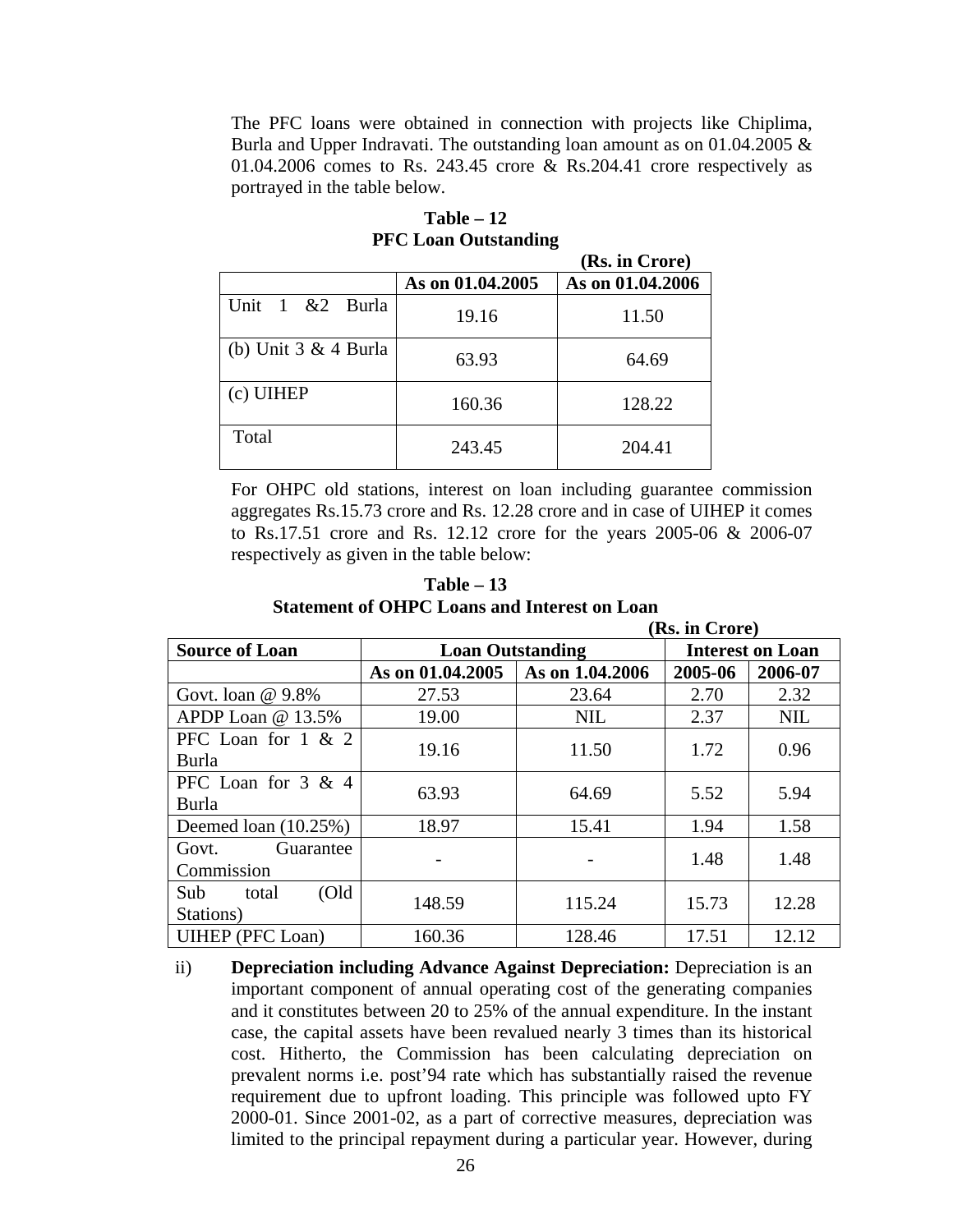2003-04, as per the directions of the Hon'ble High Court, depreciation was calculated at pre-1992 norms notified by Govt. of India on the book value of the assets. During 2004-05 again, the depreciation was calculated by the Commission limiting to principal repayment during a year.

For the purpose of determination of Annual Fixed Charges, the Commission in its tariff order 2005-06 has considered depreciation equal to the loan repayments during the year under consideration. The details of repayment of loan as submitted by OHPC for old stations is as under:

| Statement of Repayment of Loans |                        |  |  |  |  |
|---------------------------------|------------------------|--|--|--|--|
|                                 | 2005-06                |  |  |  |  |
| Repayment of loan to PFC        | Rs. 7.66 crore         |  |  |  |  |
| State<br>Repayment<br>of        | $Rs. 3.89$ crore       |  |  |  |  |
| Government loan (9.8%)          |                        |  |  |  |  |
| Repayment of APDP loan          | $Rs. 0.48$ crore       |  |  |  |  |
| Repayment of deemed loan        | Rs. 3.56 crore         |  |  |  |  |
| <b>Total</b>                    | <b>Rs. 15.59 crore</b> |  |  |  |  |

**Table – 14 Statement of Repayment of Loans** 

For the year 2006-07, depreciation is claimed in the tariff applying 2.57% in case of RHEP, UKHEP & BHEP whereas for HPS the actual loan repayment requirement is considered for calculation of depreciation. This is summarized in the table below.

| $1$ avic $-1$ .                  |                                 |                     |  |  |  |  |
|----------------------------------|---------------------------------|---------------------|--|--|--|--|
| <b>Name of the Power Station</b> | <b>Depreciation (Rs. Crore)</b> | <b>Remark</b>       |  |  |  |  |
| <b>RHEP</b>                      | 2.41                            | $2.57(\%)$          |  |  |  |  |
| <b>Upper Kolab</b>               | 2.80                            | $2.57(\%)$          |  |  |  |  |
| <b>Balimela</b>                  | 3.01                            | $2.57(\%)$          |  |  |  |  |
| <b>HPS Burla</b>                 | $19.21*$                        | Equal<br>loan<br>to |  |  |  |  |
|                                  |                                 | repayment           |  |  |  |  |
| <b>Total</b>                     | 27.43                           |                     |  |  |  |  |

**Table – 15** 

\*Calculated @2.57% on assets is Rs. 9.53 crore.

It may be observed that there has been substantial increase in loan repayment during 2006-07 as compared to 2005-06 on account of loan repayment required for Unit 3 & 4 Burla. The project is complete and has started commercial operation since  $1<sup>st</sup>$  January 2006. The capitalization up to 31.12.2005 is under process. The evidential documents furnished by OHPC reveal that the loan repayment is to start from April 2006. The difference between the loan repayment requirement of Rs. 27.43 crore and the permitted depreciation applying the rate of 2.57% as per CERC norms i.e. Rs. 17.75 crore equals to Rs. 9.68 crore which shall be treated as advance against depreciation (AAD) for HPS.

The principle of depreciation linked to loan repayments provided in the PPA for UIHEP has been approved. Following this principle, the amount to be recovered through depreciation is Rs.32.07 crore during the FY 2005-06 and 2006-07 which is being passed on to tariff.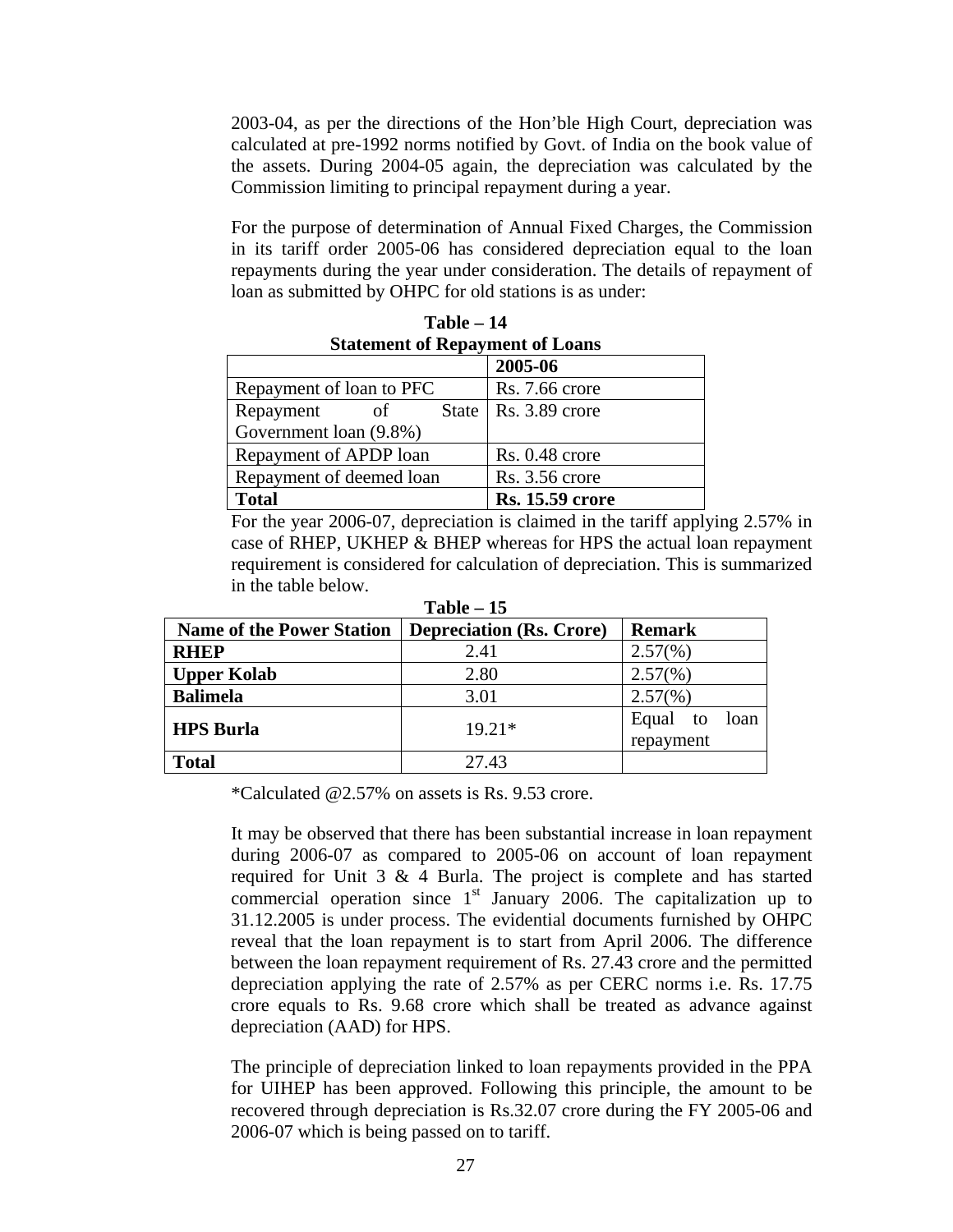#### iii) **Return on Equity:**

The CERC regulation provides that Return on Equity shall be computed on the equity base determined in accordance with Regulation 36 and shall be @ 14% per annum.

In this regard, the focus has to be on the quantification of equity base of OHPC which was already decided in Commissions' tariff order dtd.19<sup>th</sup> April 2002 vide para 6.4.2 through para 6.4.21. The relevant extract of the said order is reproduced below:

- *6.4.2 Thus, 5(i) para (B) and (ii) of the said notification should be replaced to state clearly that the break up of the provisional project cost of Rs.1195.42 Crore of UIHEP will be as under.* 
	- *i) Rs.320 Crore as loan from PFC*
	- *ii) Rs.576.561 Crore as Government debt carrying no interest from 1 April 2000 onwards till sectoral turn around.*
	- *iii) Rs.298.85 Crore as Government equity*
- *6.4.3 These measures will go a long way in bringing down the cost of OHPC power.*
- *6.4.4 The Zero Coupon Bonds issued to the State Government for Rs.400 Crore by GRIDCO against revaluation of assets was not to carry any interest for a period of five years. Suitable amendments may be made to the relevant provisions of the transfer scheme notification allowing zero coupon bond to continue for a further period of five years or more depending on sectoral turn around.*
- *6.4.5 The Commission on its part would like to take the following decisions in the matter of approval of PPA between OHPC and GRIDCO in the public interest to bring down the cost of OHPC power and the cost of transmission and distribution by allowing no return on equity of Rs.300.00 Crore created on account of asset revaluation of old OHPC station until sectoral turn around.*
- *6.4.6 However, the Commission will allow appropriate rate of return on OHPC's own investment in R&M equity of Rs.22.56 Crore and on the equity of Rs.298.70 Crore of UIHEP. Dividends, if any, payable for the first four years should be ploughed back as fresh loan to OHPC by Government of Orissa.*

Based on the contents of the above order and the subsequent notification dtd.29.01.2003 of the Government of Orissa, the Return on Equity for the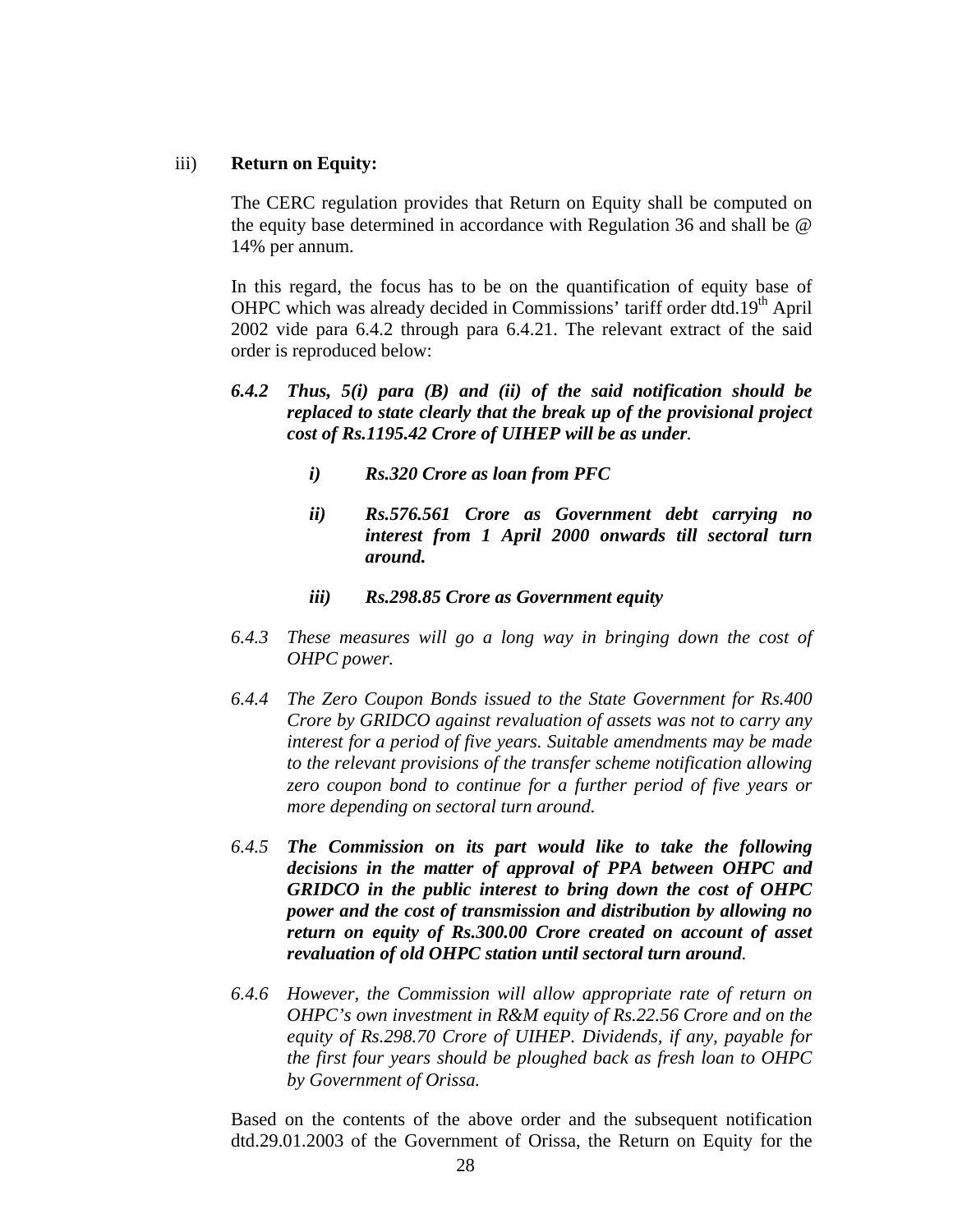year 2004-05 was allowed to OHPC. In the meantime, the time frame notified by the Government to keep the effect of up-valuation in abeyance upto the financial year 05-06 or the time by which the sector turns around. The Commission has advised the Government to keep in abeyance the upvaluation of assets upto 2010-11 as the sector has not yet turned around.

- 1. For old stations RoE is calculated @ 12% on OHPC's own investment of Rs.20.46 crore which comes to Rs.2.46 crore in line with the tariff order of 2004-05.
- 2. The proposal of OHPC to allow return on 25% of the original book value of asset is not approved by the Commission.
- 3. In case of UIHEP RoE calculated @ 14% on Government equity of Rs.298.70 crore which comes to Rs. 41.82 crore. The Commission approves ROE @ 14% in line with CERC norms to this project with a view to encourage the growth of hydro power in the State. OHPC should make all attempts to explore the possibilities on a long term basis for utilization of hydro potential in the State.

### iv) **O&M Expenses:**

In our tariff order dated 10.01.2005 in case No.153/2004, while determining the ARR of OHPC for FY 2004-05,we have given elaborate reasoning with regard to annual escalation of O&M expenses to be adopted @4%. The same factor of escalation is adopted for 2005-06 as well as 2006-07.

The actual O&M expenses incurred during the year 2004-05 as submitted by OHPC is as follows.

|                             |             |             |              |            |                  | (Rs. Crore)  |              |
|-----------------------------|-------------|-------------|--------------|------------|------------------|--------------|--------------|
| <b>Particulars</b>          | <b>RHEP</b> | <b>BHEP</b> | <b>UKHEP</b> | <b>HPS</b> | <b>Sub Total</b> | <b>UIHEP</b> | <b>Total</b> |
| $\overline{O}$ & M Expenses | 12.83       | 17.48       | 8.18         | 28.80      | 67.29            | 23.72        | 91.01        |
| C O Expenses                | 0.48        | 0.98        | 0.57         | 0.53       | 2.56             | 3.73         | 6.29         |
| <b>Prior Period</b>         | $-0.95$     | .97         | 0.13         | 1.32       | 2.47             | 0.08         | 2.55         |
| Total O $\&$ M Expenses     | 12.36       | 20.43       | 8.88         | 30.65      | 72.32            | 27.53        | 99.85        |

**Table – 16** 

The Commission had allowed an expenditure of Rs.72.42 crore for old stations in the tariff order of 2004-05. The Commission examined the details submitted by OHPC and approves an expenditure of Rs.75.31 crore for 2005- 06 considering annual escalation @ 4%. On the same analogy the approved O&M expenditure for 2006-07 for old stations is Rs.78.33 crore.

OHPC has submitted that the actual expenditure of UIHEP for O&M is less than the figure approved by the Commission in 2004-05 due to unpredictable cash flows from GRIDCO. The Commission has already accepted an expenditure of Rs.16 crore for repair of rotor poles of UIHEP @Rs.5 crore per annum for a period of 3 years starting from FY 2005-06 to 2007-08 and Rs.1 crore in 2008-09 while approving the tariff order for GRIDCO in Case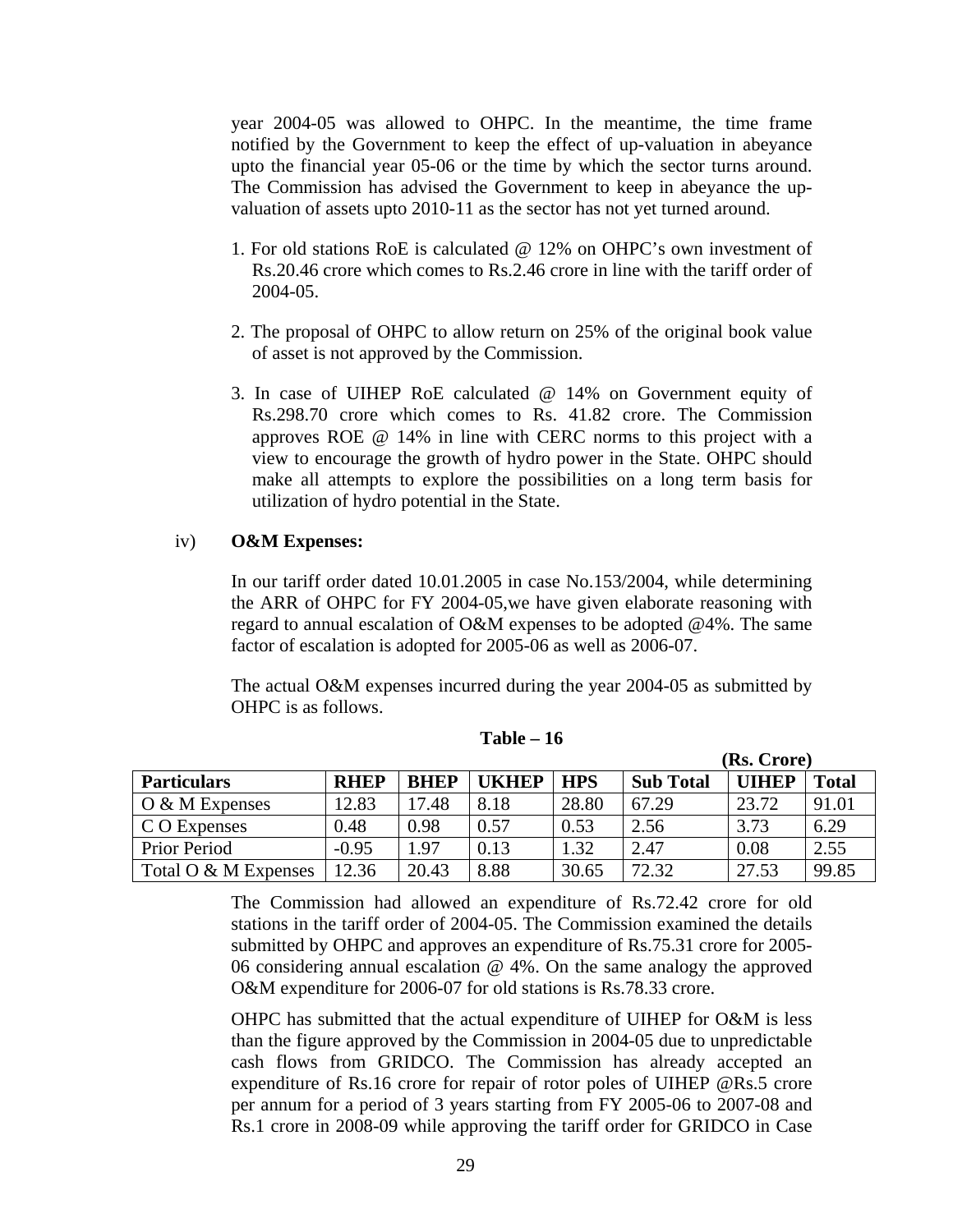No.147/2004. Accordingly, for the year 2005-06, O&M expenses approved is Rs. 37.25 crore after considering annual escalation @ 4% over FY 2004-05 and allowing Rs.5 crore towards major repair of rotor poles.

For FY 2006-07 following the same norm and allowing Rs.5 crore towards rotor pole repair, the O&M Expenses allowed is Rs.38.54 crore. The total O&M expenses approved for the years 2005-06 and 2006-07 are presented in the table below :

|                             |         | (Rs. in crore) |
|-----------------------------|---------|----------------|
| <b>Name of the Stations</b> | 2005-06 | 2006-07        |
| <b>Old Stations</b>         | 75.31   | 78.33          |
| <b>ITHEP</b>                | 37.25   | 38.54          |
| Fotal                       | 112.56  | 116.87         |

**Table - 17** 

## v) **Interest on Working Capital:**

The basis for calculation of working capital shall include the following:

- (I) Operation and maintenance expenses for one month.
- (II) Maintenance spares  $\omega$  1% of the historical cost escalated  $\omega$  6% per annum from the date of commercial operation and
- (III) Receivables equivalent to two months of fixed charges for sale of electricity, calculated on normative capacity index.

The rate of interest on working capital shall be the short-term prime lending rate of State Bank of India as on 01.04.2004 as all OHPC power stations are under commercial operation prior to this date. In accordance with CERC guideline, the interest on working capital shall be payable on normative basis.

|                                                    |         | (Rs. in crore) |
|----------------------------------------------------|---------|----------------|
|                                                    | 2005-06 | 2006-07        |
| O&M expenses for OHPC old stations for one         | 6.27    | 6.53           |
| month                                              | 2.69    | 2.79           |
| O&M expenses for UIHEP for one month               |         |                |
|                                                    |         |                |
| Receivables for two months OHPC old                | 18.67   | 20.64          |
| stations                                           | 20.89   | 20.37          |
| Receivables for two month for UIHEP                |         |                |
| Maintenance of Spares for old stations             | 0.00    | 2.00           |
| Maintenance of Spares for UIHEP                    | 0.00    | 1.00           |
| Total working capital                              | 48.54   | 53.33          |
| Interest on working capital calculated<br>$\omega$ | 4.97    | 5.47           |
| 10.25%                                             |         |                |

**Table : 18 Interest on Working Capital**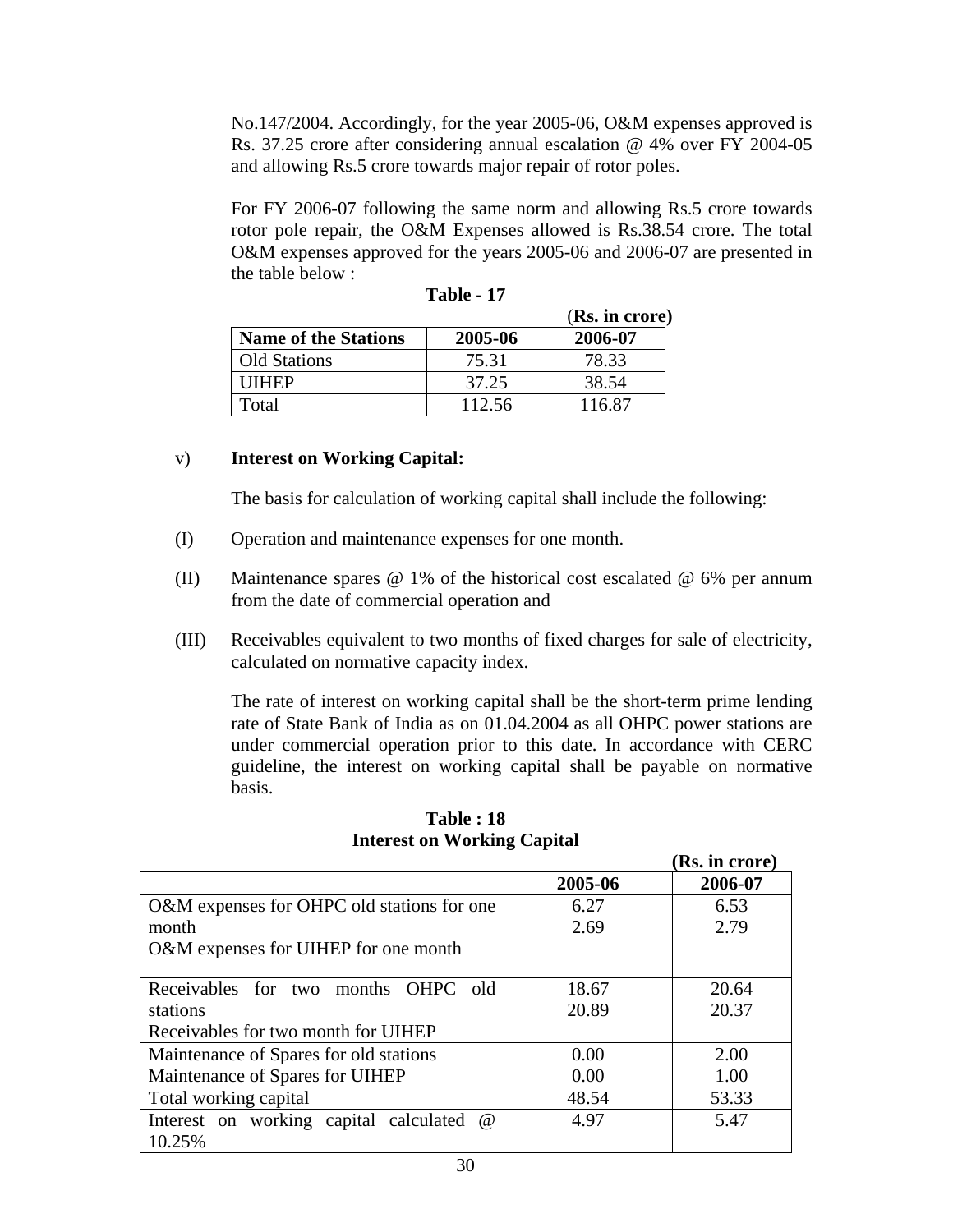### **Total Annual Fixed Charges**

Based on the above parameters the station-wise ARR and tariff calculated for the years 2005-06 and 2006-07 are portrayed in the table below:

|                                                      |       |                            |             |             |        |             |                           |          | (Rs. in crore) |              |
|------------------------------------------------------|-------|----------------------------|-------------|-------------|--------|-------------|---------------------------|----------|----------------|--------------|
| STATION-WISE TARIFF APPROVED FOR 2005-06 AND 2006-07 |       |                            |             |             |        |             |                           |          |                |              |
|                                                      |       |                            | 2005-06     |             |        |             |                           | 2006-07  |                |              |
| Details of expenses                                  |       | <b>RHEP UKHEP BHEP HPS</b> |             |             |        |             | UIHEP RHEP UKHEP BHEP HPS |          |                | <b>UIHEP</b> |
| Interest on loan                                     | 0.62  | 0.74                       |             | 1.46 12.91  | 17.51  | 0.53        | 0.64                      | 1.35     | 9.76           | 12.12        |
| <b>Return on Equity</b>                              |       |                            | 0           | 2.46        | 35.84  |             |                           | $\Omega$ | 2.46           | 41.82        |
| O&M expenses                                         | 14.36 | 9.15                       |             | 19.56 32.24 | 37.25  | 14.94       | 9.52                      |          | 20.34 33.53    | 38.54        |
| Depreciation                                         | 0.9   | 1.06                       |             | 1.14 12.49  | 32.07  | 2.41        | 2.8                       |          | 3.01 19.21     | 32.07        |
| interest on working                                  |       |                            |             |             |        |             |                           |          |                |              |
| capital                                              | 0.4   | 0.27                       | 0.56        | 1.33        | 2.46   | 0.55        | 0.43                      | 0.73     | 1.28           | 2.48         |
| ED @ 20 P/U                                          | 0.05  | 0.08                       | 0.12        | 0.12        | 0.2    | 0.05        | 0.08                      | 0.12     | 0.12           | 0.20         |
| Total ARR (Rs.crore)                                 | 16.33 | 11.3                       | 22.84 61.55 |             | 125.33 | 18.48       | 13.47                     |          | 25.55 66.36    | 127.23       |
| Average Tariff (P/U)                                 | 31.42 | 13.72                      |             | 19.5 52.96  |        | 64.53 35.56 | 16.35                     |          | 21.82 57.10    | 65.50        |

#### **Table – 19**

## **f. Primary Energy Charges**

According to CERC notification, *"Rate of Primary Energy for the generating station shall be equal to the lowest variable charges of the central sector thermal power generating station of the concerned region. The primary energy charges shall be computed based on primary energy rate and saleable primary energy of the project.* 

*Primary Energy Charges = Primary Saleable Energy (ex-bus) x Primary Energy Rate.* 

*Provided that in case the primary energy charge recoverable by applying the above primary energy rate for such generating station shall be calculated by the following formula.* 

*Primary Energy rate = Annual Fixed Charge Saleable Primary Energy"* 

|                                | 2005-06             |              | 2006-07             |              |
|--------------------------------|---------------------|--------------|---------------------|--------------|
|                                | <b>Old Stations</b> | <b>UIHEP</b> | <b>Old Stations</b> | <b>UIHEP</b> |
| Annual fixed charges (Rs. Cr.) | 112.02              | 125.33       | 123.86              | 127.23       |
| Saleable primary energy (MU)   | 3676.86             | 1942.38      | 3676.86             | 1942.38      |
| Primary energy rate $(P/U)$    | 30.47               | 64.53        | 33.69               | 65.50        |

#### **Table – 20**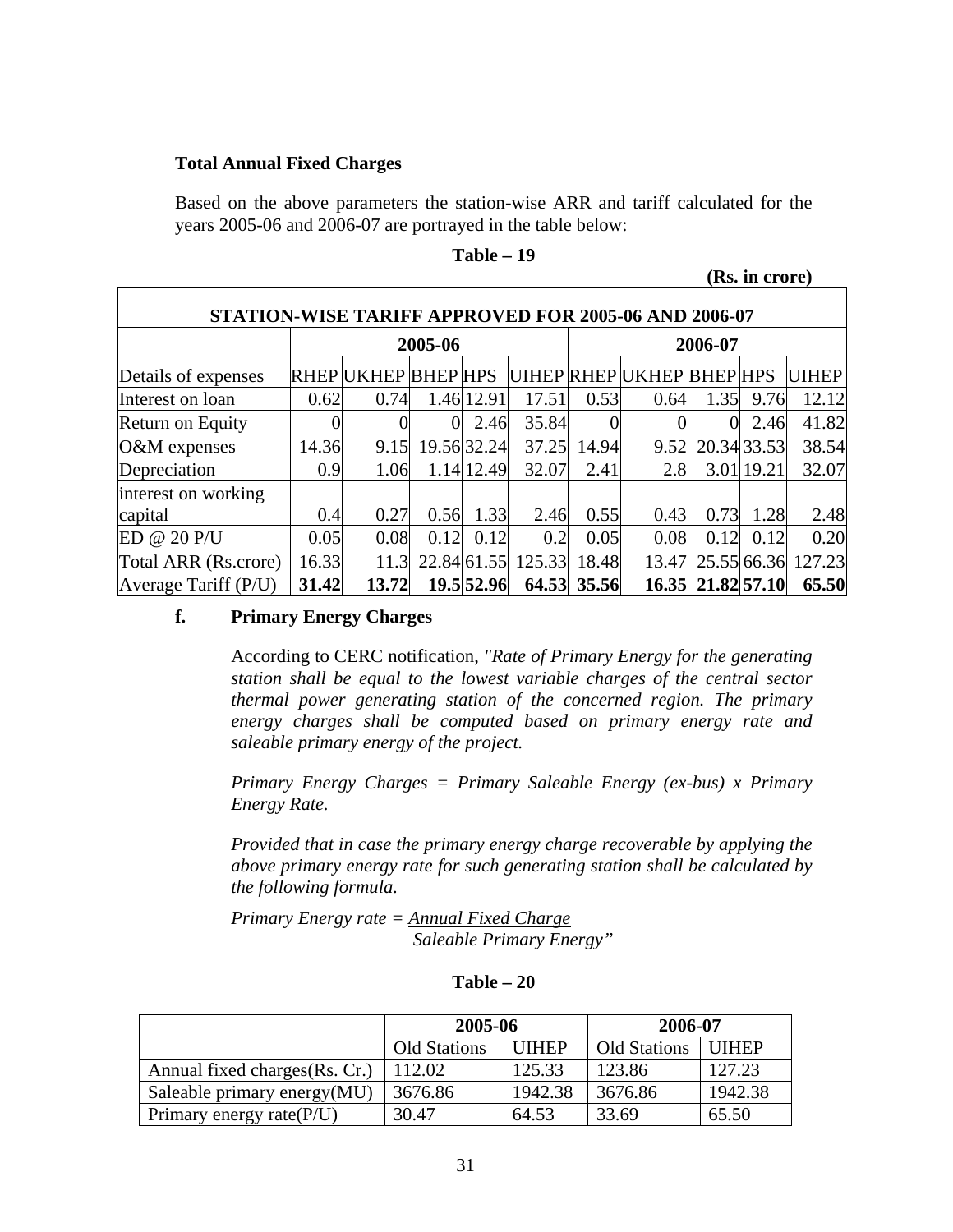Since the lowest variable cost of the central sector thermal generating stations in the Eastern Region for 2004-05 as approved in OERC order dtd.  $26.02.2005$  in case no. 146/2004 is 46.38 p/u, the amount recoverable by applying this rate will exceed the annual fixed charges of the old stations. Hence, the primary energy rate for these stations is determined by the formula stated above.

Accordingly, the primary energy rate for the old OHPC stations for the FY 2005-06 and 2006-07 is approved as 30.47 paise/unit and 33.69 paise/unit respectively.

As directed by the Commission in Case No.153/2004 two-part tariff in respect of UIHEP i.e. capacity charge and primary energy rate have already been implemented since FY 05-06. The same principle shall be made applicable for FY 2006-07.

On the basis of the ARR now determined the generation tariff for electricity generated in Balimela, Rengali, Hirakud Power System, Upper Kolab and Upper Indravati Hydro Electric Projects (UIHEP) are given as under:

#### **SCHEDULE OF GENERATION TARIFF FOR FY 2006-07 (W.E.F. 01.04.2006)**

| <b>Name of the Power Stations</b> | <b>Paise/Unit</b>               |  |  |
|-----------------------------------|---------------------------------|--|--|
| Rengali HEP                       | 35.56                           |  |  |
| Upper Kolab HEP                   | 16.35                           |  |  |
| <b>Balimela HEP</b>               | 21.82                           |  |  |
| <b>Hirakud Power System</b>       | 57.10                           |  |  |
| Upper Indravati HEP               | 46.38 $p/u$ and Rs.37.14 crore  |  |  |
|                                   | towards annual capacity charges |  |  |

## **Table - 21**

The Commission has also approved the ARR and Tariff for **FY 2005-06 w.e.f. 01.04.2005** of the OHPC as under:

### **Table - 22**

| <b>Name of the Power Stations</b> | <b>Paise/Unit</b> |
|-----------------------------------|-------------------|
| Rengali HEP                       | 31.42             |
| <b>Upper Kolab HEP</b>            | 13.72             |
| Balimela HEP                      | 19.50             |
| <b>Hirakud Power System</b>       | 52.96             |
| Upper Indravati HEP               | 64.53             |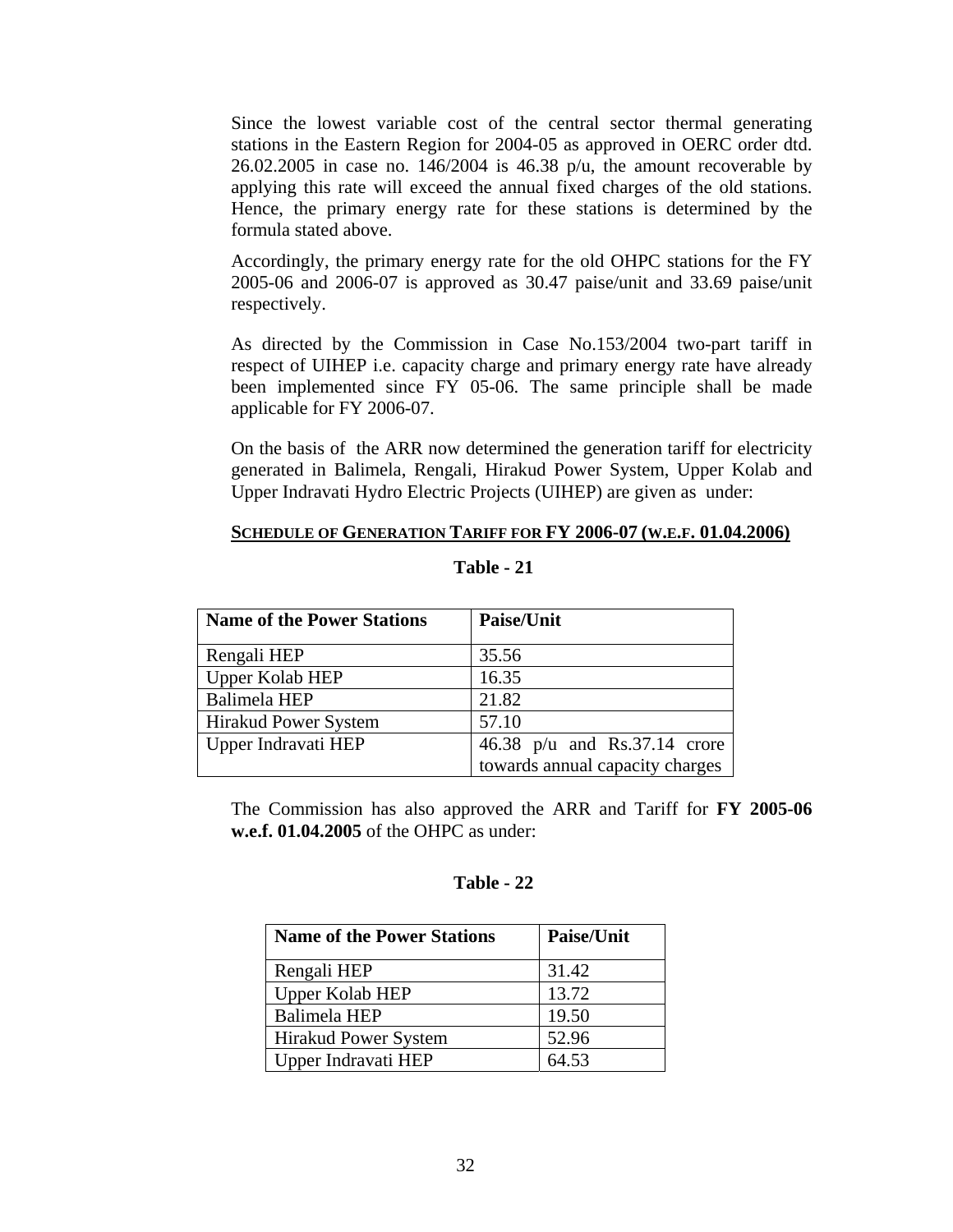## **g. Secondary Energy Charges:**

Rate of Secondary Energy shall be equal to Primary Energy rate.

*Secondary Energy Charge:* 

*Secondary Energy Charges = (Secondary Saleable Energy (ex-bus) x Secondary Energy Rate) (views of GRIDCO is that the rate of secondary energy shall be zero)* 

*OHPC has stated that as per the CERC notification, the rate of secondary energy shall be equal to the primary energy rate, which is devised to encourage generators.* 

The Commission has examined the suggestions given by the objectors with regard to pricing of secondary energy. The Commission's order passed in Case No.153/2004 dtd.10.06.2005 approving secondary energy charges equal to primary energy rate remains unaltered for the reasons already given in the aforesaid order. The Commission therein had directed to maintain a separate fund to deposit the revenue earnings out of sale of secondary energy. OHPC had come with a petition explaining the difficulties for maintenance of such a separate fund and requested that the amount so earned shall be earmarked and maintained as a part of OHPC's revenue. Accordingly, the Commission has issued a clarificatory order vide Case No.38/2005 dt.22.10.2005 confirming that "the revenue out of the sale of secondary energy may remain as part of normal fund of OHPC but shall be utilised to replenish the shortfall in revenue due to less generation by OHPC in years of hydrological failure to provide necessary comfort to the consumers of the state in accordance with para 6.5(e) of our order dt.10.06.05."

For this purpose, the quantum of energy to be generated shall be fixed station-wise after reassessment of design energy.

## **h. Auxiliary Energy Consumption**

OHPC has submitted that during R, M  $&$  U of unit I to IV of Burla and unit-1 Chiplima the excitation system has been converted to static excitation system. Also in unit –II of Chiplima, which is under  $R \& M$ , the excitation is being changed to static excitation system. Similarly, for unit V and VI of Burla, there is proposal for changing the excitation system to static excitation during the R  $\&$  M, which is being taken up shortly.

At Balimela, the generating unit and its auxiliary equipments are very old and have already completed 30 years of operation. Further, due to dispatch instruction of SLDC and implementation of Free Governor Mode of Operation (FGMO), the machines run at low load and sometimes at no load to meet the reactive power requirement of the grid. Further, when the generation is very low the auxiliary consumption such as power house and switch yard lighting, consumption towards operation and maintenance, drainage and d-watering pumps, Air Compressor Unit etc., have to be run.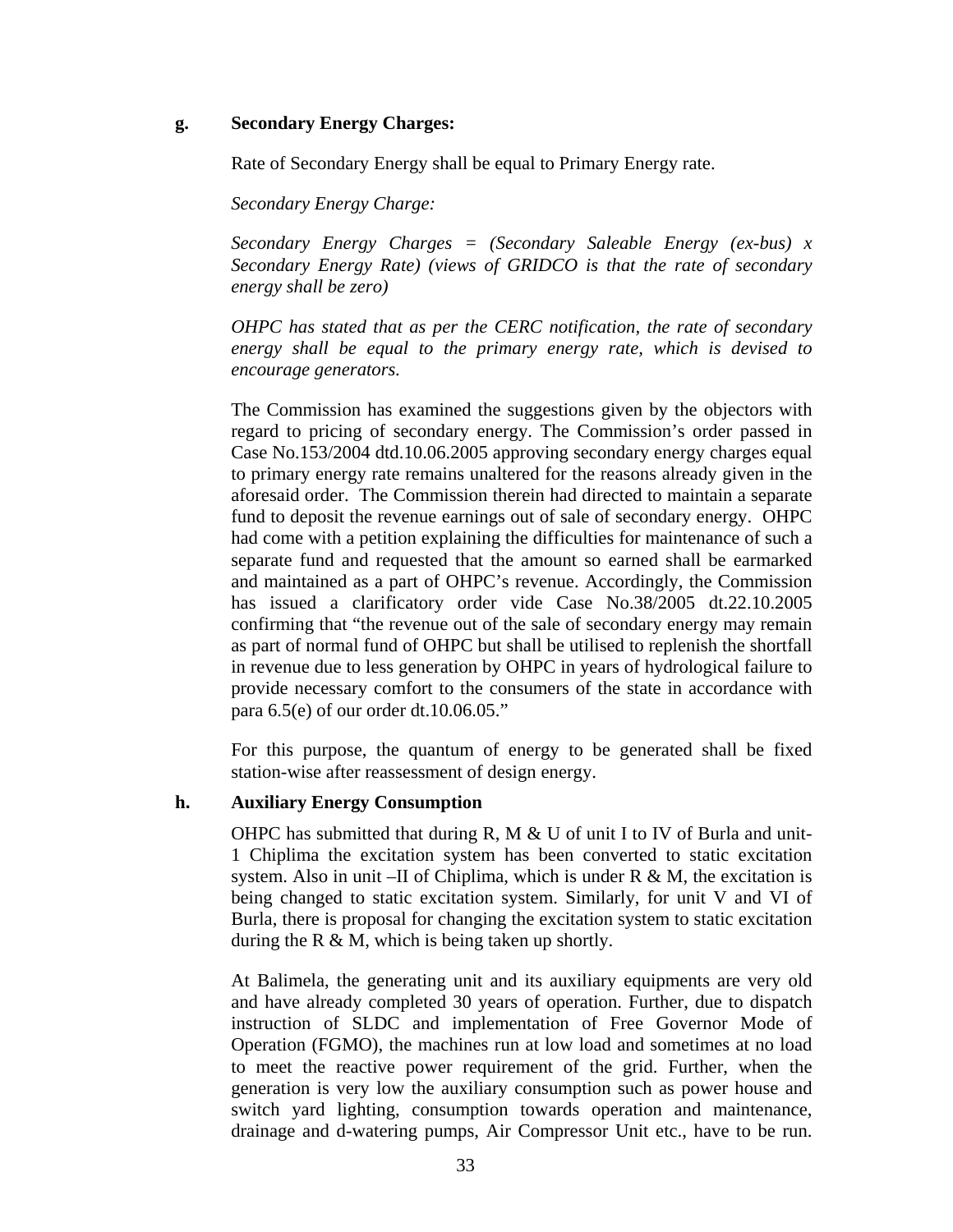These factors cause the percentage of auxiliary consumption more than the normative value i.e. 0.5%. In view of these reasons OHPC submitted to consider auxiliary consumption at 0.5% for both HPS and Balimela Power Stations instead of 0.2% the Commission had approved in order dtd. 10.06.2005. Realizing the practical operational conditions of these stations the Commission approves auxiliary consumption @ 0.5% for HPS and Balimela Power Stations. In respect of other power stations namely Rengali, Upper Kolab and UIHEP auxiliary consumption shall be calculated @ 0.5% of gross generation as has been already existing.

## **i. Machhkund Hydro Electric Project**

OHPC had furnished a rate @19.47 paise/unit for Machhkund Power Station for the year 2006-07 inclusive of the arrear O&M charges based on energy drawl of 265 MU. On scrutiny of the calculation, the following observations are made:

- i) Orissa share of actual O&M expenditure during 2004-05 was Rs.3.95 crore as indicated in the tariff calculation.
- ii) OHPC has claimed O&M escalation @ 4% as per CERC norms.

The Commission has taken into consideration the net share payable by Orissa towards O&M expenses for the year 2004-05 (actual) to the tune of Rs.3.95 crore. Allowing an escalation of 4% per annum for the year 2005-06 and subsequently for 2006-07, O&M expenses come to Rs.4.27 crore and the rate per unit comes to 19.47 paise for the year 2006-07. Accordingly, the procurement cost works out to Rs.5.16 crore for an approved energy drawl of 265 MU.

## **j. Renovation and modernization of old power stations**

As per the directives of the Commission, OHPC has submitted a report on renovation and modernization programme of the generating units and a comprehensive plan for efficient operation of the units. OHPC shall keep the Commission informed about the periodical development about the renovation and modernization of generating units of OHPC.

| SI. | Name of the HE | <b>Units</b> | <b>Locations</b>     |                  |
|-----|----------------|--------------|----------------------|------------------|
| No. | <b>Project</b> |              |                      |                  |
| 1.  | Hirakud-I      | 2x49.5 MW    | Burla/Sambalpur      | Unit-1 to Unit-6 |
|     |                | 3x37.5 MW    |                      | 05.58 to 08.63   |
|     |                | $2x24$ MW    |                      | Unit-7 in 09.90  |
| 2.  | Hirakud-II     | 3x24 MW      | Chiplima/Sambalpur   | Unit-1 to Unit-3 |
|     |                |              |                      | 07.62 to 02.64   |
| 3.  | Rengali        | 5x50 MW      | Rengali/Angul        | Unit-1 to $5$    |
|     |                |              |                      | 08.85 to 08.92   |
| 4.  | Balimela       | 5x60 MW      | Balimela/Malkanagiri | Unit-1 to Unit-6 |
|     |                |              |                      | 08.73 to 01.77   |

#### **Table : 23**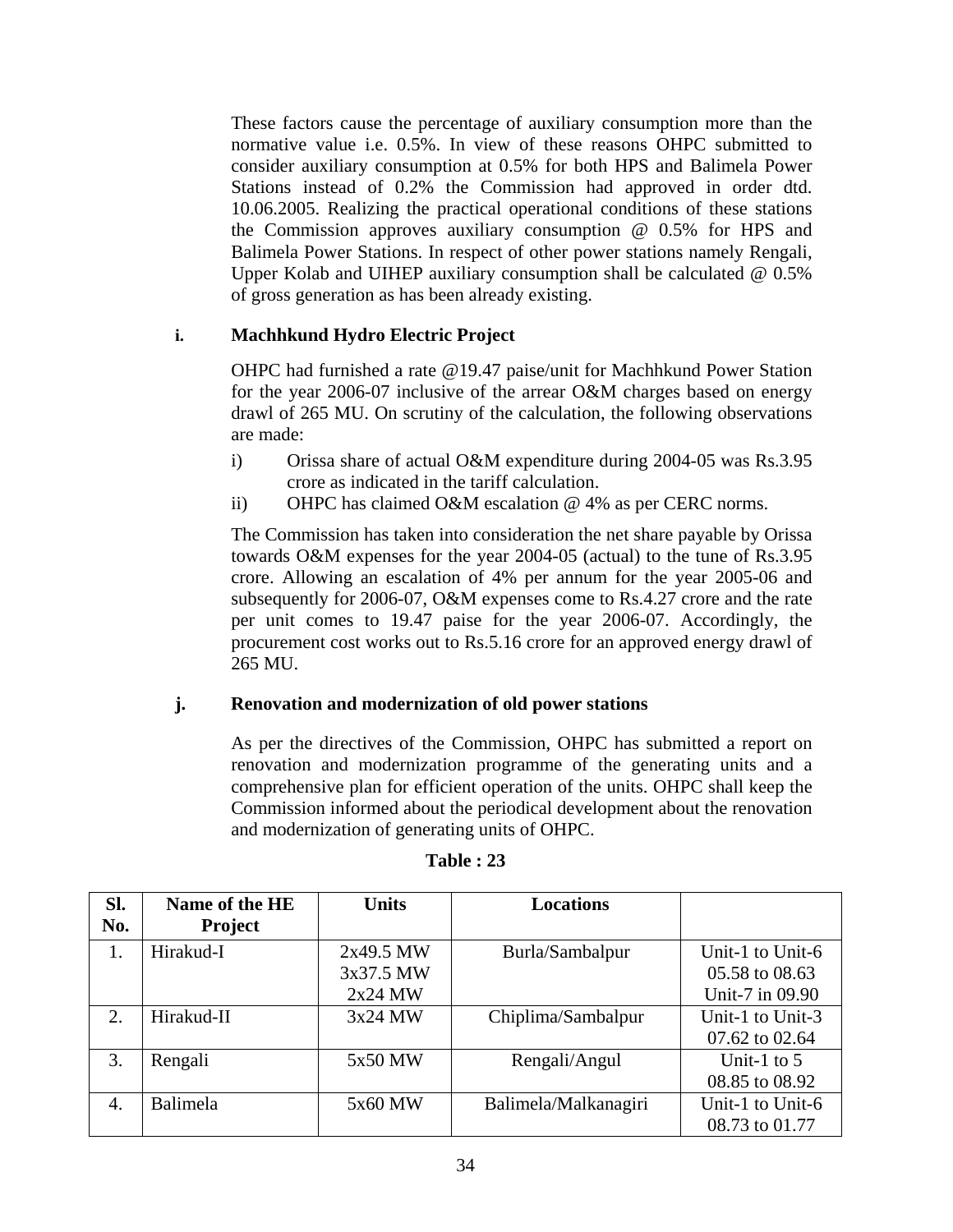|    | Upper Kolab     | 4x80 MW     | Bariniput/Koraput   | Unit-1 to Unit-4 |
|----|-----------------|-------------|---------------------|------------------|
|    |                 |             |                     | 03.88 to 01.93   |
| 6. | Upper Indravati | 4x150       | Mukhiguda/Kalahandi | Unit-1 to Unit-4 |
|    |                 |             |                     | 09.99 to 04.2001 |
|    | Machhkund       | $3x17$ MW + | Onkudelli Koraput   | 1955             |
|    |                 | 3x21.25 MW  |                     |                  |

#### **Renovation Plan and Programme:**

**Hirakud – I:** Unit 1 and 2 were commissioned on 05/58 and 11/57 with installed capacity of 37.5 MW each. After R, M & U in 1998 the capacity of each unit was enhanced to 49.5 MW.

Unit 3 and 4 were commissioned on 12/56 and 05/57 respectively with installed capacity of 24 MW each. The capacity of each unit will be enhanced to 32 MW each after R, M & U which is already completed in January 2006.

Unit 5 and 6 were commissioned on 04/62 and 08/63 respectively with installed capacity of 37.5 MW each. The R, M & U work is under process.

Unit 7 - The installed capacity is 37.5 MW and has not yet completed 30 years of operation since it was commissioned on 13.09.1990.

**Hirakud – II** : Unit 1 and 2 R & M work has been completed.

Unit 3 is expected to be taken for R  $\&$  M by March 2006 and shall take 18 months for completion.

**Balimela:** Balimela extension project unit 7 and 8 (2\*75MW) is under execution and scheduled to be completed by 08/06 and 10/06 respectively.

**Rengali:** The 5 units have not completed 30 years of their operation. Hence, there is no plan for renovation of these units in near future.

**Upper Kolab:** The 4 nos. of generating units with capacity of 80 MW each have not completed 30 years of their operation. Hence, there is no plan for renovation of these units.

**UIHEP:** The 5 units have not completed 4-6 years of their operation. Hence, there is no plan for renovation of these units in near future.

## **k. Growth of Hydro Power in the state**

The Commission during the last tariff hearing had enquired about the growth of hydro power in the state to which OHPC has submitted the revised detailed report for Sindol  $-1$ , 2 and 3 with a lower head of the reservoir are under preparation by M/s.WAPCOS. The reports are likely to be submitted by M/s WAPCOS on 25.04.2006. The Commission may be apprised of the development in this regard.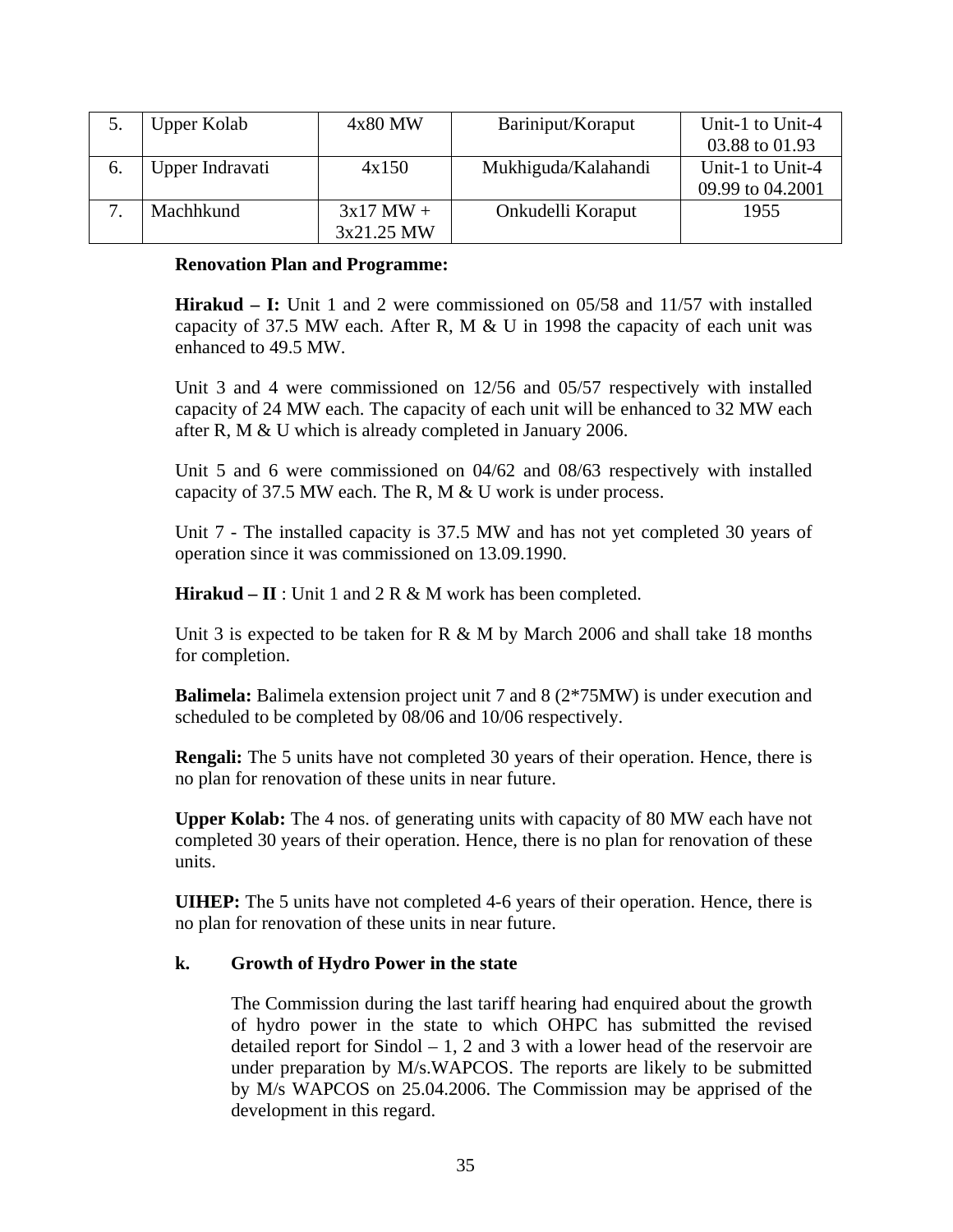## l. **Up-valuation of Assets**

The Deptt. of Energy Notification No.1068/E dated 29.01.03 envisages that "The effect of up-valuation of assets of OHPC and GRIDCO indicated in notification No.52010 dated 01.04.96 and No.5207 dt.01.04.1996 would be kept in abeyance from the financial year 2001-02 prospectively till 2005-06 or the sector turns around, whichever is earlier to avoid re-determination of tariff for past years and also re-determination of asset of various DISTCOs. For this purpose, depreciation would be calculated at pre-92 norms notified by the GOI." As such, the depreciation shall be calculated for the assets at pre-1992 norms.

The Commission in its letter No.460 dtd.22.03.2005 had advised the state Govt. in terms of section 86 of the Electricity Act, 2003 to keep in abeyance the up-valuation of assets of OHPC and GRIDCO as well as moratorium on debt servicing bby GRIDCO and OHPC to the state government for a period of another five years beyond FY 2005-06 i.e. till FY 2010-11 as the sector has not so far turned around. The Govt. was reminded the matter vide Commission's letter No.1968 dt.16.12.2005 to accept its recommendations to avoid a tariff shock to the consumers. The projected additional liability on this account could have an adverse impact on the consumer tariff. Till date, the Govt's decision has not been received. The Govt. representative during the course of public hearing indicated that at least return on equity on 25% of the asset of old OHPC stations and the principal on loans taken by the OHPC for construction of UIHEP may be considered by the Commission as a pass through.

The objectors submitted that as there has been no sectoral turn around and the CERC regulations do not permit such recovery, effect of up-valuation should not be considered while determining tariff for FY 2006-07.

The CERC (Terms and Conditions of Tariff) Regulations, 2004 notified on  $26<sup>th</sup>$  March 2004 at para 56(II)(a)(I) stipulates that the value base for the purpose of depreciation shall be the historical cost of the asset. In OERC regulation, it has also been prescribed for the purpose of tariff determination and the rate of depreciation could be linked to the useful life of the asset, calculated on straight-line method. This is in line with the CERC Regulation also. In view of this, the Commission has approved calculation of depreciation on the basis of historical cost.

**6. With regard to GRIDCO's application for determination of Bulk Supply Price for the FY 2006-07 (Case No. 42/2005); the Hon'ble High Court of Orissa, on 31.01.2006, has passed interim order in Misc. Case No. 114/2006 (arising out of WP(C) No.165/2006), as follows:-** 

> **"***As an interim measure, we direct that the proceeding in case No. 42 of 2005 shall continue but the order passed therein shall be subject to the result of the writ application."*